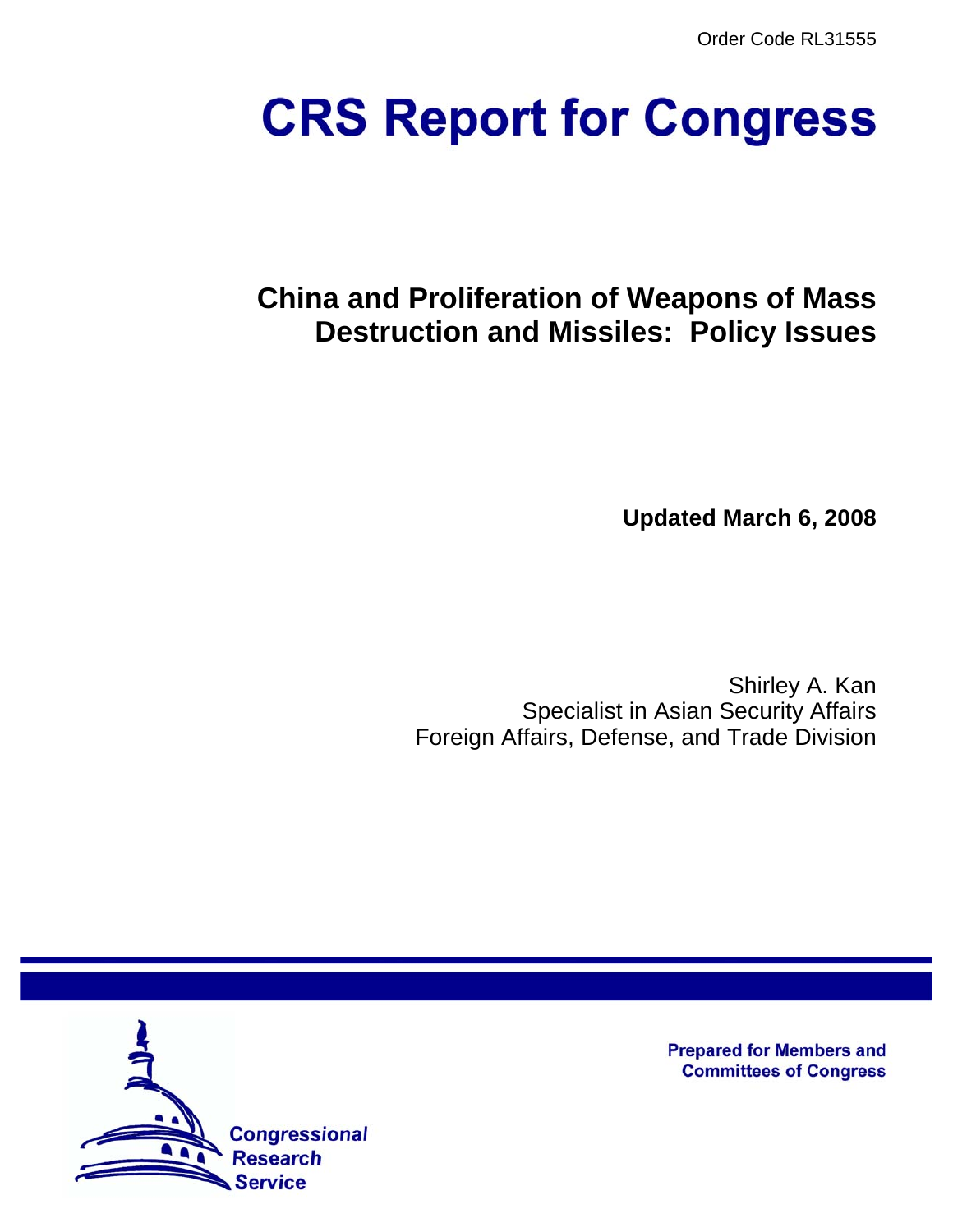# China and Proliferation of Weapons of Mass Destruction and Missiles: Policy Issues

#### **Summary**

Congress has long been concerned about whether U.S. policy advances the national interest in reducing the role of the People's Republic of China (PRC) in the proliferation of weapons of mass destruction (WMD) and missiles that could deliver them. Recipients of China's technology reportedly include Pakistan and countries that the State Department says support terrorism, such as Iran and North Korea. This CRS Report, updated as warranted, discusses the security problem of China's role in weapons proliferation and issues related to the U.S. policy response since the mid-1990s. China has taken some steps to mollify U.S. concerns about its role in weapons proliferation. Nonetheless, supplies from China have aggravated trends that result in ambiguous technical aid, more indigenous capabilities, longer-range missiles, and secondary (retransferred) proliferation. According to unclassified reports to Congress by the intelligence community, China has been a "key supplier" of weapons technology, particularly missile or chemical technology.

Policy issues in seeking PRC cooperation have concerned summits, sanctions, and satellite exports. On November 21, 2000, the Clinton Administration agreed to waive missile proliferation sanctions, resume processing licenses to export satellites to China, and discuss an extension of the bilateral space launch agreement, in return for another promise from China on missile nonproliferation. However, ongoing PRC proliferation activities again raised questions about sanctions. In contrast to the Clinton Administration, the Bush Administration repeatedly has imposed sanctions on PRC "entities" for troublesome transfers. On 19 occasions, the Administration has imposed sanctions on 32 different PRC "entities" (not the government) for transfers (related to missiles and chemical weapons) to Pakistan, Iran, or another country, including repeated sanctions on some "serial proliferators." Among those sanctions, in September 2001, the Administration imposed missile proliferation sanctions that effectively denied satellite exports (for two years), after a PRC company transferred technology to Pakistan, despite the November 2000 promise. In September 2003, the State Department imposed additional sanctions on NORINCO, a defense industrial entity, effectively denying satellite exports to China. However, for six times, the State Department waived this sanction for the ban on imports of other PRC government products related to missiles, space systems, electronics, and military aircraft, and then issued a permanent waiver in March 2007.

Skeptics question whether China's cooperation in weapons nonproliferation has warranted President Bush's pursuit of closer bilateral ties. Some observers say that President Bush has not forcefully pressed PRC leaders on weapons nonproliferation as a priority issue, even while imposing numerous U.S. sanctions targeting "entities" but not the PRC government. The  $110<sup>th</sup>$  Congress has considered the Iran Counter-Proliferation Act of 2007 (**H.R. 1400; S. 970**). Since 2002, Bush has relied on China's "considerable influence" on North Korea to dismantle its nuclear weapons, but Beijing has hosted the Six-Party Talks with limited leverage and results. China has evolved to vote for some U.N. Security Council sanctions against nuclear proliferation but also has pursued balanced positions on North Korea and Iran, including continued economic and energy deals.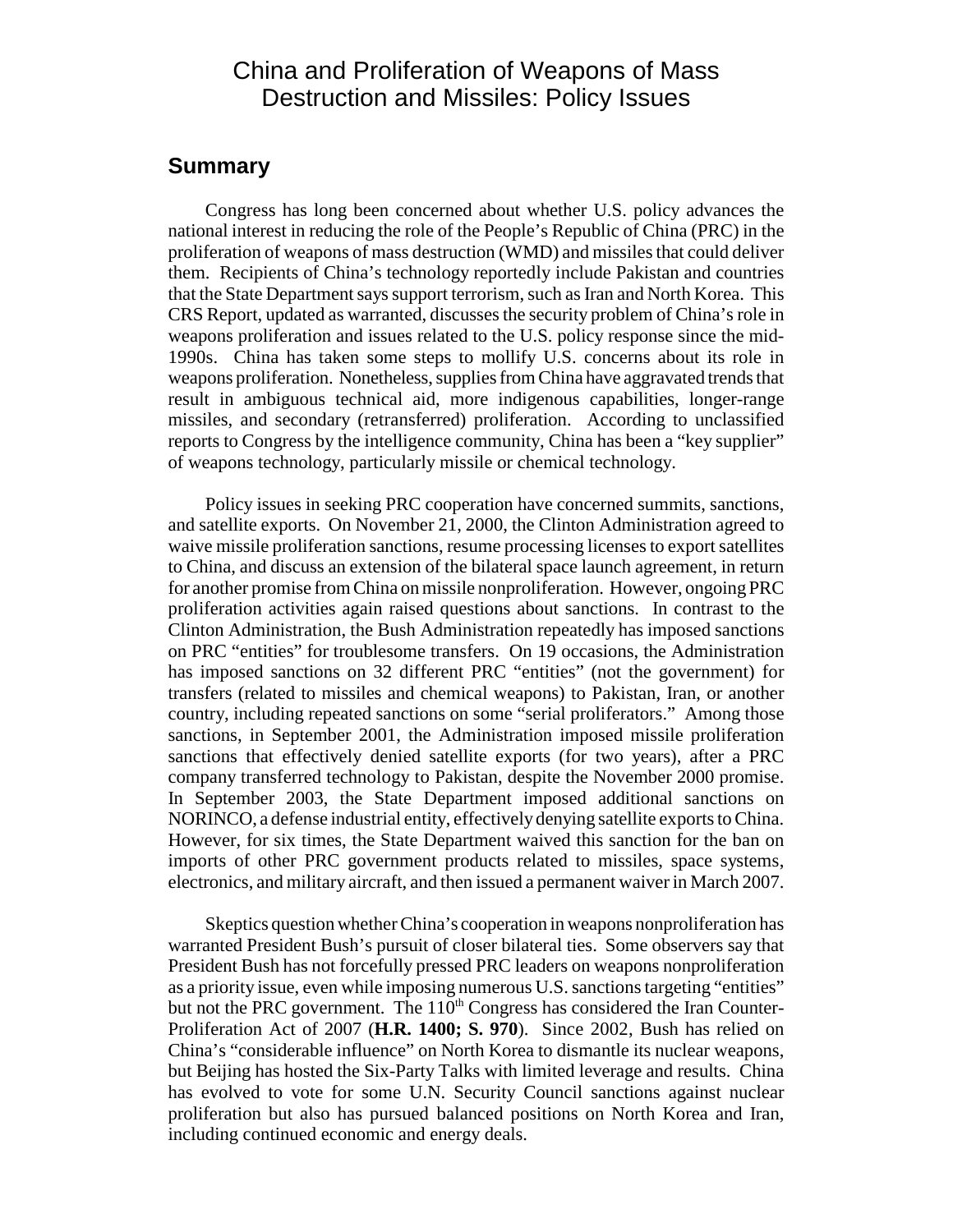# **Contents**

| North Korea's Missile and Nuclear Weapons Programs  20    |  |
|-----------------------------------------------------------|--|
|                                                           |  |
|                                                           |  |
|                                                           |  |
|                                                           |  |
|                                                           |  |
|                                                           |  |
|                                                           |  |
|                                                           |  |
|                                                           |  |
|                                                           |  |
|                                                           |  |
| Debate                                                    |  |
|                                                           |  |
|                                                           |  |
|                                                           |  |
|                                                           |  |
|                                                           |  |
| Proliferation Security Initiative and 9/11 Commission  42 |  |
|                                                           |  |
|                                                           |  |
|                                                           |  |
|                                                           |  |
|                                                           |  |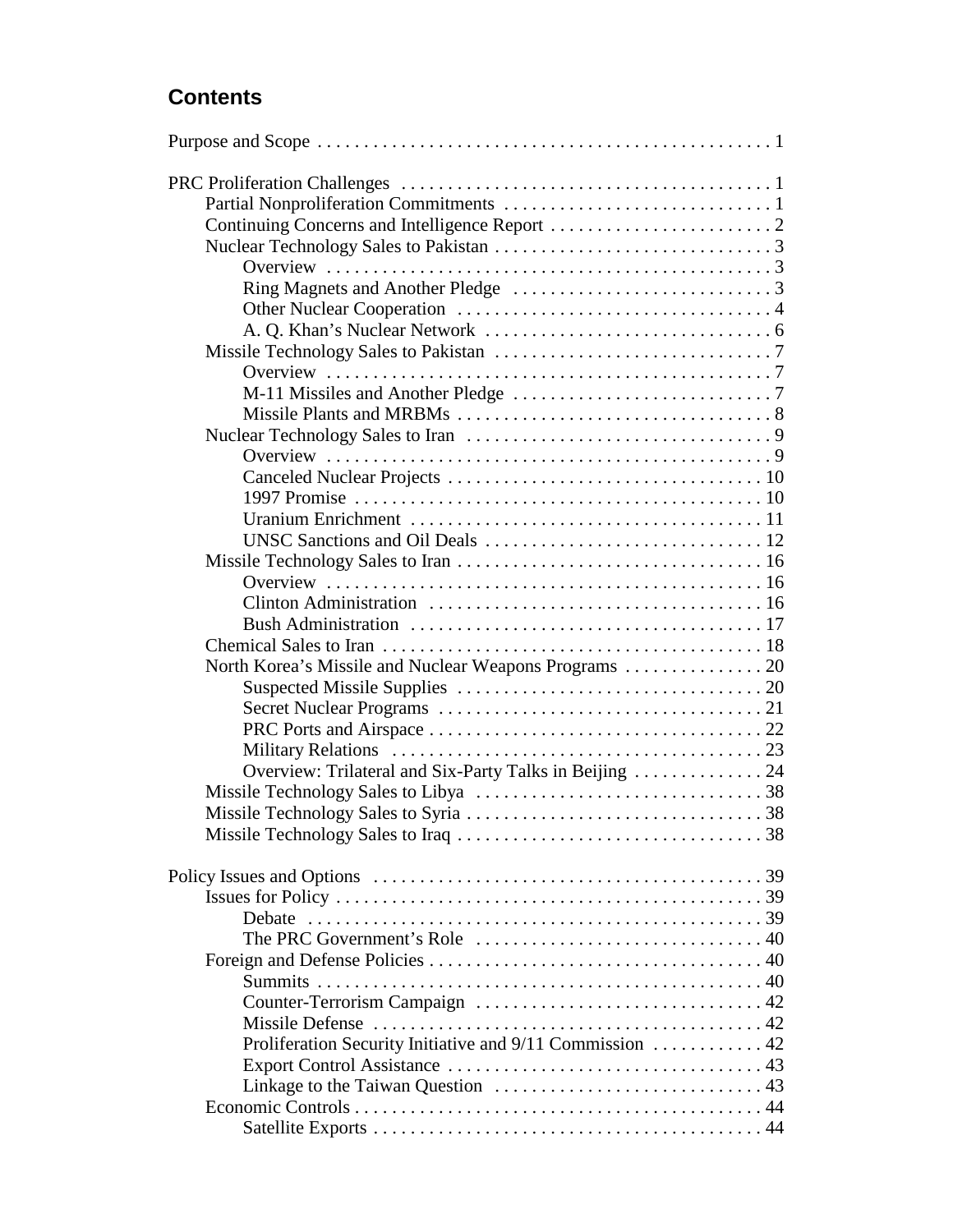| Sanctions and the "Helms Amendment"  44             |  |
|-----------------------------------------------------|--|
|                                                     |  |
| Nuclear Cooperation and U.S. Export of Reactors  47 |  |
|                                                     |  |
|                                                     |  |
|                                                     |  |
|                                                     |  |
|                                                     |  |
|                                                     |  |

# **List of Tables**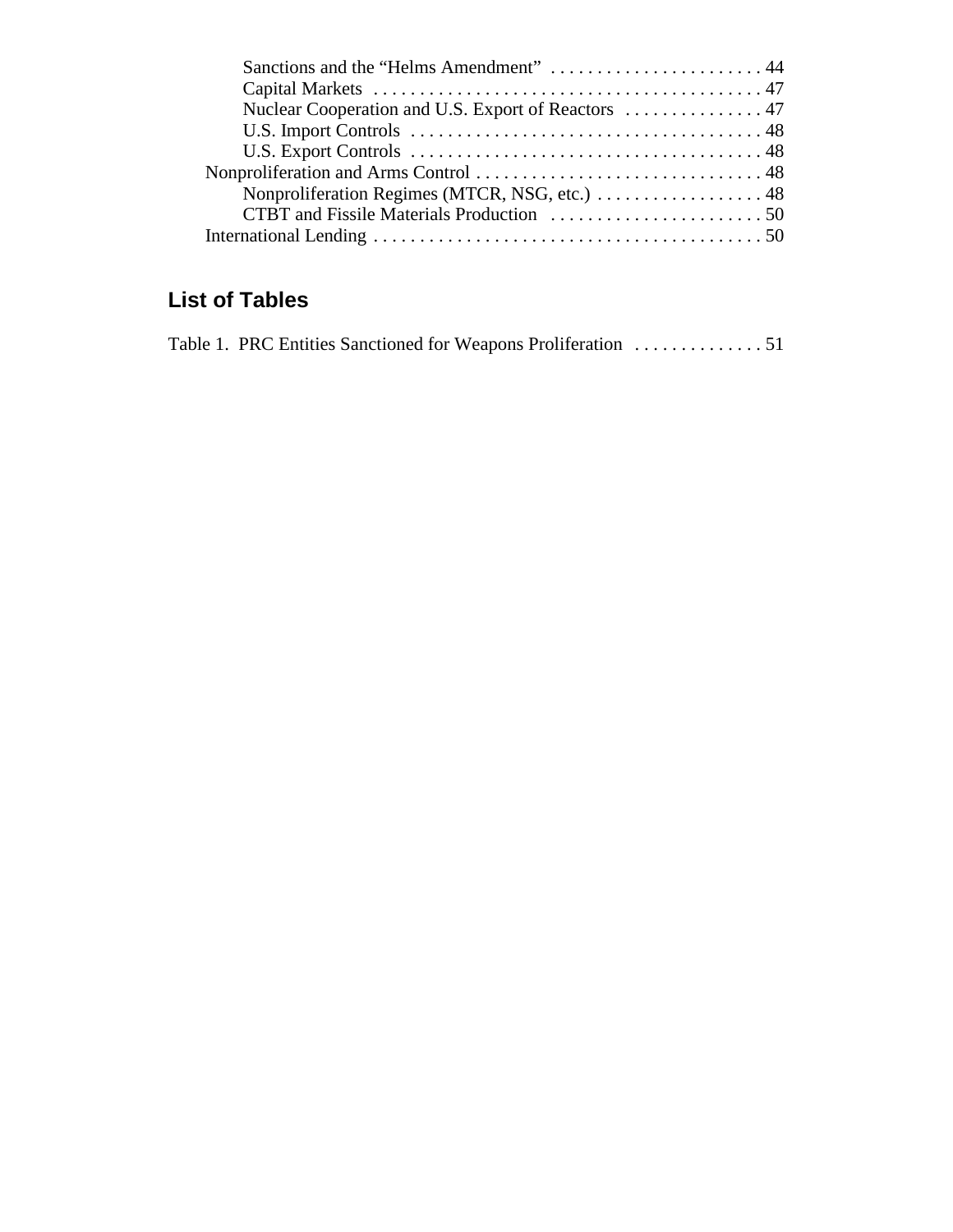# China and Proliferation of Weapons of Mass Destruction and Missiles: Policy Issues

# **Purpose and Scope**

Congress has long been concerned about whether U.S. policy advances U.S. security interests in reducing the role of the People's Republic of China (PRC) in the proliferation of weapons of mass destruction (WMD) and missiles as well as obtaining China's cooperation in weapons nonproliferation. This problem refers to the threat of nuclear, chemical, or biological weapons and missiles that could deliver them. Some have argued that certain PRC transfers violated international treaties or guidelines, and/or have contravened various U.S. laws requiring sanctions to shore up those international standards. Even if no laws or treaties are violated, many view China's transfers as threatening U.S. security interests. Using a variety of unclassified consultations and sources, this CRS Report discusses the national security problem of the PRC's role in weapons proliferation and issues related to the U.S. policy response, including legislation, since the mid-1990s. **Table 1**, at the end of this report, summarizes the U.S. sanctions imposed or waived on PRC entities or the PRC government for weapons proliferation. For a discussion of the policy problem in the 1980s to 1996, see CRS Report 96-767, *Chinese Proliferation of Weapons of Mass Destruction: Background and Analysis*, by Shirley Kan. See also, by the same author, CRS Report 98-485, *China: Possible Missile Technology Transfers Under U.S. Satellite Export Policy — Actions and Chronology*.

# **PRC Proliferation Challenges**

#### **Partial Nonproliferation Commitments**

Since 1991, Beijing has taken steps to address U.S. and other countries' concerns by increasing its partial participation in international nonproliferation regimes and issuing export control regulations. However, questions have remained. China first promised tentatively to abide by the Missile Technology Control Regime (MTCR) in November 1991 and February 1992 and later reaffirmed that commitment in an October 4, 1994 joint statement with the United States. The MTCR, set up in 1987, is not an international agreement and has no legal authority, leaving issues about U.S. sanctions to shore up the standards unresolved. It is a set of voluntary guidelines that seeks to control the transfer of ballistic and cruise missiles that are inherently capable of delivering at least a 500 kg (1,100 lb) payload to at least 300 km (186 mi), called "Category I" or "MTCR-class" missiles. It was unclear whether China adhered to the revised MTCR guidelines of 1993 calling for the presumption to deny transfers of *any* missiles capable of delivering *any* WMD (not just nuclear weapons). A 1996 State Department fact sheet said that China unilaterally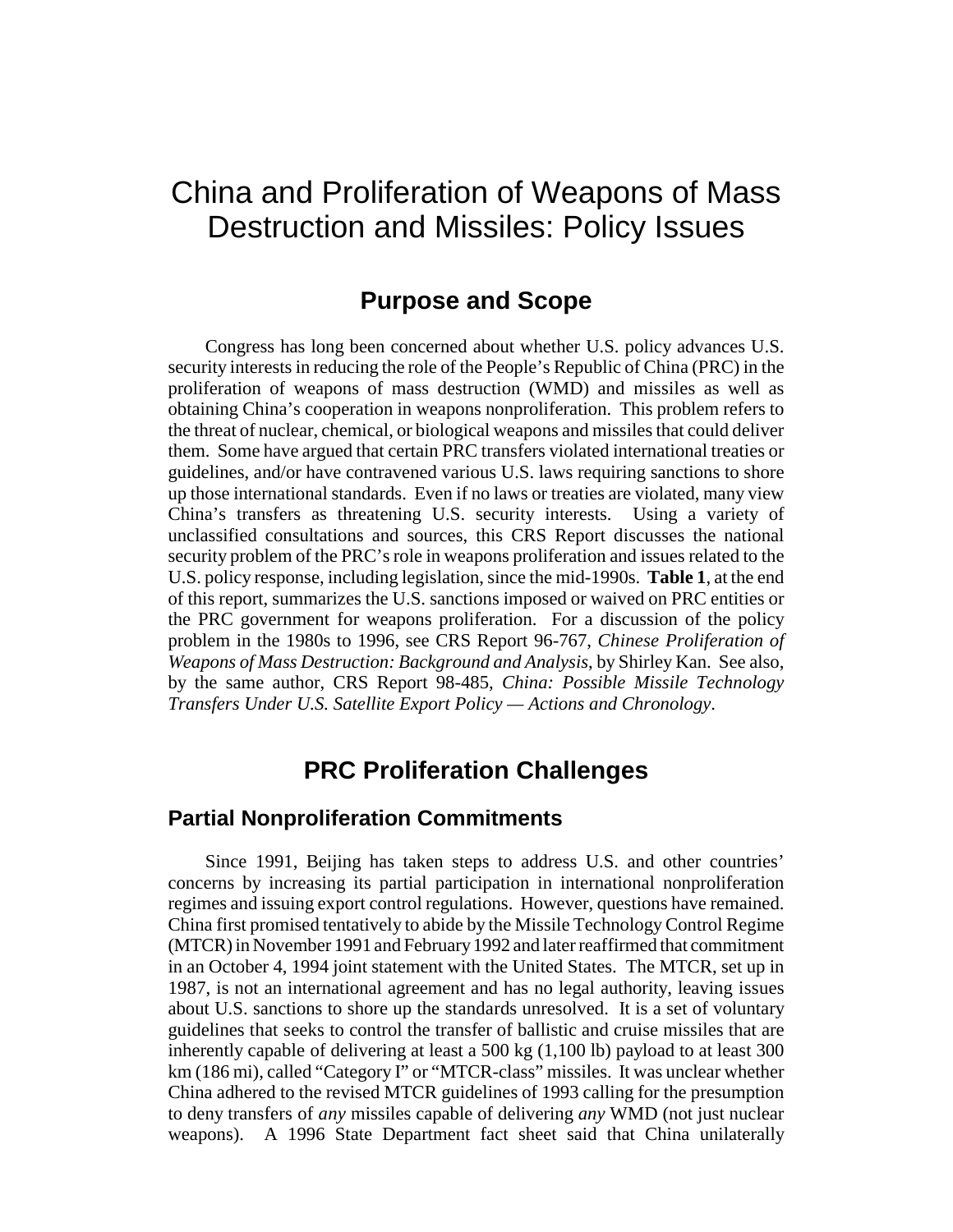committed to controlling exports "consistent with the MTCR Guidelines and Annex," with the MTCR consisting of a common export control policy (*Guidelines*) applied to a common list of controlled items (*Annex*). However, a Senate Foreign Relations Committee report of September 11, 2000, said the State Department had argued to Congress that China agreed to the MTCR Guidelines, but not the Annex.

On November 21, 2000, Beijing said that it has no intention of assisting any other country in developing ballistic missiles that can be used to deliver nuclear weapons (missiles with payloads of at least 500 kg and ranges of at least 300 km) and promised to issue missile-related export controls "as soon as possible." After a contentious period that saw new U.S. sanctions, the PRC finally published those regulations and the control list (modeled on the MTCR) on August 25, 2002, as Washington and Beijing prepared for a Bush-Jiang summit on October 25, 2002. In 2004, China applied to join the MTCR but has not been accepted as a member.

China acceded to the Nuclear Nonproliferation Treaty (NPT) on March 9, 1992. The NPT does not ban peaceful nuclear projects. On May 11, 1996, the PRC issued a statement promising to make only safeguarded nuclear transfers. China, on July 30, 1996, began a moratorium on nuclear testing and signed the Comprehensive Test Ban Treaty (CTBT) in September 1996 but (like the United States) has not ratified it. Premier Li Peng issued nuclear export control regulations on September 10, 1997. On October 16, 1997, China joined the Zangger Committee (on nuclear trade). Also in October 1997, China promised not to start new nuclear cooperation with Iran. On June 6, 1998, the U.N. Security Council (including China) adopted Resolution 1172, asking states to prevent exports to India or Pakistan's nuclear weapon or missile programs. The PRC issued regulations on dual-use nuclear exports on June 17, 1998. In May 2004, China applied to join the Nuclear Suppliers Group (NSG), which accepted China as a member after the Bush Administration decided to support China, despite congressional concerns.

In November 1995, China issued its first public defense white paper, which focused on arms control and disarmament. Also, China signed the Chemical Weapons Convention (CWC) in January 1993. On April 25, 1997, China deposited its instrument of ratification of the CWC, before it entered into force on April 29, 1997. From 1993 to1998, the PRC issued export control regulations on chemicals. On October 14, 2002, on the eve of a Bush-Jiang summit, the PRC issued regulations for export controls over dual-use biological agents and related technology. On December 3, 2003, China issued a white paper on nonproliferation, which stated that its control lists are almost the same as those of the Zangger Committee, NSG, CWC, Australia Group, and MTCR.

#### **Continuing Concerns and Intelligence Report**

Nevertheless, China is not a member of the MTCR or the Australia Group (AG) (on chemical and biological weapons). (In June 2004, China expressed willingness to join the MTCR.) China did not join the 93 countries in signing the International Code of Conduct Against Ballistic Missile Proliferation in The Hague on November 25, 2002. China has not joined the Proliferation Security Initiative (PSI) announced by President Bush on May 31, 2003. PRC weapons proliferation has persisted, aggravating trends that result in more ambiguous technical assistance (vs. transfers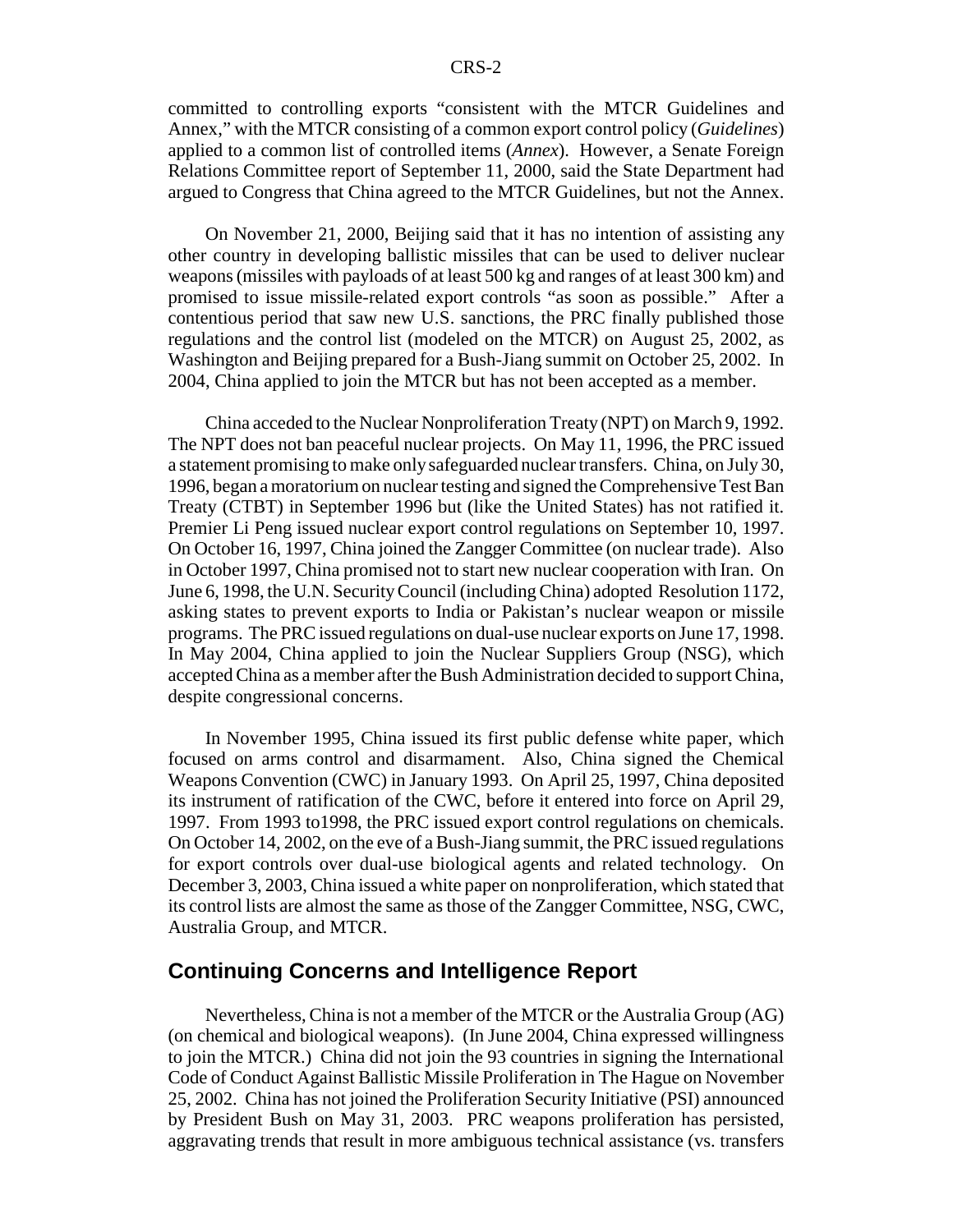of hardware), longer range missiles, more indigenous capabilities, and secondary (i.e., retransferred) proliferation.

The Director of Central Intelligence (DCI) noted that, for July-December 1996, "China was the most significant supplier of WMD-related goods and technology to foreign countries." As required by Section 721 of the FY1997 Intelligence Authorization Act, P.L. 104-293, the DCI's report to Congress, "Unclassified Report to Congress on the Acquisition of Technology Relating to Weapons of Mass Destruction and Advanced Conventional Munitions," has named China (plus North Korea and Russia) as "**key suppliers**" of dangerous technology. Subsequent discussions of this required report refer to this "Section 721 report." Original legislation required a semi-annual report. The FY2004 Intelligence Authorization Act (P.L. 108-177) changed the requirement to an annual report. The office of the Director of National Intelligence (DNI) issued the latest unclassified Section 721 report in February 2008 to cover the year of 2006.<sup>1</sup> The classified report covering the year 2006 was submitted to Congress in October 2007.

## **Nuclear Technology Sales to Pakistan**

**Overview.** In 1996, U.S. policymakers faced the issue of whether to impose sanctions on the PRC for technology transfers to Pakistan's nuclear program, and Beijing issued another nuclear nonproliferation pledge. Since then, the United States has maintained concerns — but at a lower level — about continued PRC nuclear cooperation with Pakistan, particularly involving the construction of nuclear power plants at Chashma. The PRC government is believed to know about some, if not all, of the ongoing nuclear cooperation with Pakistan. Nonetheless, in 2004, the Bush Administration supported China's application to join the Nuclear Suppliers Group (NSG), despite Congressional concerns about China's failure to apply the NSG's "full-scope safeguards" to its nuclear projects in Pakistan. (Full-scope safeguards apply IAEA inspections to all other declared nuclear facilities in addition to the facility importing supplies in order to prevent diversions to any weapon programs.)

**Ring Magnets and Another Pledge.** In 1996, some in Congress called for sanctions after reports disclosed that China sold unsafeguarded ring magnets to Pakistan, apparently in violation of the NPT and in contradiction of U.S. laws, including the Arms Export Control Act (P.L. 90-629) and Export-Import Bank Act (P.L. 79-173), as amended by the Nuclear Proliferation Prevention Act of 1994 (Title VIII of P.L. 103-236). On February 5, 1996, the *Washington Times* disclosed intelligence reports that the China National Nuclear Corporation, a state-owned corporation, transferred to the A.Q. Khan Research Laboratory in Kahuta, Pakistan, 5,000 ring magnets that can be used in gas centrifuges to enrich uranium. Reportedly, intelligence experts believed that the magnets provided to Pakistan were to be used in special suspension bearings at the top of rotating cylinders in the centrifuges. The *New York Times*, on May 12, 1996, reported that the shipment was made after June 1994 and was worth \$70,000. The PRC company involved was

<sup>&</sup>lt;sup>1</sup> Deputy Director of National Intelligence for Analysis, "Unclassified Report to Congress on the Acquisition of Technology Relating to Weapons of Mass Destruction and Advanced Conventional Munitions, 1 January to 31 December 2006," February 29, 2008.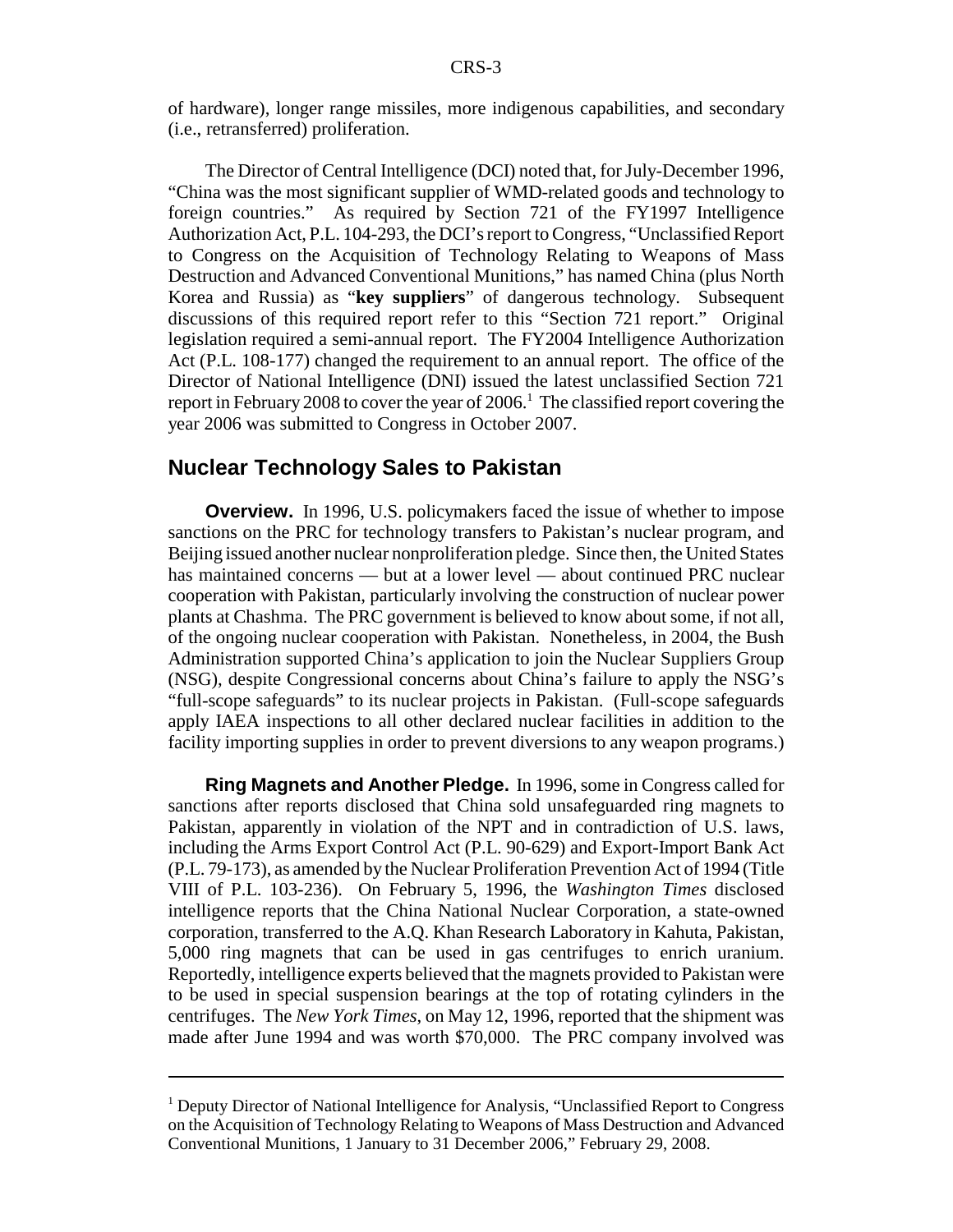China Nuclear Energy Industry Corporation, a subsidiary of the China National Nuclear Corporation. The State Department's report on nonproliferation efforts in South Asia (issued on January 21, 1997) confirmed that "between late 1994 and mid-1995, a Chinese entity transferred a large number of ring magnets to Pakistan for use in its uranium enrichment program."

The Clinton Administration's decision-making was complicated by considerations of U.S. corporations doing business in China. Officials reportedly considered imposing then waiving sanctions or focusing sanctions only on the China National Nuclear Corporation, rather than large-scale sanctions affecting the entire PRC government and U.S. companies, such as Westinghouse Electric Corporation (which had deals pending with China National Nuclear Corporation) and Boeing Aircraft Company. At the end of February 1996, Secretary of State Warren Christopher instructed the Export-Import Bank to suspend financing for commercial deals in China for one month, reported the *New York Times* (February 29, 1996). Christopher reportedly required time to try to obtain more information to make a determination of whether sanctions would be required. Meanwhile, DCI John Deutch reportedly said at a White House meeting that PRC officials at some level likely approved the sale of magnets. Defense Secretary William Perry supported this view, but officials of the Commerce and Treasury Departments and the U.S. Trade Representative argued there was lack of solid proof, according to the *Washington Post* (April 1, 1996).

On May 10, 1996, the State Department announced that China and Pakistan would not be sanctioned, citing a new agreement with China. Clinton Administration officials said that China promised to provide future assistance only to safeguarded nuclear facilities, reaffirmed its commitment to nuclear nonproliferation, and agreed to consultations on export control and proliferation issues. The Administration also said that PRC leaders insisted they were not aware of the magnet transfer and that there was no evidence that the PRC government had willfully aided or abetted Pakistan's nuclear weapon program through the magnet transfer. Thus, the State Department announced that sanctions were not warranted, and Export-Import Bank considerations of loans for U.S. exporters to China were returned to normal. On May 11, 1996, China's foreign ministry issued a statement that "China will not provide assistance to unsafeguarded nuclear facilities." In any case, since 1984, China has declared a policy of nuclear nonproliferation and a requirement for recipients of its transfers to accept IAEA safeguards, and China acceded to the NPT in 1992.

That year, Congress responded to the Administration's determination not to impose sanctions by adding language on "persons" in the Export-Import Bank Act, as amended by Section 1303 of the National Defense Authorization Act for FY1997 (P.L. 104-201), enacted on September 23, 1996.

**Other Nuclear Cooperation.** On October 9, 1996, the *Washington Times* reported that a CIA report dated September 14, 1996, said that China sold a "special industrial furnace" and "high-tech diagnostic equipment" to unsafeguarded nuclear facilities in Pakistan. In September 1996, PRC technicians in Pakistan reportedly prepared to install the dual-use equipment. The deal was allegedly made by the China Nuclear Energy Industry Corporation, the same firm which sold the ring magnets. Those who suspected that the transfer was intended for Pakistan's nuclear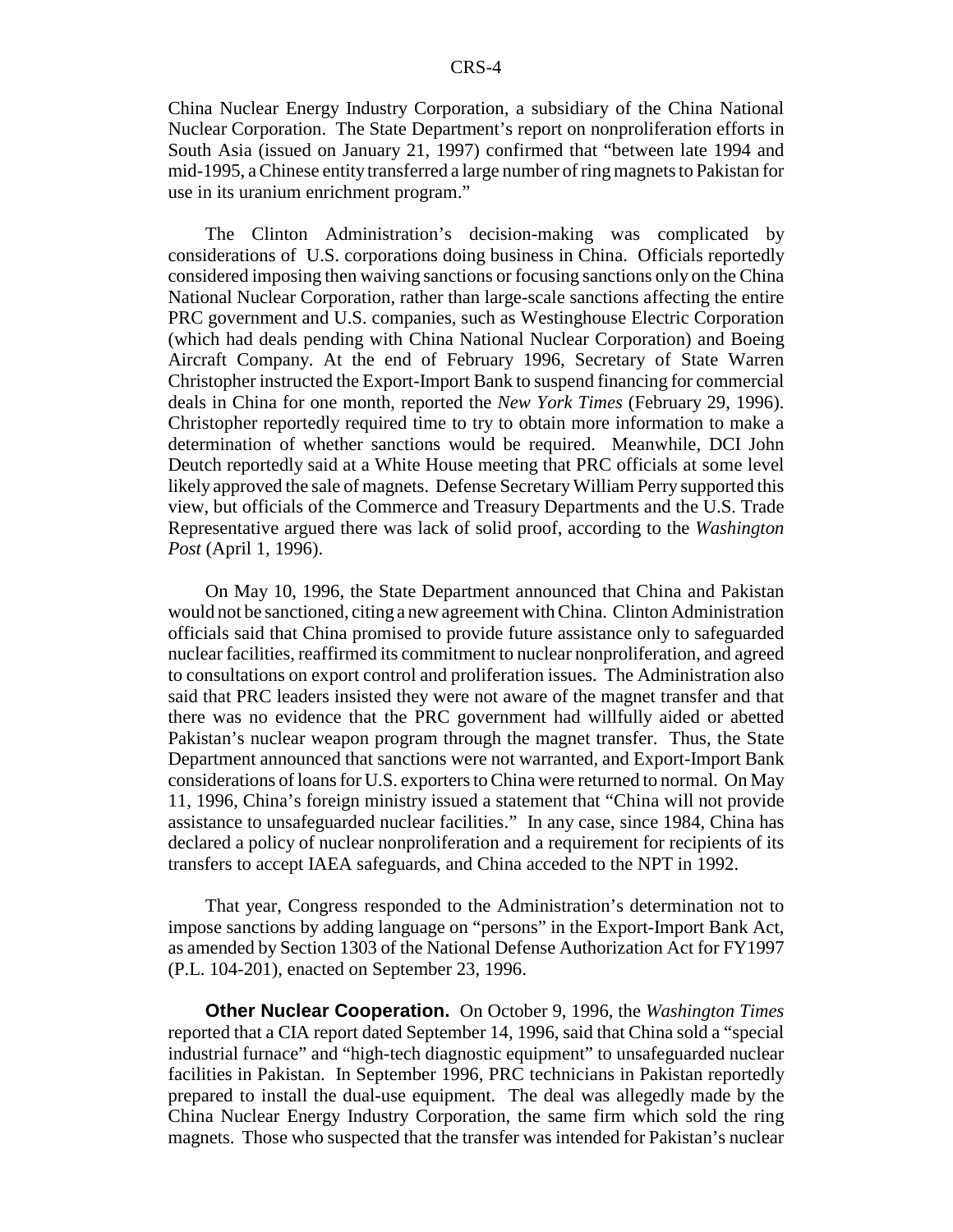weapons program said that high temperature furnaces are used to mold uranium or plutonium. The CIA report was said to state that "senior-level government approval probably was needed" and that PRC officials planned to submit false documentation on the final destination of the equipment. According to the press, the CIA report said that the equipment was set to arrive in early September 1996. The *Washington Post*, on October 10, 1996, further reported that the equipment was intended for a nuclear reactor to be completed by 1998 at Khushab in Pakistan. On October 9, 1996, the State Department said that it had not concluded that China violated its promise of May 11, 1996. However, the State Department did not publicly address whether the suspected transfers occurred before May 11, 1996, violated the NPT, or contradicted U.S. laws (including the Arms Export Control Act, Export-Import Bank Act, and the Nuclear Proliferation Prevention Act).

Concerns have persisted about PRC assistance to Pakistan's nuclear facilities. As reported by Pakistani and PRC news sources in 1992, China began to build a nuclear power plant at Chashma and was suspected in 1994 of helping Pakistan to build an unsafeguarded, plutonium-producing reactor at Khushab, according to *Nucleonics Week* (June 19, 1997 and February 26, 1998). Operational since 2001, the Chashma reactor has IAEA safeguards but not full scope safeguards (*Nucleonics Week*, April 26, 2001; and IAEA, *Annual Report 2001*).

Referring specifically to Pakistan's efforts to acquire equipment, materials, and technology for its nuclear weapons program, the DCI's June 1997 "Section 721 report" for the last half of 1996 (after China's May 1996 pledge) stated that China was the "principal supplier." Then, on May 11 and 13, 1998, India conducted nuclear tests, citing China's nuclear ties to Pakistan, and Pakistan followed with nuclear tests on May 28 and 30, 1998. China, as Pakistan's principal military and nuclear supplier, failed to avert the tests and did not cut off nuclear aid, but condemned the tests at the U.N. The Arms Control and Disarmament Agency's annual report on arms control for 1998 stated that "there continued to be some contacts between Chinese entities and Pakistan's unsafeguarded and nuclear weapons program."

In 2000, news reports said that some former U.S. nonproliferation and intelligence officials suspected that China provided equipment for Pakistan's secret heavy water production plant at Khushab, where an unsafeguarded reactor reportedly started up in April 1998 and has generated weapons-grade plutonium. Clinton Administration officials at the White House and State Department reportedly denied China's involvement but said that they did not know the origins of the plant. $2$  The DCI reported in November 2003 that, in the first half of 2003, continued contacts between PRC entities and "entities associated with Pakistan's nuclear weapons program" cannot be ruled out, despite the PRC's 1996 promise not to assist unsafeguarded nuclear facilities. The Director of the Defense Intelligence Agency (DIA), Vice Admiral Lowell Jacoby, testified to the Senate Intelligence Committee on February 24, 2004, that PRC entities "remain involved with nuclear and missile programs in Pakistan and Iran," while "in some cases," the entities are involved

<sup>&</sup>lt;sup>2</sup> Mark Hibbs, "CIA Knew About Khushab D2O Plant but Not Source, Officials Claim," *Nucleonics Week*, March 23, 2000; "Pakistani Separation Plant Now Producing 8-10 Kg Plutonium/Yr," *Nuclear Fuel*, June 12, 2000.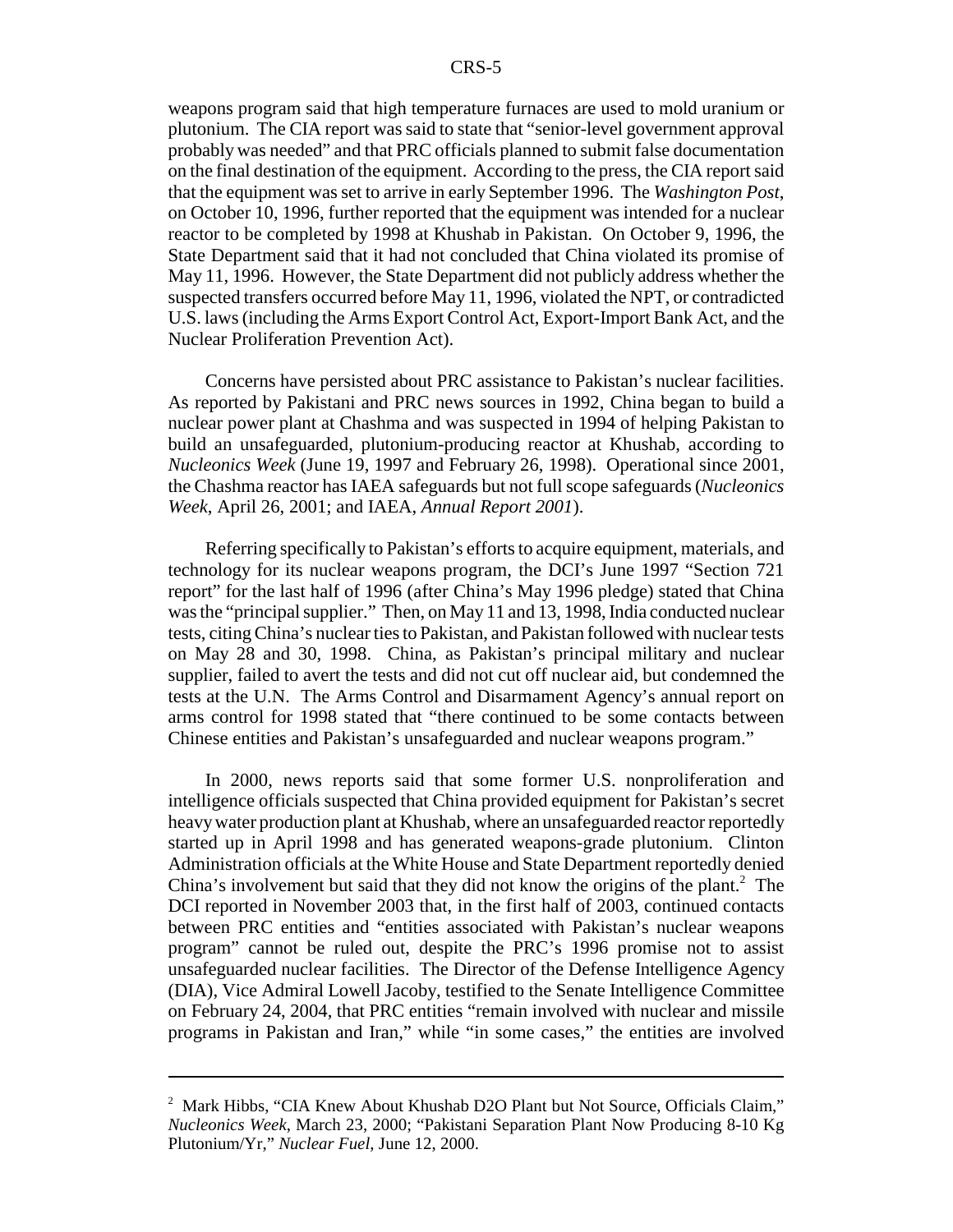without the government's knowledge, thus implying that there are cases in which the PRC government has knowledge of the relationships.

On May 5, 2004, China signed a contract to build a second nuclear power reactor (Chashma-2) in Pakistan. This contract raised questions because of continuing PRC nuclear cooperation with Pakistan and its signing right before a decision by the Nuclear Suppliers Group (NSG) on China's membership, with U.S. support. With a pre-existing contract, Chashma-2 would be exempted from the NSG's requirement for full-scope safeguards (not just IAEA safeguards on the reactor).3 (See **Nonproliferation Regimes** below for policy discussion.)

**A. Q. Khan's Nuclear Network.** China's past and persisting connections to Pakistan's nuclear program raised questions about whether China was involved in or had knowledge about the long-time efforts, publicly confirmed in early 2004, of Abdul Qadeer Khan, the former head of Pakistan's nuclear weapon program, in selling uranium enrichment technology to Iran, North Korea, and Libya. DCI George Tenet confirmed A.Q. Khan's network of nuclear trade in open testimony to the Senate Intelligence Committee on February 24, 2004.

China's association was raised particularly because China was an early recipient of the uranium enrichment technology Khan acquired in Europe.<sup>4</sup> Also, there were questions about whether China shared intelligence with the United States about Khan's nuclear technology transfers. With the troubling disclosures, China could be more willing to cooperate on nonproliferation or could be reluctant to confirm its involvement. A senior Pakistani diplomat was quoted as saying that, while in Beijing in 2002, PRC officials said they knew "A.Q. Khan was in China and bribing people, and they wanted him out."<sup>5</sup> Particularly troubling was the reported intelligence finding in early 2004 that Khan sold Libya a nuclear bomb design that he received from China in the early 1980s (in return for giving China his centrifuge technology), a design that China had already tested in 1966 and had developed as a compact nuclear bomb for delivery on a missile.<sup>6</sup> That finding raised the additional question of whether Khan also sold that bomb design to others, including Iran and North Korea. DCI Porter Goss testified in February 2005 that the Bush Administration continued to explore opportunities to learn about Khan's nuclear trade, adding that "getting to the end of that trail is extremely important for us. It is a serious proliferation question."7

<sup>3</sup> "Pakistan, China Agree on Second Chashma Unit," *Nucleonics Week*, May 6, 2004.

<sup>&</sup>lt;sup>4</sup> David Sanger and William Broad, "From Rogue Nuclear Programs, Web of Trails Leads to Pakistan," *New York Times*, January 4, 2004.

<sup>5</sup> Barton Gellman and Dafna Linzer, "Unprecedented Peril Forces Tough Calls," *Washington Post*, October 26, 2004.

<sup>6</sup> Joby Warrick and Peter Slevin, "Libyan Arms Designs Traced Back to China," *Washington Post*, February 15, 2004; William Broad and David Sanger, "As Nuclear Secrets Emerge in Khan Inquiry, More Are Suspected," *New York Times*, December 26, 2004.

<sup>&</sup>lt;sup>7</sup> Senate Select Committee on Intelligence, hearing on "Global Intelligence Challenges 2005: Meeting Long-term Challenges with a Long-term Strategy," February 16, 2005.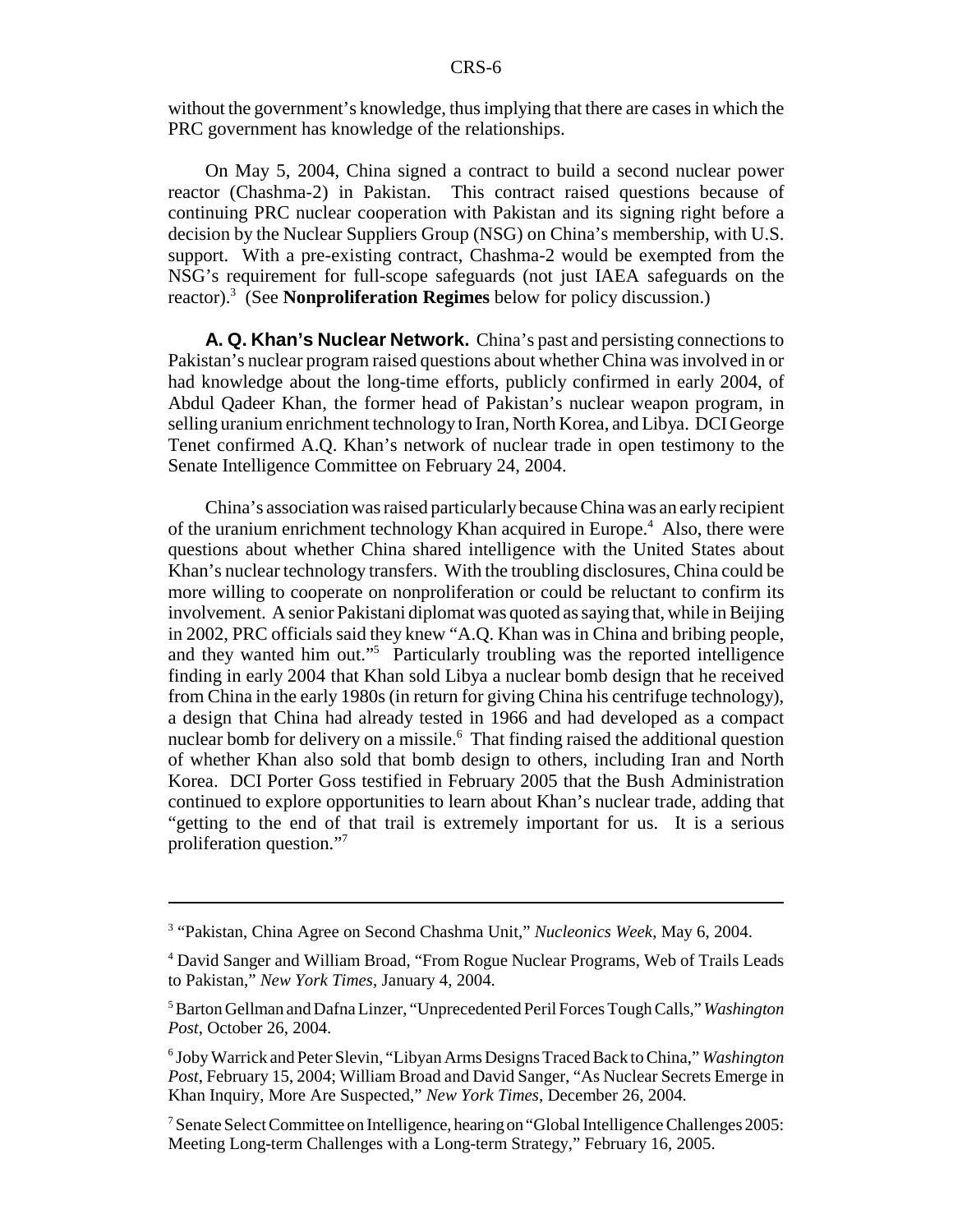### **Missile Technology Sales to Pakistan**

**Overview.** From the early 1990s to 2000, the George H.W. Bush and Clinton Administrations faced the issue of whether to impose sanctions on PRC "entities" for transferring M-11 short-range ballistic missiles or related technology to Pakistan. The Clinton Administration took eight years to determine in 2000 that PRC entities had transferred complete M-11 missiles as well as technology to Pakistan, but waived sanctions in return for another missile nonproliferation pledge from Beijing. However, despite that promise of November 2000, the United States has continued concerns about PRC technology transfers that have helped Pakistan to build domestic missile programs, including development of medium-range ballistic missiles. In September 2001, the George W. Bush Administration imposed sanctions for PRC proliferation of missile technology to Pakistan, denying satellite exports to China.

**M-11 Missiles and Another Pledge.** Transfers of the PRC's M-11 short range ballistic missiles (SRBMs) or related equipment exceed MTCR guidelines, because the M-11 has the inherent capability to deliver a 500 kg  $(1,100 \text{ lb})$  warhead to 300 km (186 mi). Issues about U.S. sanctions have included the questions of whether PRC transfers to Pakistan involved M-11 missile-related technology (Category II of the MTCR) or complete missiles (Category I). Sanctions for missilerelated transfers are mandated under Section 73(a) of the Arms Export Control Act  $(AECA)$  and Section 11B(b)(1) of the Export Administration Act (EAA) (as amended by the FY1991 National Defense Authorization Act).

In June 1991, the Bush Administration first imposed sanctions on entities in China for transferring M-11 technology to Pakistan. Sanctions affected exports of supercomputers, satellites, and missile technology. The Administration later waived the sanctions on March 23, 1992. On August 24, 1993, the Clinton Administration determined that China had again transferred M-11 equipment (not whole missiles) to Pakistan and imposed new sanctions (affecting exports of some satellites). On October 4, 1994, Secretary of State Warren Christopher and Foreign Minister Qian Qichen signed a joint statement, saying that Washington would waive the August 1993 sanctions and Beijing would not export "ground-to-ground missiles" "inherently capable" of delivering a 500 kg warhead 300 km. The Administration waived the sanctions on November 1, 1994.

However, contentious policy questions about imposing sanctions for the 1992 transfer of complete M-11 SRBMs (not just components) persisted until 2000. The *Washington Times* (March 14, 1997) said "numerous" intelligence reports indicated that M-11 missiles were "operational" in Pakistan, but these findings were disputed by some policymakers. Secretary of Defense William Cohen issued a Pentagon report in 1997 stating that Pakistan acquired "SRBMs" as well as related equipment from China in the early 1990s.<sup>8</sup> In a 1998 report to Congress on nuclear nonproliferation in South Asia, the State Department acknowledged its concerns about "reports that M-11 missiles were transferred from China to Pakistan" but added that it had not determined that such transfers occurred, "which would be sanctionable

<sup>8</sup> Office of the Secretary of Defense, *Proliferation: Threat and Response*, November 1997.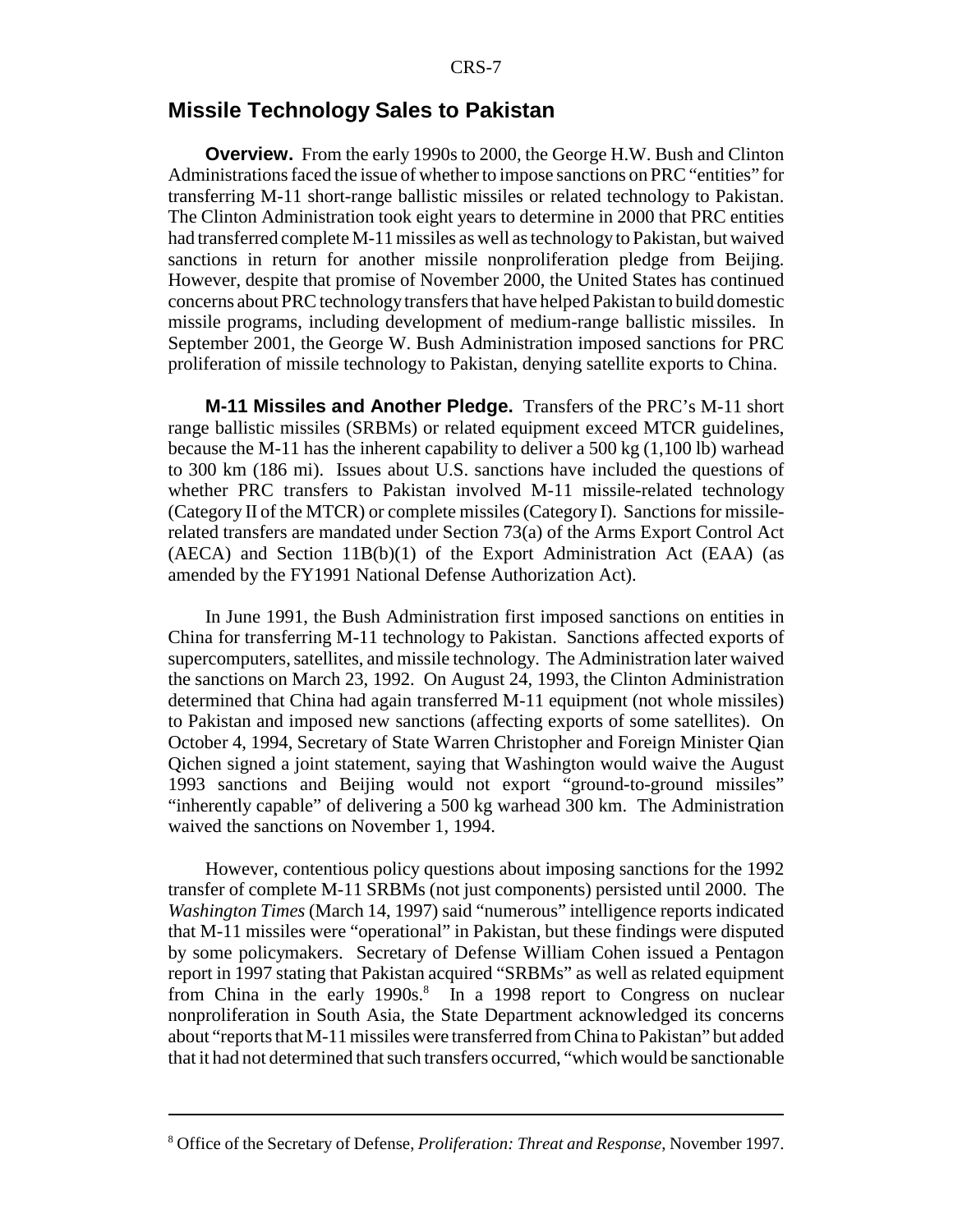under U.S. law."9 Gordon Oehler, former head of the CIA's Nonproliferation Center, testified on June 11, 1998, to the Senate Foreign Relations Committee that in November 1992, "the Chinese delivered 34 M-11s to Pakistan." In July 1998, the Rumsfeld Commission said that China had transferred complete M-11s to Pakistan.<sup>10</sup>

Some said that sanctions were not imposed for transfers of complete M-11s, because the missiles remained inside crates at Sagodha Air Base, according to the *Wall Street Journal* (December 15, 1998). Critics in Congress said the Clinton Administration avoided making determinations of whether to impose sanctions, by delaying tactics, re-writing reports, and setting high evidentiary standards. The Senate Foreign Relations Committee issued a report in September 2000, saying that the Administration avoided such determinations by the use of "bureaucratic maneuvers" to delay the drafting of "Statements/Findings of Fact" by the intelligence community and by not scheduling interagency meetings to consider those findings.<sup>11</sup>

On September 9, 1999, the intelligence community publicly confirmed for the first time that "Pakistan has M-11 SRBMs from China" and that they may have a nuclear role.<sup>12</sup> However, the State Department argued on September 14, 1999, that it required a "high standard of evidence" and had not yet determined that Category I sanctions were warranted, despite the intelligence judgment. (Category I sanctions would deny licenses for exports of Munitions List items, among other actions, and Congress transferred satellites back to the Munitions List, effective March 15, 1999.) The *Far Eastern Economic Review* reported on May 18, 2000, that the Clinton Administration and Senator Helms of the Foreign Relations Committee struck a deal in 1999 that required a decision on sanctions for the PRC's M-11 transfer to Pakistan in exchange for the confirmation of Robert Einhorn as Assistant Secretary of State for Nonproliferation (approved on November 3, 1999). On November 21, 2000, the Clinton Administration said it determined that PRC entities had transferred Category I and Category II missile-related items to Pakistani entities, and sanctions would be waived on the PRC for past transfers, given its new missile nonproliferation promise.

**Missile Plants and MRBMs.** While China promised not to transfer *missiles*, it has reportedly helped Pakistan to achieve an indigenous missile capability. U.S. intelligence reportedly concluded in a National Intelligence Estimate that China provided blueprints and equipment to Pakistan to build a plant for making missiles that would violate the MTCR, according to the *Washington Post* (August 25, 1996). Analysts disagreed, however, about whether the plant would manufacture some major missile components or whole copies of the M-11 missile. Construction of the plant allegedly began in 1995. On August 25, 1996, Vice President Al Gore acknowledged concerns about the plant. *Time* reported on June 30, 1997, that the Clinton

<sup>&</sup>lt;sup>9</sup> Department of State, "Report on Nuclear Nonproliferation in South Asia," March 17, 1998.

<sup>&</sup>lt;sup>10</sup> Commission to Assess the Ballistic Missile Threat to the United States (popularly known as the Rumsfeld Commission), report, July 15, 1998.

<sup>&</sup>lt;sup>11</sup> Senate Foreign Relations Committee, "Chairman's Overview of China's Proliferation Track Record," September 11, 2000.

<sup>&</sup>lt;sup>12</sup> National Intelligence Council, "Foreign Missile Developments and the Ballistic Missile Threat to the United States Through 2015," September 1999.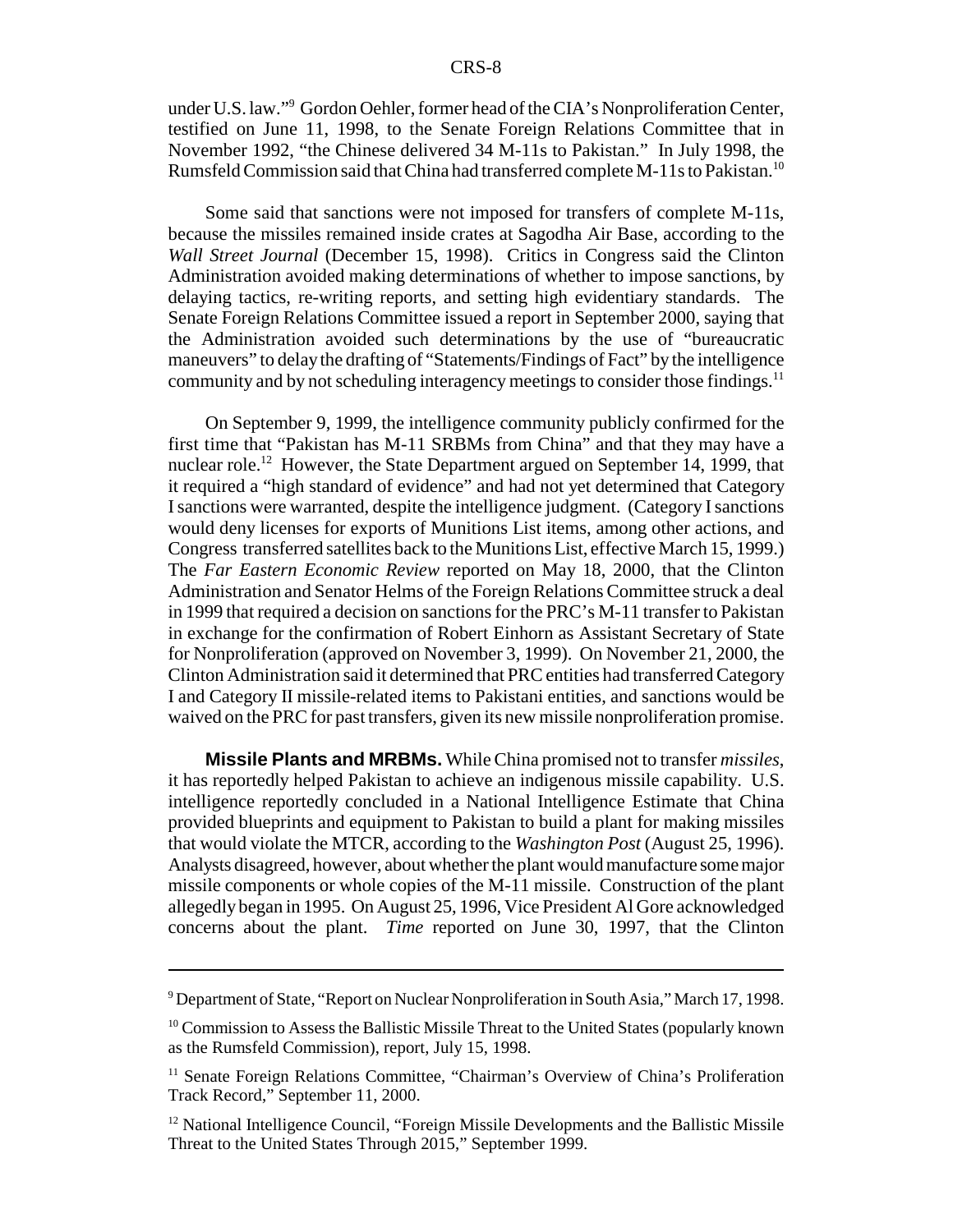Administration would not discuss possible sanctions based on intelligence on the missile plant. The November 1997 report of the Secretary of Defense also confirmed Pakistan's facility "for the production of a 300 kilometer range ballistic missile." By 1998, the missile plant in Fatehjung was almost finished, awaiting delivery of crucial equipment from China, reported the *Wall Street Journal* (December 15, 1998).

On April 6, 1998, Pakistan first tested its nuclear-capable Ghauri (Hatf-5) medium-range ballistic missile (MRBM), which is based on the North Korean No Dong missile. U.S. intelligence was said to suspect that China Poly Ventures Company delivered, perhaps in 1999, U.S.-made specialized metal-working presses and a special furnace to Pakistan's National Development Center, a missile plant, reported the *Washington Times* (April 15, 1999). China reportedly was building a second missile plant and providing specialty steel, guidance systems, and technical aid, said the *Far Eastern Economic Review* (June 22, 2000) and *New York Times* (July 2, 2000). Apparently confirming these stories, the DCI's "Section 721 report" wrote that in August 2000, besides North Korean help, PRC entities provided "increased assistance" to Pakistan's ballistic missile program in the second half of 1999. Also, China has assisted Pakistan with development of the Shaheen-2 twostage, solid-fuel MRBM, reported *Jane's Defense Weekly* (December 13, 2000). DCI George Tenet confirmed U.S. concerns about such assistance in testimony on February 7, 2001, before the Senate Intelligence Committee, and in his February 2001 report on proliferation.

Despite the PRC's November 2000 missile nonproliferation pledge, in the first several months of 2001, a PRC company reportedly delivered 12 shipments of missile components to Pakistan's Shaheen-1 SRBM and Shaheen-2 MRBM programs, according to the *Washington Times* (August 6, 2001). On September 1, 2001, the State Department imposed sanctions on China Metallurgical Equipment Corporation (CMEC) for proliferation of missile technology (Category II items of the MTCR) to Pakistan. In November 2004, the DCI told Congress in a "Section 721 report" that, in the second half of 2003, PRC entities helped Pakistan to advance toward serial production of solid-fuel SRBMs (previously identified as the Shaheen-1, Abdali, and Ghaznavi) and supported Pakistan's development of solid-fuel MRBMs (previously noted as the Shaheen-2 MRBM). The DNI's "Section 721 report" of May 2007 reported to Congress that PRC "entities" continued in 2005 to work with Pakistan on its ballistic missile programs.

#### **Nuclear Technology Sales to Iran**

**Overview.** In the mid-1990s, the Clinton Administration urged China to cancel ostensibly civilian nuclear projects in Iran. In negotiations leading up to the 1997 U.S.-PRC summit, China pledged to end nuclear cooperation with Iran. At the summit, President Clinton promised to implement the 1985 U.S.-PRC nuclear cooperation agreement (to sell nuclear power reactors to China). However, the United States has continued concerns about whether China has abided by its October 1997 promise. With new reports in 2002 about Iran's uranium enrichment program, the Bush Administration, since 2004, has sought PRC support for tough sanctions imposed by the U.N. Security Council (UNSC). The PRC's position has evolved to support some sanctions but not the use of force.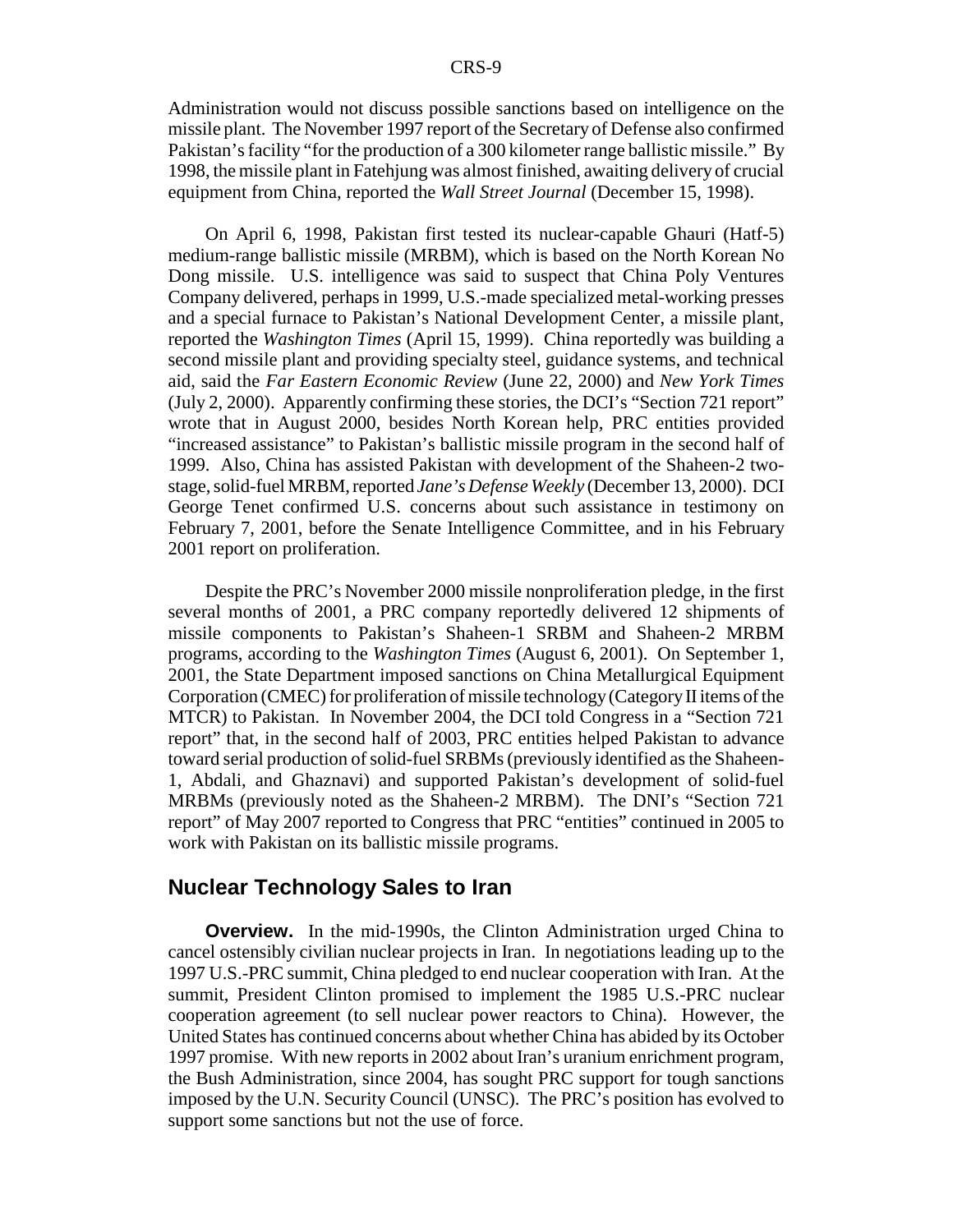**Canceled Nuclear Projects.** Suspecting that Iran uses nuclear technology to build the technical infrastructure for its clandestine nuclear weapon program, Washington urged Beijing (and Moscow) not to transfer any nuclear technology to Iran. In 1995, China suspended a sale of nuclear reactors to Iran. Indicating Israeli influence, Prime Minister Benjamin Netanyahu publicly stated in August 1997 that PRC Vice Premier Li Lanqing said that China canceled plans to build the reactors.

However, there were other controversial PRC nuclear deals with Iran pointing to an Iranian nuclear weapon program. PRC technicians built a calutron, or electromagnetic isotope separation system, for enriching uranium at the Karaj nuclear research facility, according to "confidential reports" submitted to Iranian President Rafsanjani by his senior aides, according to the *London Sunday Telegraph* (as reported in the September 25, 1995 *Washington Times*). As reported, the PRC system was similar to the one used in Iraq's secret uranium enrichment program. Secretary of Defense William Perry confirmed in an April 1996 report that "the Iranians have purchased an electromagnetic isotope separation unit from China."13

The China Nuclear Energy Industry Corporation had plans to sell Iran a facility to convert uranium ore into uranium hexafluoride gas, which could be enriched to weapons-grade material, according to the *Washington Post* (April 17, 1995; June 20, 1996). Intelligence reports said that the deal proceeded with PRC nuclear experts going to Iran to build the new uranium conversion plant near Isfahan, reported the *Washington Times* (April 17, 1996). However, PRC civilian nuclear officials later indicated to the IAEA and U.S. officials that China would not transfer the uranium conversion facility, ostensibly because of Iran's inability to pay, reported the *Washington Post* (November 6, 1996). China's role as nuclear supplier may have been affected by Iran's turn to Russian reactors. Also, China might have responded to concerns of Israel (after Russia, the secondary supplier to China's military).

**1997 Promise.** China's concern about its standing with the United States was also important. State Department official Robert Einhorn told Congress that China canceled the uranium conversion project but had provided Iran with a blueprint to build the facility, reported the *Washington Post* (September 18, 1997). On the eve of a U.S.-China summit in Washington in October 1997, PRC Foreign Minister Qian Qichen provided a secret letter to Secretary of State Madeleine Albright, promising not to begin new nuclear cooperation with Iran, after building a small nuclear research reactor and a factory to fabricate zirconium cladding to encase fuel rods in nuclear reactors, according to the *Washington Post* (October 30, 1997). U.S. officials said the projects would not be significant for nuclear proliferation.

After President Clinton signed certifications in January 1998 to implement the 1985 bilateral nuclear cooperation agreement, as promised at the 1997 summit, the *Washington Post* (March 13, 1998) reported that at a closed hearing of the Senate Foreign Relations Committee on March 12, 1998, Clinton Administration officials disclosed negotiations in January 1998 between the China Nuclear Energy Industry Corporation and Iran's Isfahan Nuclear Research Center to provide "a lifelong supply" of hundreds of tons of anhydrous hydrogen fluoride (AHF), or hydrofluoric

<sup>13</sup> Office of the Secretary of Defense, *Proliferation: Threat and Response*, April 1996.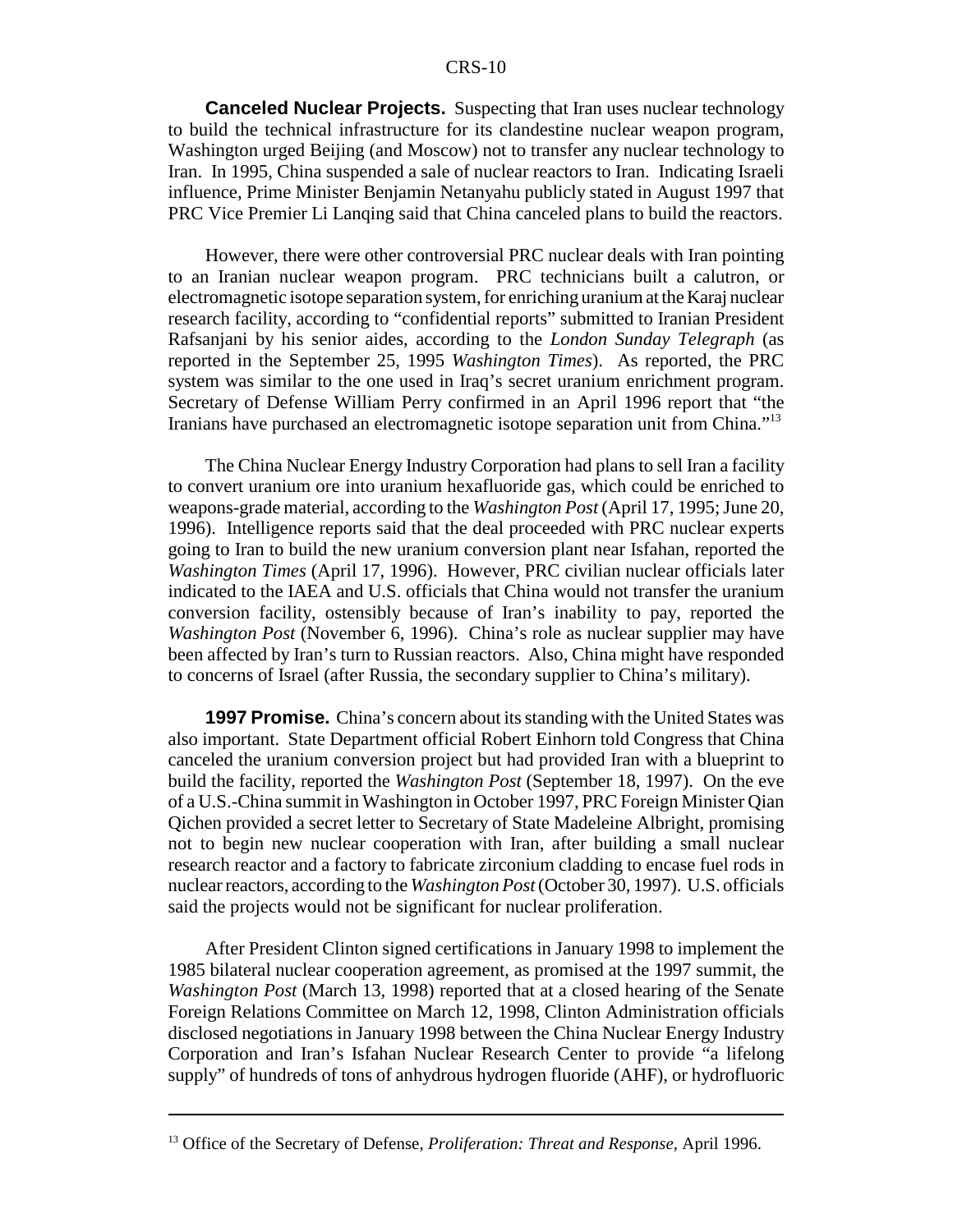acid, under falsified documents about end-users. (The AHF chemical could be used to produce uranium hexafluoride used in uranium conversion facilities. AHF is also a precursor for the chemical weapon agent Sarin.) According to the press, after Washington protested, Beijing stopped the sale. The Administration argued that Beijing responded positively and that the chemical is controlled by the Australia Group and not on a nuclear control list. Later, an April 2, 1999 U.S. intelligence report was said to suggest that the China Non-metallic Minerals Industrial Import/Export Corporation "revived" negotiations with the Iranian Atomic Energy Organization on the construction of a plant to produce graphite (used as a moderator in some reactors), reported the *Washington Times* (April 15, 1999).

In a February 2001 "Section 721 report" (on the first half of 2000), the DCI dropped an earlier observation that the 1997 pledge appeared to be holding. In testimony before the Senate Governmental Affairs Subcommittee on International Security, Proliferation, and Federal Services on June 6, 2002, Assistant Secretary of State John Wolf stated concerns about possible PRC-Iranian interactions "despite China's 1997 pledge to end its nuclear cooperation with Iran."

**Uranium Enrichment.** In 2002, an Iranian opposition group revealed that Iranian front companies procured materials from China (and other countries) for secret nuclear weapons facilities, while experts from China worked at a uranium mine at Saghand and a centrifuge facility (for uranium enrichment) near Isfahan, reported the *Washington Post* (December 19, 2002 and February 20, 2003). Moreover, *Nucleonics Week* (February 27 and March 6, 2003) reported that Iran, since 2000, was building a secret uranium enrichment plant at Natanz with technology for gas centrifuge enrichment from Pakistan (Khan Research Laboratories), a country that has received nuclear cooperation from China. Also, the IAEA found out in 2003 that, in 1991, China supplied Iran with 1.8 metric tons of natural uranium, reported *Nucleonics Week* (June 12, 2003). The head of the Iranian Atomic Organization reported an Iranian-PRC contract to extract uranium ore in Yazd.<sup>14</sup> The DCI's "Section 721 report" (issued in November 2004) confirmed that the Iranian opposition group, "beginning in August of 2002, revealed several previously undisclosed Iranian nuclear facilities."

In testimony to Congress on February 11, 2003, DCI George Tenet pointed to China's "firms" (rather than the government) and warned that they "may be backing away from Beijing's 1997 bilateral commitment to forego any new nuclear cooperation with Iran." The DCI's "Section 721 report" of November 2003 reported that "some interactions of concern" between PRC and Iranian entities continued in the first half of 2003. The Director of the Defense Intelligence Agency, Vice Admiral Lowell Jacoby, testified to the Senate Intelligence Committee on February 24, 2004, that PRC entities "remain involved with nuclear and missile programs in Pakistan and Iran, while, "in some cases," the entities are involved without the PRC government's knowledge. Then, in April 2004, the Administration imposed sanctions under the Iran Nonproliferation Act. Assistant Secretary of State John Wolf testified to the House International Relations Committee on May 18, 2004, that

<sup>14</sup> *Mehr News Agency*, Tehran, December 10, 2004, via FBIS.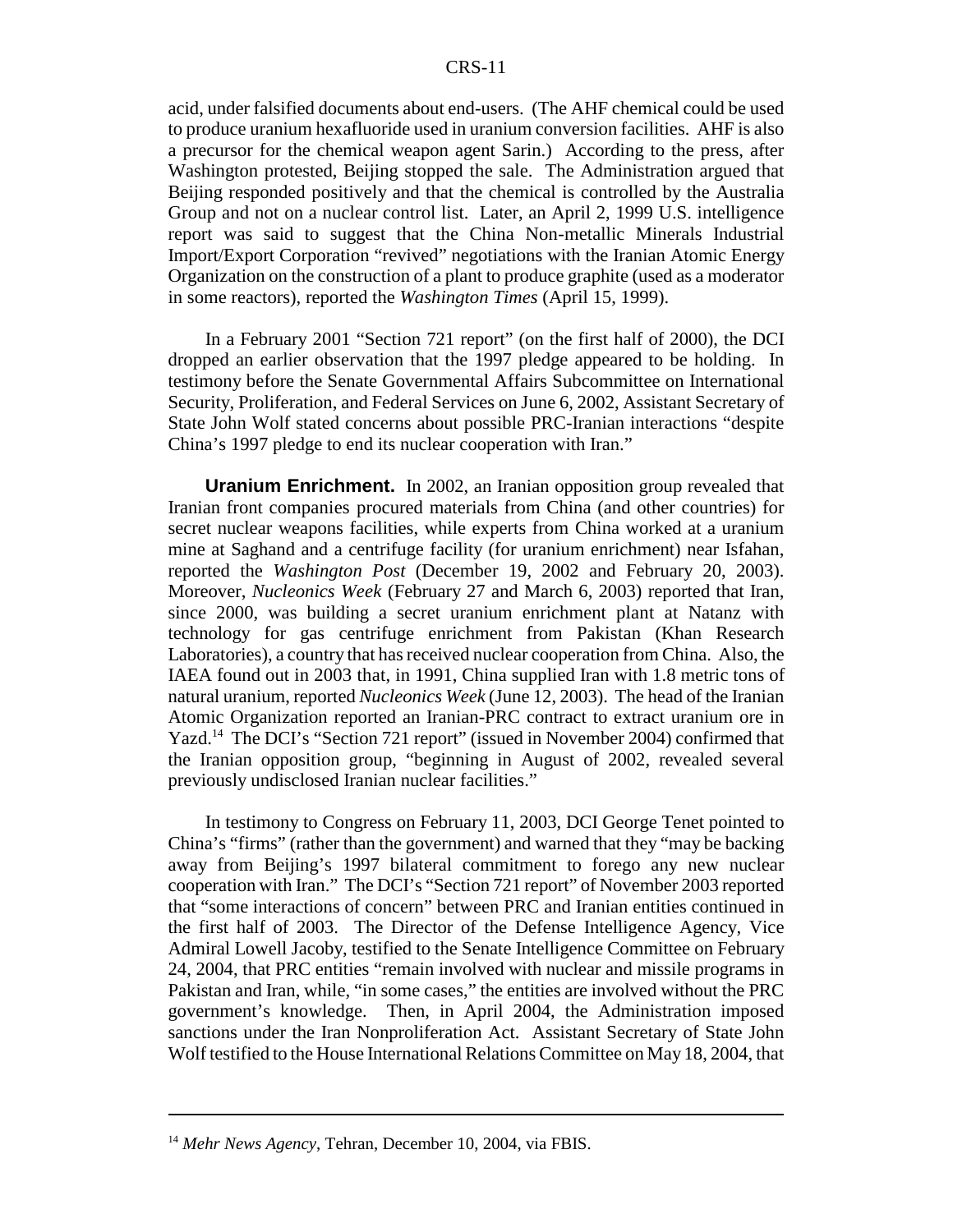"most" of the sanctions related to non-nuclear transfers, but there were concerns in the nuclear area as well.

In May 2006, diplomatic sources revealed that Iran had used uranium hexafluoride gas (UF6) from China to accelerate Iran's uranium enrichment program. An Iranian news agency acknowledged that hexafluoride from China was used in initial uranium enrichment, after which domestic supplies were applied.<sup>15</sup>

**UNSC Sanctions and Oil Deals.** The United States has been concerned about how China might use its voting power at the IAEA and U.N. to affect the U.S. objective of containing Iran's suspected nuclear weapon program by having the IAEA refer Iran's case to the U.N. Security Council (UNSC) for sanctions in response to Iran's alleged violation of the NPT. While it might share U.S. concerns about nuclear nonproliferation, China has expressed reservations about sanctions and the credibility of some U.S. intelligence. Moreover, China's own "entities" have supplied sensitive technology to Iran. Beijing might have interests in raising its leverage vis-a-vis Washington, and some say those interests include checking U.S. influence. More critical Russian nuclear cooperation with Iran has offered China maneuvering room.

Also, China has a competing priority of economic ties with Iran to fuel continued economic growth and opposes sanctions that would target energy deals. In 2007, Iran was the third largest foreign supplier of crude oil to China (after Saudi Arabia and Angola). Imports from Iran increased 34% in value over imports from Iran in 2006 and were 13% of total imports. There is a concern that China's economic interests in Iran, including multi-billion-dollar oil and gas deals, have undermined rising U.S. and European pressure on and isolation of Iran. In October 2004, China and Iran signed a memorandum of understanding for a deal in oil and gas sales initially worth \$70 billion. Amid ongoing negotiations between China's SINOPEC group and Iran, this potential deal was valued at up to \$100 billion in early 2006. In December 2007, SINOPEC signed the contract for development of the Yadavaran oilfield, and the State Department responded with "disappointment." In addition to SINOPEC, CNOOC and an Iranian company signed a memorandum of understanding in December 2006 involving an investment from China worth \$16 billion to produce liquified natural gas in Iran. In January 2007, China National Petroleum Corporation (CNPC) announced negotiations in an offshore gas project in Iran worth \$3.6 billion.<sup>16</sup> In the  $110<sup>th</sup>$  Congress, Representative Tom Lantos and Senator Gordon Smith introduced the Iran Counter-Proliferation Act of 2007 (**H.R. 1400; S. 970**) that would, inter alia, express the sense of Congress that the United States should encourage foreign governments to direct state-owned enterprises to cease investments in Iran's energy sector. The House passed H.R. 1400 on September 25, 2007.

<sup>15 &</sup>quot;Iran Using Chinese-made Feedstock for Enriched Uranium: Diplomats," *AFP*, May 18, 2006; *Iranian Students News Agency*, May 19, 2006.

<sup>16</sup> *Global Trade Atlas*; *Wall Street Journal* and *Washington Post*, February 17, 2006; *China Daily*, January 6, 2007; *AFP*, January 11 and 15, 2007; *Fars News Agency*, January 16, 2007; *Vision of the Islamic Republic of Iran Network*, December 9, 2007; *Reuters*, December 10, 2007.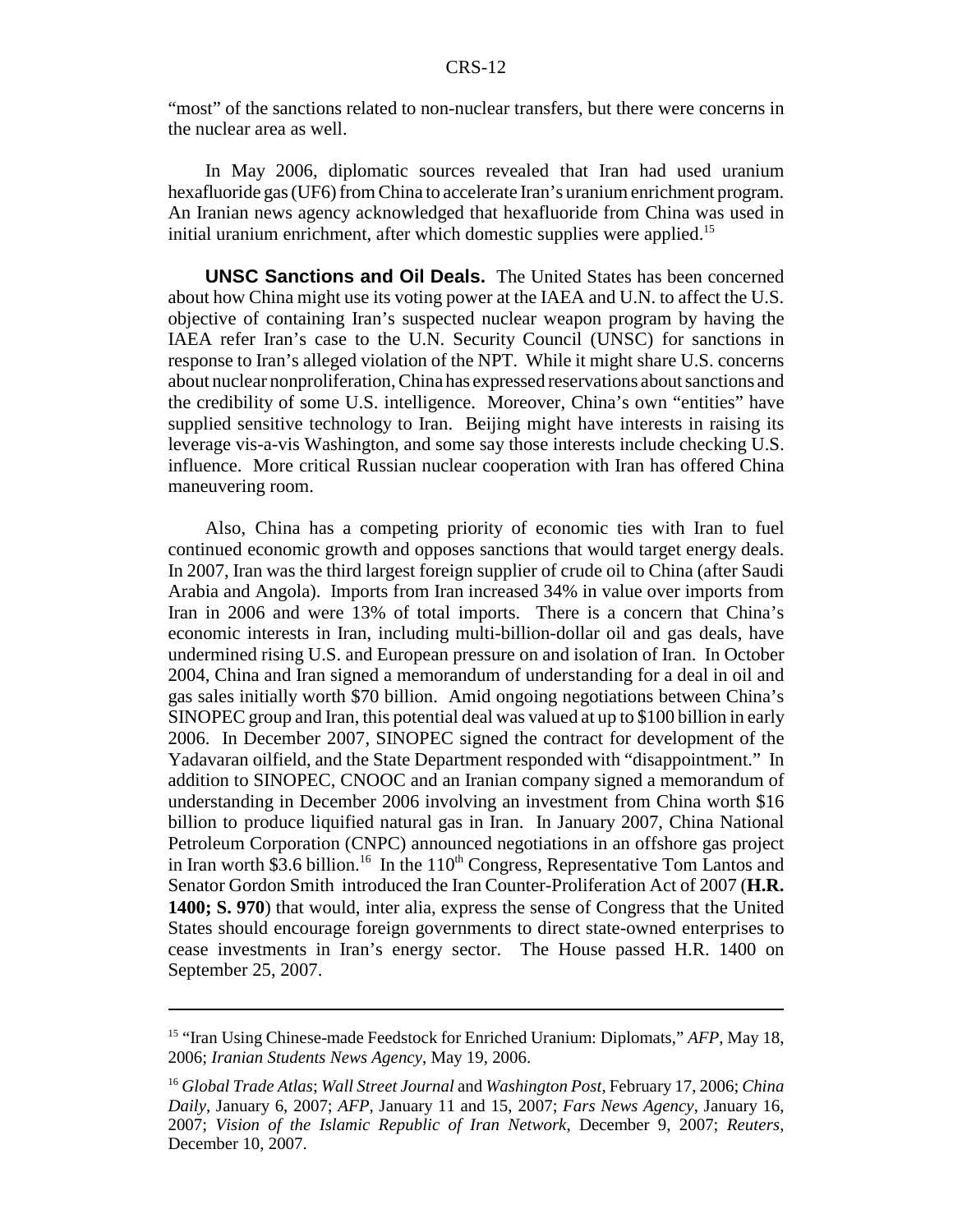Still, diplomatic impasses have raised the burden on China's preferred dialogue to produce results in support of nonproliferation and stability in the Middle East. China likely fears greater instability or conflict in the Mideast, the source of about 50% of China's oil imports. China has tried to maintain a balanced position in support of Iran and U.S./European Union concerns, but has evolved to support negotiations, the IAEA's authority in Iran, as well as some UNSC sanctions on Iran.

On November 5, 2004, China's Foreign Minister Li Zhaoxing talked with Secretary of State Powell, saying that the dispute over Iran's nuclear program should remain under the IAEA's handling. On the next day, Li arrived in Tehran and expressed opposition to referral of Iran's case to the UNSC.<sup>17</sup> Then, at a meeting on the sideline of a U.N. summit in New York on September 13, 2005, President Bush tried to persuade PRC ruler Hu Jintao not to block the IAEA from referring Iran's case to the UNSC. Before the meeting, the Administration briefed China on U.S. classified intelligence about Iran's development of the Shahab-3 missile that could deliver a nuclear warhead. China (and others) abstained when the IAEA passed a resolution on September 24, 2005, declaring that Iran was not complying with the NPT, and the PRC envoy in Vienna continued to call for dealing with Iran at the IAEA.18 In Beijing in November 2005, President Bush said that he had to repeat to Hu Jintao the need to cooperate to prevent Iran from developing nuclear weapons.<sup>19</sup>

The situation escalated on January 10, 2006, when Iran resumed work on uranium enrichment, after allowing IAEA inspectors to place seals on equipment at an enrichment plant at Natanz and starting negotiations with Britain, France, and Germany two years before. Deputy Secretary of State Robert Zoellick visited Beijing January 24-25, 2006, to stress the importance of the Iran problem, continue the "Senior Dialogue" over the PRC's role as a "responsible stakeholder," and discuss a summit on April 20 between PRC leader Hu Jintao and President Bush in Washington. At a news conference in Beijing on January 24, Zoellick acknowledged differences with China over "diplomatic tactics." At a special meeting in London on January 30, China, France, Germany, Russia, United Kingdom, and United States announced their agreement to "report" (rather than "refer") Iran's case to the UNSC at the special IAEA meeting in early February but to wait until March to decide at the Security Council on any actions to support the IAEA (without mentioning sanctions).<sup>20</sup> Still, on February 4, China was one of 27 countries that voted at the IAEA to support a resolution to report Iran to the UNSC, showing some progress in China's cooperation since it abstained on a resolution on Iran in September 2005.

When the IAEA sent a report on Iran to the Security Council on March 8, 2006, saying that it could not conclude that there are no undeclared nuclear materials or

<sup>17</sup> *Zhongguo Wang*, Beijing, October 31, 2004; *Xinhua*, Bejing, November 5, 2004; *IRNA*, Tehran, November 6, 2004; *Xinhua*, Beijing, November 8, 2004 (via FBIS).

<sup>18</sup> *New York Times*, September 14, 2005; *Wall Street Journal*, September 14, 2005; *AFP*, September 24, 2005; and *Xinhua [New China News Agency]*, September 24, 2005.

 $19$  George Bush, interview with Phoenix TV, based in Hong Kong, November 9, 2005.

<sup>20 &</sup>quot;Permanent Five Say IAEA Must Report Iran to U.N.," *Reuters*, January 31, 2006.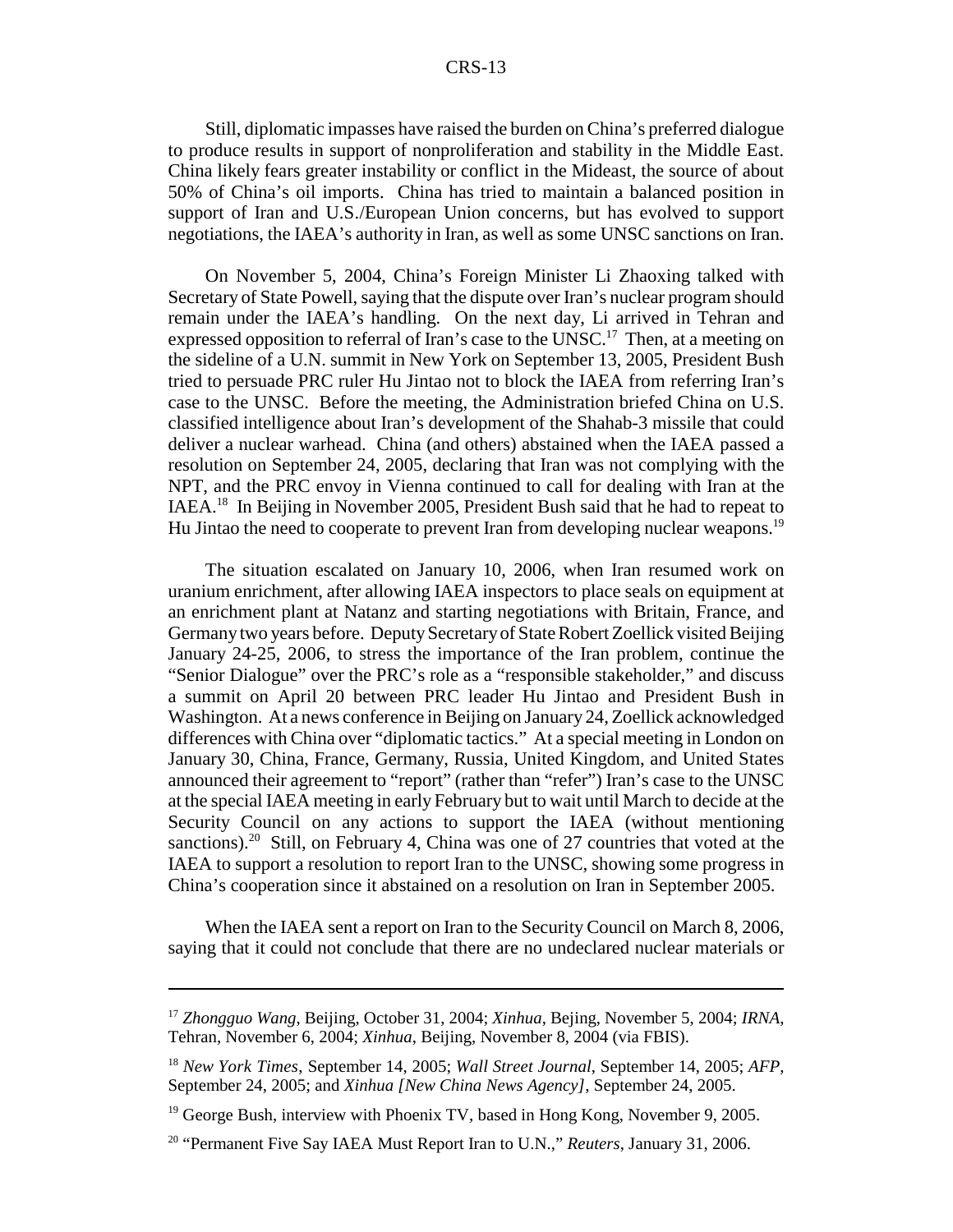activities in Iran, China continued to be less critical of Iran and to favor the handling of this issue at the IAEA rather than the Security Council. On March 29, 2006, after weeks of negotiations, the Security Council issued a statement through its president, calling on Iran to suspend all nuclear enrichment and reprocessing activities to be verified by the IAEA and requesting an IAEA report in 30 days to the IAEA Board of Governors "and in parallel" to the Security Council, with no mention of sanctions. The Administration called for a UNSC resolution that invokes Chapter VII of the U.N. Charter (for sanctions or force), but the PRC argued against such action despite the IAEA's April 28 report on Iran's non-compliance.

On May 31, 2006, Secretary of State Rice announced U.S. support for a new approach to offer a package of incentives and costs for Iran's compliance, agreed by China and others on June 1. However to U.S. displeasure, on June 16, the PRC hosted a summit of the Shanghai Cooperation Organization (SCO), at which Iran attended as an observer. PRC President Hu Jintao balanced his remarks to Iranian President Ahmadinejad by saying that Iran has a right to nuclear energy and calling for its response to the offer. But with no Iranian response, on July 12, China and the other five countries issued a statement agreeing to a two-stage approach: to seek a UNSC resolution to make it mandatory for Iran to suspend nuclear enrichment as required by the IAEA; and if Iran refuses, to adopt measures under Article 41 (specifically for sanctions, vs. use of force) of Chapter VII.

After Iran announced that it would respond on August 22, 2006, China voted on July 31 with other members of the UNSC (except Qatar) for **Resolution 1696**, demanding that Iran suspend nuclear enrichment; calling upon countries to prevent technology transfers to Iran's nuclear enrichment and missile programs; requesting an IAEA report on Iran's compliance by August 31; and warning of sanctions if Iran does not comply. After negotiations over Russian and PRC objections to the first U.S. and European draft resolution on sanctions, China voted with all other Security Council members for **Resolution 1737** on December 23, 2006, which invoked Article 41 of Chapter VII to require Iran to suspend nuclear enrichment and reprocessing activities, and heavy water-related projects. On January 5, 2007, in Beijing, PRC President Hu Jintao stressed the "unanimous" adoption of 1737 to visiting Iranian nuclear official Ali Larijani. After negotiations on additional sanctions on Iran (during which China and Russia objected to a ban on Iran's arms imports and export credit guarantees for doing business in Iran), $^{21}$  China voted with all other members of the U.N. Security Council for **Resolution 1747**, adopted unanimously on March 24, 2007. Citing Article 41 of Chapter VII, the resolution included a ban on Iran's arms exports.

However, the United States raised the problem with China of its violation of UNSC Resolutions 1737 and 1747. In particular, U.S. officials reportedly said in July 2007 that earlier in the year, a PRC "entity" (probably one under U.S. sanctions) tried to ship a large amount of chemicals used to make solid fuel for ballistic missiles. Cooperating with U.S. intelligence, Singapore intercepted the container

<sup>21 &</sup>quot;Nations Closer to Deal on Iran Sanctions," *AP*, March 13, 2007; and Colum Lynch, "6 Powers Agree on Sanctions for Iran," *Washington Post*, March 16, 2007.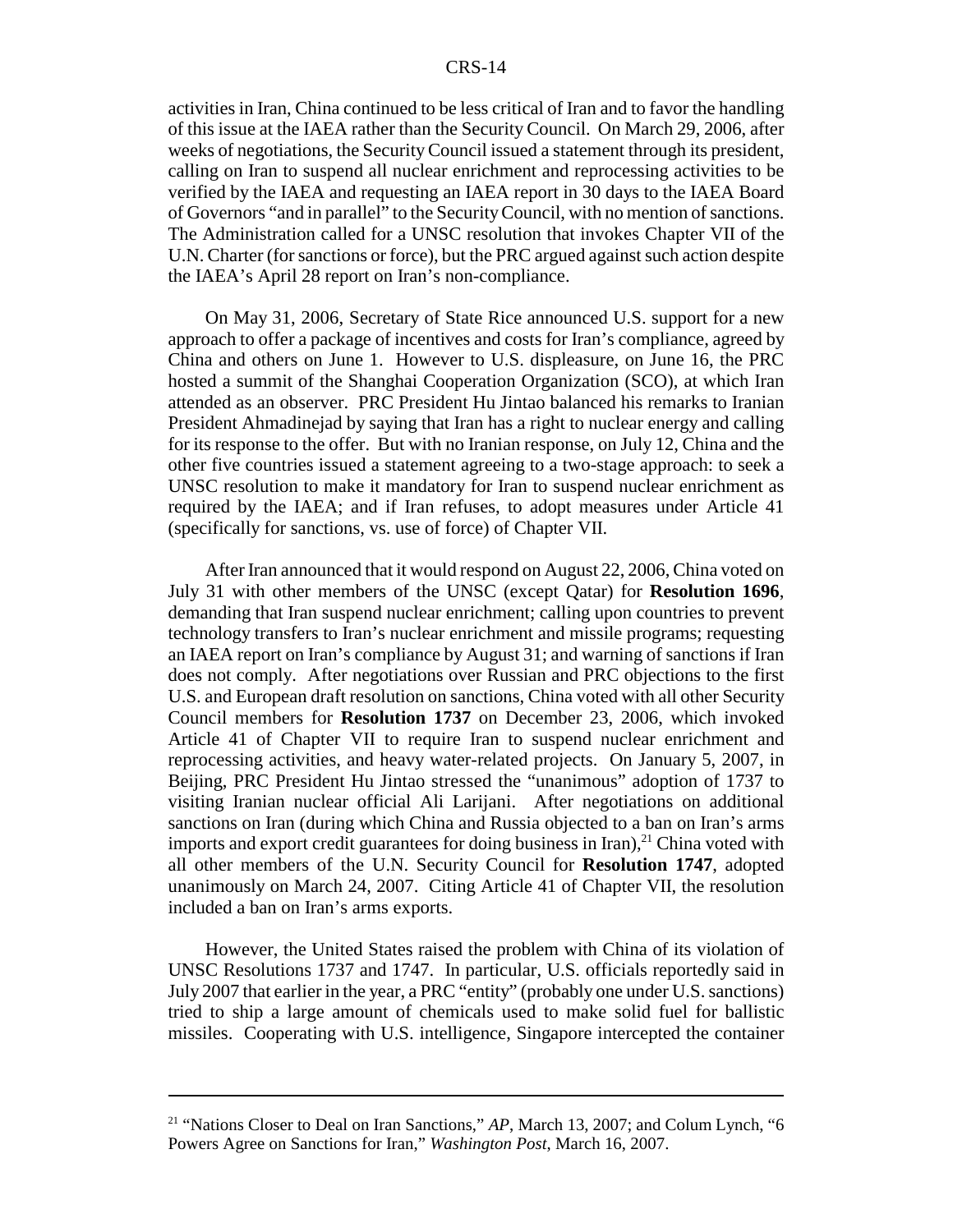from China on its way to the Shahid Bagheri Industrial Group in Iran.<sup>22</sup> This Iranian organization was listed in the Annex of UNSC Resolution 1737, but sanctions for entities or people in the Annex involve restricting travel and freezing financial assets. Still, Resolution 1737 decided that all States shall take the necessary measures to prevent transfers directly or indirectly from their territories that could contribute to Iran's development of nuclear weapon delivery systems. Resolution 1747 called for restraint in transfers related to arms and missiles to Iran.

After the IAEA reported on May 23, 2007, that Iran continued nuclear enrichment activities, the Bush Administration called for a third UNSC resolution with tougher sanctions on Iran.<sup>23</sup> On September 28, China joined with the United States, France, Germany, Russia, and United Kingdom in issuing a foreign ministers' statement in support of negotiations, the IAEA, as well as a third UNSC resolution with sanctions. However, on October 17, China refused to attend a meeting in Berlin on Iran's nuclear program citing "technical" difficulties, but U.S. officials said China showed displeasure over that day's award of the Congressional Gold Medal to Tibet's Dalai Lama. Even as the UNSC expected the IAEA's report and PRC Foreign Minister Yang Jiechi visited Tehran on November 13, China's Foreign Ministry spokesman criticized sanctions as being of "no help." In contrast, two days later, Under Secretary of State Nicholas Burns expressed concerns about China's increasing civilian and military trade with Iran and called on China to agree to have the next meeting on sanctions and "take a much more resolute role."<sup>24</sup> China again did not attend a meeting scheduled for Brussels on November 19, citing "scheduling reasons." On December 3, the United States issued a new National Intelligence Estimate (NIE) on Iran's nuclear capabilities, finding that, in fall of 2003, Iran had halted its nuclear weapons program but in January 2006, resumed its declared uranium enrichment activities. In response, the PRC's ambassador at the U.N. said that the situation for whether to impose more sanctions had changed.

Nonetheless, in January 2008, China's shifted to support a third sanctions resolution at the UNSC, upon discussion with Deputy Secretary of State John Negroponte who visited China for the Senior Dialogue and said that he was arguing for another UNSC resolution because of Iran's violation of the previously passed resolutions. At the same time, at his press conference in Beijing on January 17, Negroponte volunteered criticism of Taiwan's planned referendums on membership in the U.N. Beijing did agree to send Foreign Minister Yang Jiechi to a six-nation meeting on sanctions at Berlin on January 22, 2008. Yang reportedly agreed to a draft UNSC resolution only with compromise language that excluded new sanctions on freezing assets of Iranian banks and military units, and on Iran's arms imports. Also, in a meeting in Beijing on February 26 with Secretary of State Rice, Foreign Minister Yang urged for a resumption of dialogue with Iran.

<sup>22</sup> Jim Wolf, "U.S. Faults China on Shipments to Iran," *Reuters*, July 12, 2007; Neil King Jr., "China-Iran Trade Surge Vexes U.S.," *Wall Street Journal*, July 27, 2007.

<sup>23</sup> Karen DeYoung, "Iranian Defiance of U.N. Detailed," *Washington Post*, May 24, 2007; State Department, Daily Press Briefing, July 26, 2007.

<sup>&</sup>lt;sup>24</sup> Nicholas Burns quoted by Robin Wright, "U.S. to Seek New Sanctions Against Iran," *Washington Post*, November 16, 2007.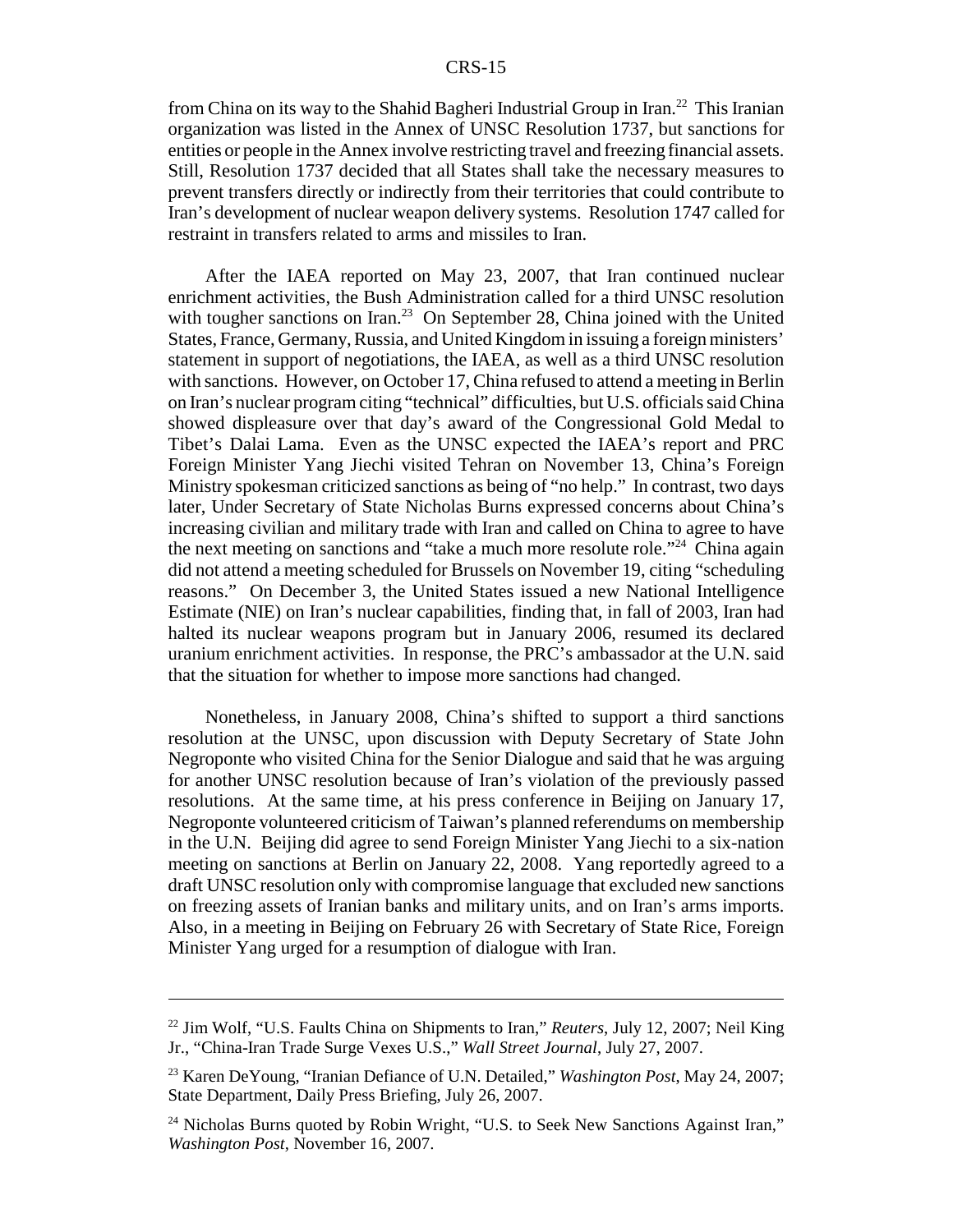Based on the compromise in January, the U.N. Security Council passed (with Indonesia abstaining) **Resolution 1803** on March 3, 2008. This third UNSC sanctions resolution called for travel restrictions and bans; bans on dual-use nuclear trade; "vigilance" in export credits and financial transactions with Iranian banks; and cargo inspections. At the same time, China stressed that the sanctions would not affect "normal" economic ties with Iran and called for negotiations.

In addition to the three tracks supported by China (involving dialogue with Iran, the IAEA, and some UNSC sanctions), the United States and European allies have options of sanctions separate from such imposed by the Security Council with China and Russia, and a possible use of force. (On U.S. policy towards Iran, see CRS Report RL32048, *Iran: U.S. Concerns and Policy Responses*, by Kenneth Katzman.)

#### **Missile Technology Sales to Iran**

**Overview.** During the Clinton Administration, PRC entities reportedly transferred equipment and technology to Iran's missile programs, including development of medium-range ballistic missiles. In November 2000, the United States determined that missile technology transfers took place but waived sanctions, citing a new PRC promise on missile nonproliferation. However, PRC entities have continued missile-related proliferation activities in Iran. In contrast to the previous administration, the Bush Administration has stressed the use of sanctions against PRC entities, including "serial proliferators." Nonetheless, this record has raised questions about the effectiveness of this approach as well as the PRC's commitment and capability to control its missile-related sales.

**Clinton Administration.** Related to ballistic missile programs in Iran, the CIA found that China delivered dozens or perhaps hundreds of missile guidance systems and computerized machine tools to Iran sometime between mid-1994 and mid-1995, reported the *International Herald Tribune* (June 23, 1995). The November 21, 1996 *Washington Times* cited a CIA report as saying that China agreed in August 1996 to sell to Iran's Defense Industries Organization gyroscopes, accelerometers, and test equipment, which could be used to build and test components for missile guidance. On the same day, the State Department would only say publicly that "we believe at this stage that, in fact, the Chinese are operating within the assurances they have given us."

The *Washington Times* (September 10, 1997) cited Israeli and U.S. intelligence sources as saying that China Great Wall Industry Corp. (which markets satellite launches) was providing telemetry equipment used in flight-tests to Iran for its development of the Shahab-3 and Shahab-4 MRBMs (with ranges, respectively, of about 800 mi. and 1,250 mi.). Over 100 PRC and North Korean experts worked there, reported the *Washington Times* (November 23, 1997) and *Washington Post* (December 31, 1997). Citing a May 27, 1998 intelligence report, the June 16, 1998 *Washington Times* reported that, in May 1998, China discussed selling telemetry equipment (for testing missiles) to Iran. On July 22, 1998, Iran first tested the mobile Shahab-3 missile, which the Pentagon, on the next day, confirmed to be based on a North Korean Nodong MRBM. In Beijing in November 1998, Acting Under Secretary of State John Holum protested continuing PRC missile technology aid to Iran, including a reported shipment of telemetry equipment in November 1998,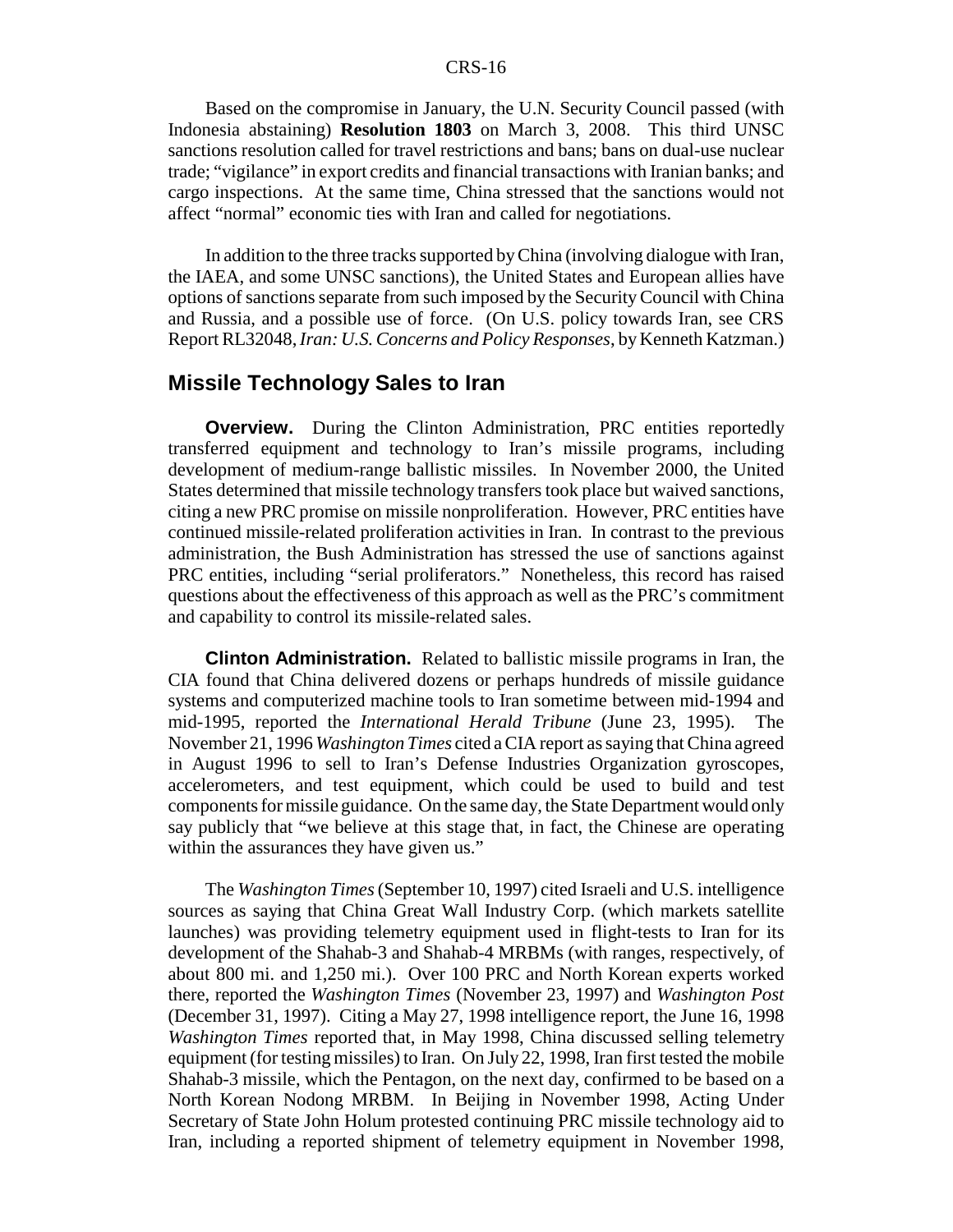according to the *Washington Post* (November 13, 1998) and *Washington Times* (December 7, 1998). U.S. intelligence suspected continued PRC sales of missile technology to Iran in 1999, including specialty steel, telemetry equipment, and training on inertial guidance, reported the *Washington Times* (April 15, 1999).

On November 21, 2000, under the AECA and EAA, the Clinton Administration announced it determined that PRC entities had transferred Category II items (missile components) to Iranian entities and U.S. sanctions would be waived on China given its new missile nonproliferation promise.

**Bush Administration.** Still, the *Washington Times* (January 26, 2001) said that NORINCO (a PRC defense industrial conglomerate) shipped specialty metals and chemicals used in missile production to Iran. On the national emergency regarding weapons proliferation, President Bush continued to report to Congress in June 2002 that PRC (and North Korean and Russian) entities "have continued to supply Iran with a wide variety of missile-related goods, technology, and expertise."<sup>25</sup> The report confirmed that the May 2002 sanctions under the Iran Nonproliferation Act of 2000 (P.L. 106-178) were imposed on three PRC entities for conventional transfers to Iran related to unspecified missiles. It also noted that the Administration did not impose new missile proliferation sanctions (under the AECA and EAA) between November 2001 and May 2002. (The Iran Nonproliferation Act authorizes sanctions on a foreign person based on "credible information" of a transfer to Iran (not necessarily a weapons program) of technology controlled by multilateral nonproliferation regimes. The AECA and EAA require sanctions based on a Presidential determination that a foreign entity "knowingly" transferred any MTCR missile equipment or technology to a program for an MTCR Category I missile.)

On May 23, 2003, the Administration imposed sanctions on NORINCO and Iran's Shahid Hemmat Industrial Group, under Executive Order (E.O.) 12938 (as amended by E.O. 13094). According to U.S. officials, the Administration banned imports from NORINCO for two years (worth over \$100 million annually), because it transferred missile technology to Iran, even after the PRC issued missile technology export controls in August 2002, that would assist the development of medium- or long-range ballistic missiles, reported *Reuters* (May 22) and *Wall Street Journal* (May 23, 2003). (E.O. 12938 requires sanctions if the Secretary of State determines that a foreign person has "materially contributed or attempted to contribute materially" to WMD or missile proliferation.)

Again on June 26, 2003, the Administration imposed sanctions under the Iran Nonproliferation Act on five PRC entities (including NORINCO) and one North Korean entity. The State Department noted that it added in the Act's required report to Congress (a classified report was submitted on June 25) transfers of items that have the potential to make a "material contribution" to WMD, cruise missiles, or

<sup>&</sup>lt;sup>25</sup> President Clinton declared the national emergency with respect to the proliferation of weapons of mass destruction in Executive Order 12938 on November 14, 1994. President George W. Bush, *Report to Congress on the Emergency Regarding Proliferation of Weapons of Mass Destruction*, June 18, 2002.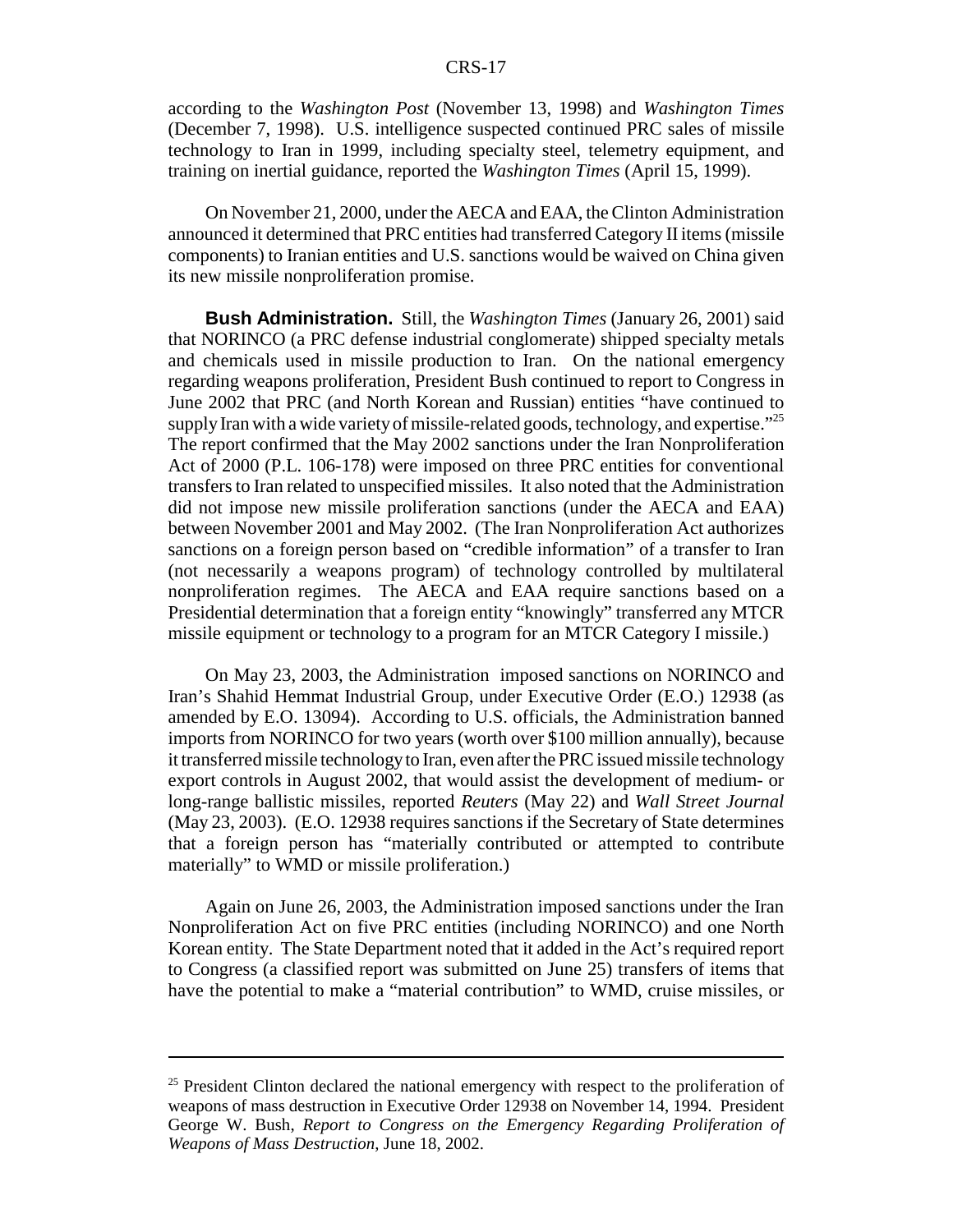ballistic missiles, even if the items fall below the parameters of multilateral export control lists.

On April 1, 2004, the Bush Administration imposed sanctions under the Iran Nonproliferation Act based on "credible information" that five PRC entities (along with other foreign entities) transferred unspecified prohibited items to Iran. Assistant Secretary of State John Wolf testified to the House International Relations Committee on May 18, 2004, that "most" of the sanctions related to non-nuclear transfers, but there were concerns in the nuclear area as well. The *Washington Times* reported on August 23, 2004, that the U.S. government detected several weeks before that a PRC company supplied missile technology to Iran within the past six months. On September 20, 2004, under E.O. 12938 (amended by E.O. 13094), the State Department imposed sanctions on Xinshidai (New Era Company), a defenseindustrial conglomerate, for material contributions to missile technology proliferation in a publicly unnamed country. The Bush Administration again imposed sanctions on PRC entities under the Iran Nonproliferation Act, in September, November, and December 2004.

The DNI's unclassified "Section 721 report" (of May 2007) reported that PRC "entities" continued through 2005 to supply ballistic missile-related equipment, technology, and expertise to Iran. The report also said that PRC entities, over the years, have provided missile-related assistance to Iran that helped it to advance toward self-sufficient production of ballistic missiles. Under Secretary of State John Bolton said in a speech in Tokyo in February 2005 that the PRC government still had not taken action to stop NORINCO's missile proliferation activities in Iran, despite repeated sanctions on this "serial proliferator" costing NORINCO hundreds of millions of dollars in banned exports to the United States.<sup>26</sup> On December 23, 2005, the Administration again imposed sanctions for missile and chemical weapon (CW) related proliferation in Iran by NORINCO and five other PRC entities, although the State Department reportedly had considered the sanctions since April 2005.<sup>27</sup> New sanctions were imposed on previously sanctioned PRC entities on June 13, 2006 and later. (See **Table 1** for the full list of sanctions.)

#### **Chemical Sales to Iran**

Concerning chemical weapons, the *Washington Post* of March 8, 1996, reported that U.S. intelligence, for over one year, was monitoring transfers of precursor chemicals and chemical-related equipment from China to Iranian organizations affiliated with the military or the Revolutionary Guards. According to the report, the equipment included glass-lined vessels for mixing the caustic precursors and special air filtration equipment to prevent poison gas leaks. Iran was also reportedly buying PRC technology for indigenous and independent production.

<sup>&</sup>lt;sup>26</sup> John Bolton, Under Secretary of State for Arms Control and International Security, "Coordinated Allied Approaches to China," Tokyo, Japan, February 7, 2005.

<sup>27</sup> Bill Gertz, "U.S. Puts Sanctions on Chinese Firms for Aiding Tehran," *Washington Times*, December 27, 2005.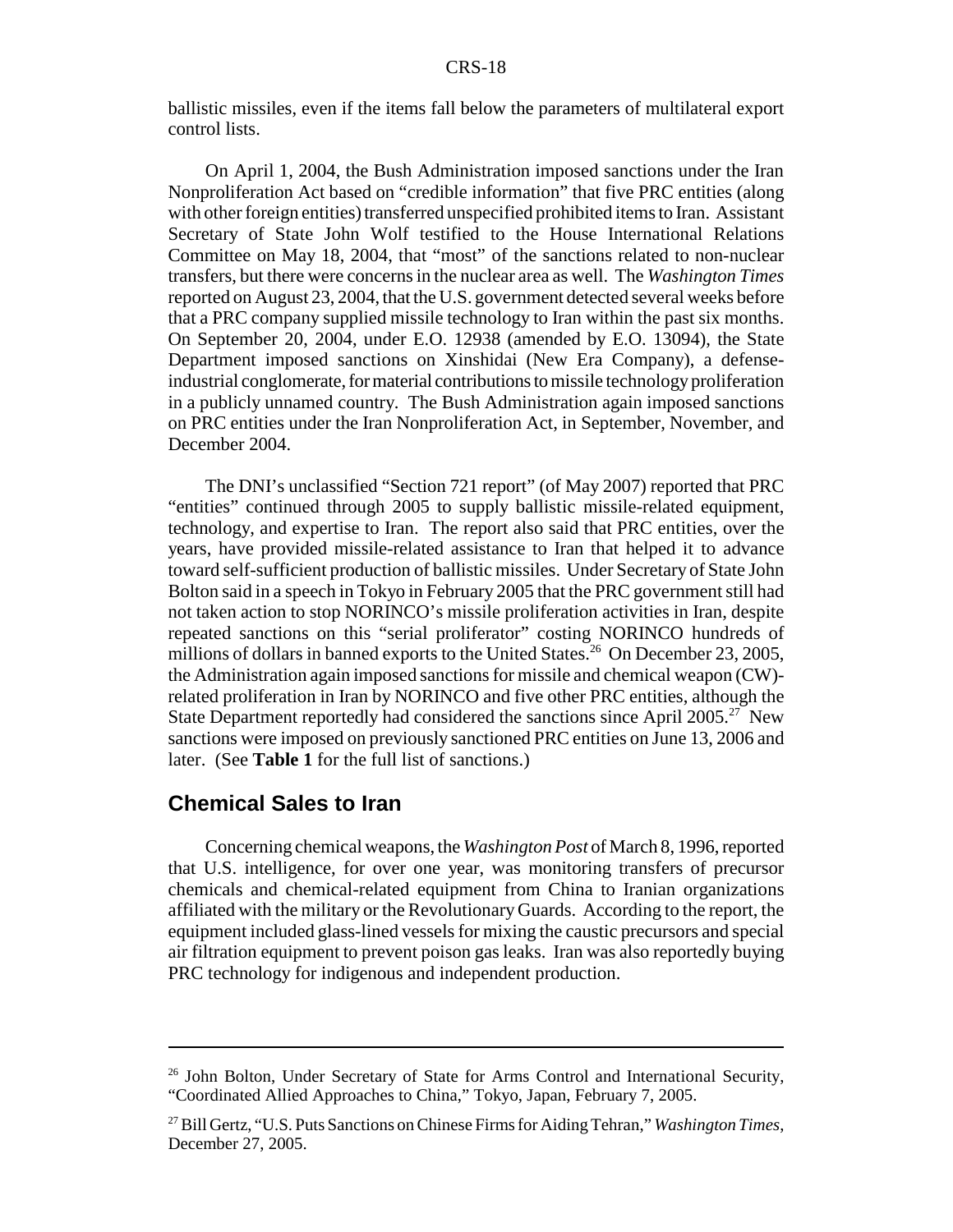Confirming long-suspected PRC transfers, on May 21, 1997, the Clinton Administration imposed sanctions on two PRC companies, five PRC citizens, and a Hong Kong company for transfers to Iran contributing to chemical weapon proliferation. U.S. sanctions, banning U.S. government procurement and imports, were imposed under the AECA and EAA, as amended by the Chemical and Biological Weapons Control and Warfare Elimination Act of 1991 (P.L. 102-182). However, the Administration did not impose sanctions under the Iran-Iraq Arms Nonproliferation Act of 1992 (affecting "persons" or "countries"), because the transfers apparently occurred before February 10, 1996, the date when provisions on WMD proliferation took effect, as amended by the FY1996 National Defense Authorization Act (P.L. 104-106). Also, the State Department said that it had no evidence that the PRC or Hong Kong governments were involved.

An intelligence report was said to allege that China completed in June 1997 a plant in Iran for making glass-lined equipment used in producing chemical weapons, reported the *Washington Times* (October 30, 1997). The Nanjing Chemical and Industrial Group built the factory, and North Chemical Industries Corporation (NOCINCO) brokered the deal. (NOCINCO is affiliated with NORINCO, a defenseindustrial firm.) However, the PRC government reportedly held up supplies of raw materials. The *London Daily Telegraph* (May 24, 1998) reported that SinoChem Corp.'s branch in Tianjin, China, supplied to Iran 500 tons of phosphorus pentasulphide (controlled by the AG for making nerve agents).

On June 14, 2001, the Bush Administration imposed sanctions under the Iran Nonproliferation Act of 2000 on Jiangsu Yongli Chemicals and Technology Import and Export Corporation (one of the two PRC companies sanctioned in 1997) for proliferation of chemical weapons-related materials or equipment to Iran. According to the *Washington Times* (June 28, 2001), the PRC company helped Iran to build a factory to manufacture dual-use equipment applicable to chemical weapons. Again, on January 16, 2002, the Administration imposed similar sanctions (for transfers of chemical and/or biological items controlled by the Australia Group) on Liyang Chemical Equipment Company, China Machinery and Electric Equipment Import and Export Company, and a PRC citizen (Chen Qingchang, or Q.C. Chen). Chen was also sanctioned in 1997. Sanctions were imposed for two years, but there was no economic effect because of the absence of U.S. government contracts, assistance, arms sales, or dual-use exports with/to such "persons."

With those actions, the State Department did not impose sanctions under the AECA, EAA, or the Iran-Iraq Arms Nonproliferation Act, apparently because unlike those laws, the Iran Nonproliferation Act requires semi-annual reports to Congress and authorizes sanctions based on "credible information" that a person, since 1999, transferred to Iran items controlled by multilateral export control lists (NSG, MTCR, AG, CWC, or Wassenaar Arrangement). The Administration again imposed sanctions under the Iran Nonproliferation Act on May 9, 2002, and a Presidential report to Congress in June 2002 confirmed that five of the eight PRC entities were sanctioned for transferring AG-controlled items to Iran.28 The *Washington Times*

<sup>28</sup> President George W. Bush, *Report to Congress on the Emergency Regarding* (continued...)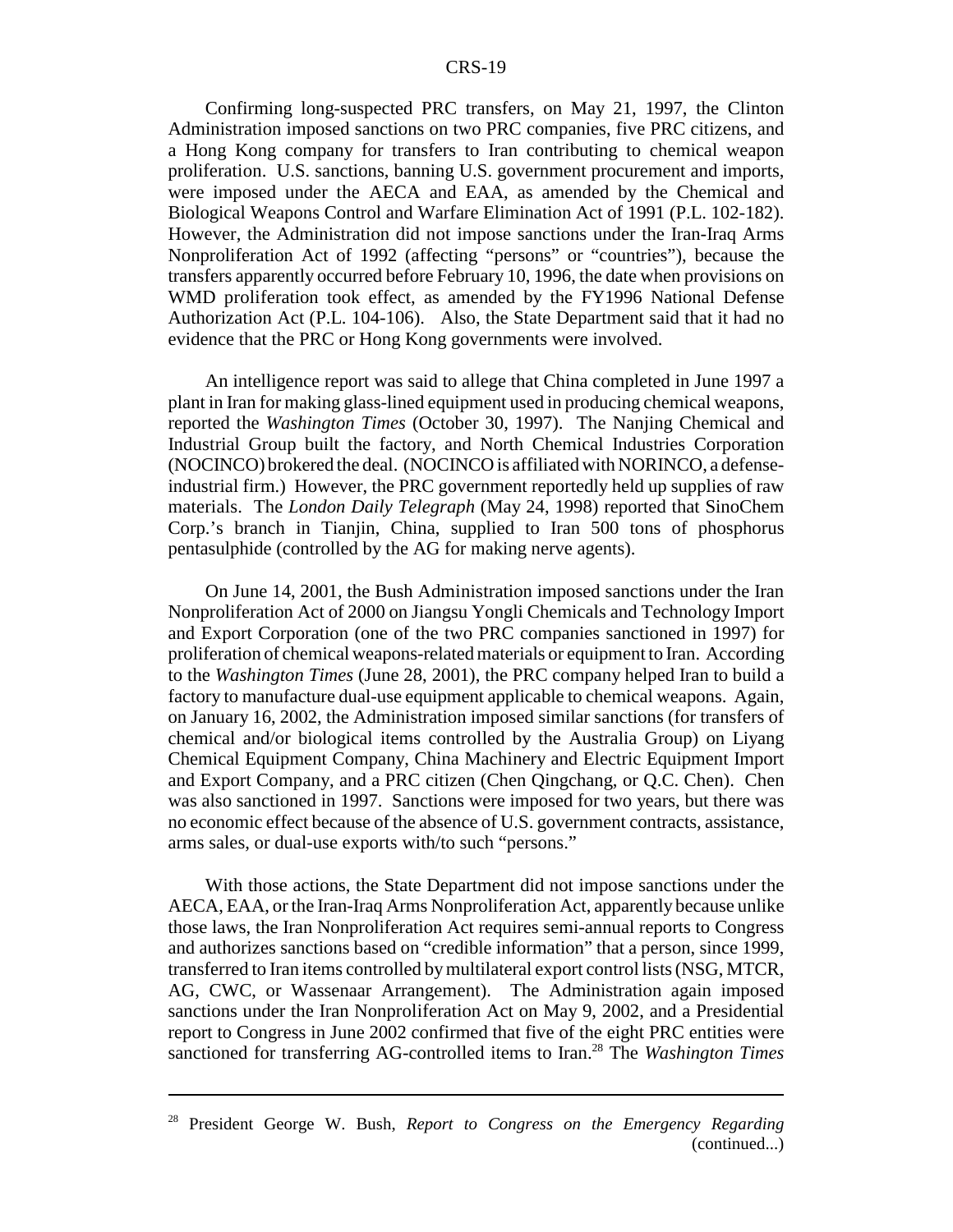(May 20, 2002) said that the transfers involved anti-corrosive glass-lined equipment to make chemical weapons and that NORINCO was sanctioned but not listed among the eight publicly named PRC entities.

On July 9, 2002, the Bush Administration imposed sanctions under the Iran-Iraq Arms Nonproliferation Act of 1992 (in the first use of this law), as well as the AECA and EAA (as amended by the Chemical and Biological Weapons Control and Warfare Elimination Act of 1991), on eight PRC entities (including those previously sanctioned) for "knowingly and materially" contributing to Iran's chemical weapons program, according to the State Department. The Administration did not impose sanctions under the Iran-Iraq Act on the PRC government. The *Washington Times* (July 19, 2002) reported that the transfers took place between September 2000 and October 2001.

On November 24, 2004, the Bush Administration again imposed sanctions under the Iran Nonproliferation Act that affected four PRC entities, including Q.C. Chen, likely related to chemical weapons. On December 23, 2005, the Administration again imposed sanctions for missile and chemical weapon (CW) related proliferation in Iran by NORINCO and five other PRC entities, although the State Department reportedly had considered the sanctions since April 2005.<sup>29</sup> (See **Table 1** for a full list of sanctioned entities.) The DNI's unclassified "Section 721 report" of May 2007 told Congress that PRC "firms" continued in 2005 to provide dual-use chemical production equipment and technology to Iran.

#### **North Korea's Missile and Nuclear Weapons Programs**

**Suspected Missile Supplies.** Since 1998, there have been public reports about and U.S. government confirmation of PRC assistance to North Korea's missile program. There are questions about whether the PRC has interests in North Korea's missile advances. Lieutenant General Xiong Guangkai, a Deputy Chief of General Staff of the People's Liberation Army (PLA), visited North Korea in early August 1998, just before the surprising launch of a medium-range Taepo Dong-1 missile on August 31, 1998. However, increased worries about North Korea's missile program spurred U.S. and Japanese support for missile defenses opposed by China. Some say PRC entities acted on their own.

The National Security Agency (NSA) reportedly suspected in late 1998 that the China Academy of Launch Vehicle Technology (CALT) was working with North Korea on its space program (closely related to missiles) to develop satellites, but that cooperation was not confirmed to be linked to the Taepo Dong-1 MRBM program, said the *Washington Times* (February 23, 1999). An NSA report dated March 8, 1999, suggested that China sold specialty steel for use in North Korea's missile program, reported the *Washington Times* (April 15, 1999). In June 1999, U.S. intelligence reportedly found that PRC entities transferred accelerometers,

 $28$  (...continued)

*Proliferation of Weapons of Mass Destruction*, June 18, 2002.

<sup>29</sup> Bill Gertz, "U.S. Puts Sanctions on Chinese Firms for Aiding Tehran," *Washington Times*, December 27, 2005.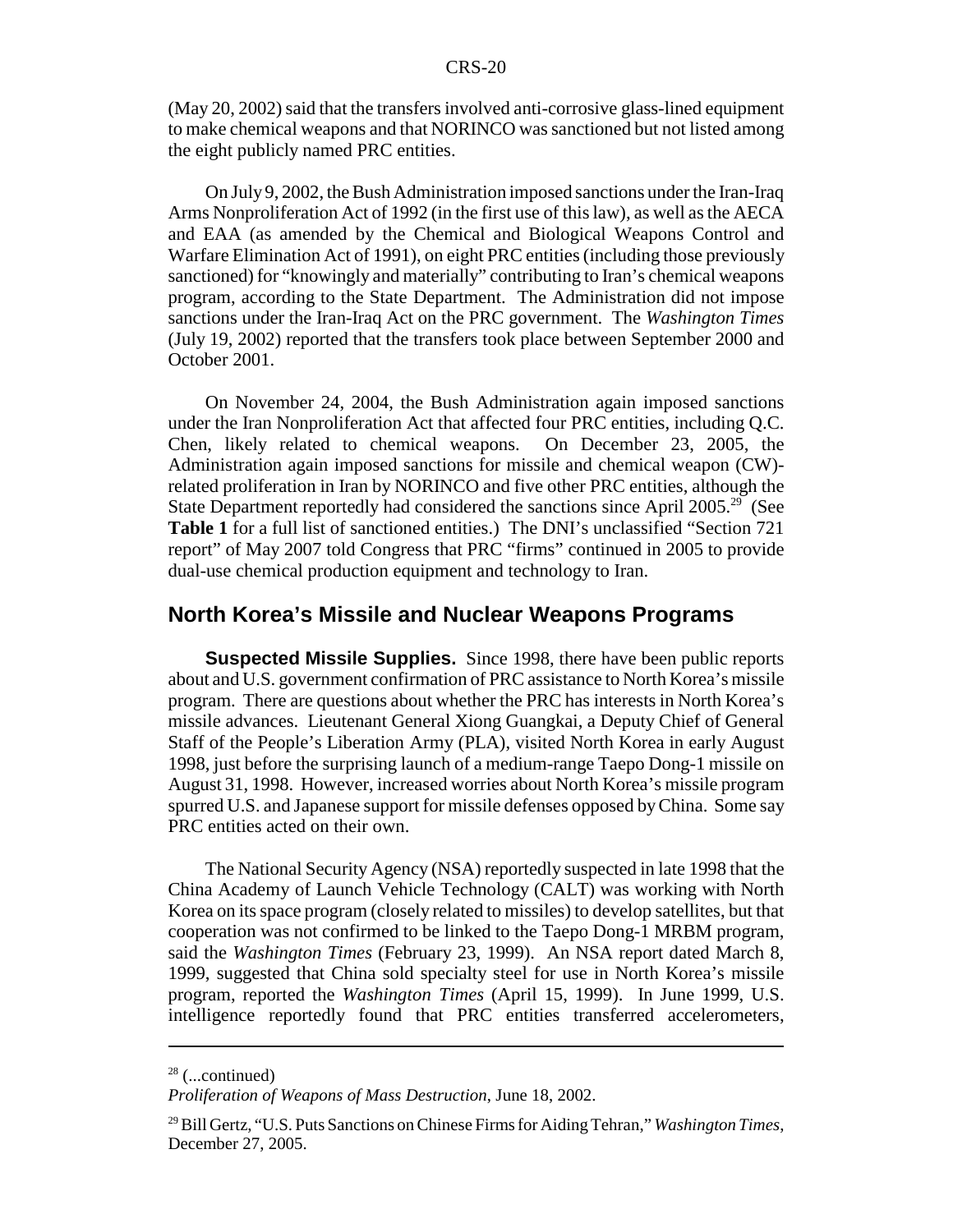gyroscopes, and precision grinding machinery to North Korea, according to the *Washington Times* (July 20, 1999). An October 20, 1999 classified report was said to say that China's Changda Corp. sought to buy Russian gyroscopes that were more of the same that China supplied to the North Korean missile program earlier that year, reported the *Washington Times* (November 19, 1999). In December 1999, the NSA discovered an alleged PRC deal to supply unspecified PRC-made missilerelated items to North Korea through a Hong Kong company, said the *Washington Times* (January 1, 2000).

The DCI first publicly confirmed PRC supplies to North Korea in July 1999. The DCI's April 2003 "Section 721 report" said that, in the first half of 2002, North Korea continued to procure missile-related raw materials and components from foreign sources, but it dropped a previous reference about those foreign supplies as especially going through North Korean firms in China. There are direct implications for U.S. national security, because of North Korea's nuclear weapons and nuclear programs as well as delivery systems. PRC technology transfers have further implications for secondary, or retransferred, proliferation, since North Korea reportedly has supplied technology to Iran, Syria, Pakistan, Egypt, Libya, and Yemen. The DNI's unclassified "Section 721 report" of May 2007 told Congress that PRC "entities" continued in 2005 to assist North Korea's ballistic missile program.

**Secret Nuclear Programs.** A serious case of such secondary proliferation involves North Korea's secret program to enrich uranium to develop nuclear weapons, a program that U.S. officials said was surprisingly acknowledged by North Korea to visiting Assistant Secretary of State James Kelly during talks in Pyongyang on October 4, 2002. This acknowledgment was not publicly disclosed by the Bush Administration until October 16, 2002, at a time when President Bush sought congressional authorization for the war against Iraq. By early 2007, however, U.S. officials restated the assessment of the highly enriched uranium (HEU) program.

The DCI's April 2003 "Section 721 report" stated that the United States was suspicious of an uranium enrichment program in North Korea for "several years" but did not obtain "clear evidence indicating that North Korea had begun constructing a centrifuge facility until recently." While the DCI previously reported that North Korea has another program using plutonium that produced one or two nuclear weapons, the *Washington Post* reported on April 28, 2004, that U.S. intelligence newly estimated that North Korea has at least eight nuclear weapons.

DCI George Tenet testified to the Senate Intelligence Committee on February 24, 2004, that U.S. intelligence judged in the mid-1990s that North Korea had produced "one, possibly two, nuclear weapons" and the 8,000 fuel rods that North Korea claims to have reprocessed into plutonium metal would provide enough plutonium for "several more." On February 16, 2005, the Director of the Defense Intelligence Agency, Vice Admiral Lowell Jacoby, testified that North Korea's Taepo Dong 2 intercontinental ballistic missile, which might be ready for testing, "could deliver a nuclear warhead to parts of the United States in a two-stage variant and target all of North America with a three-stage variant."

This case raises a question about whether China's nuclear technology has indirectly contributed to North Korea's nuclear weapons program through Pakistan,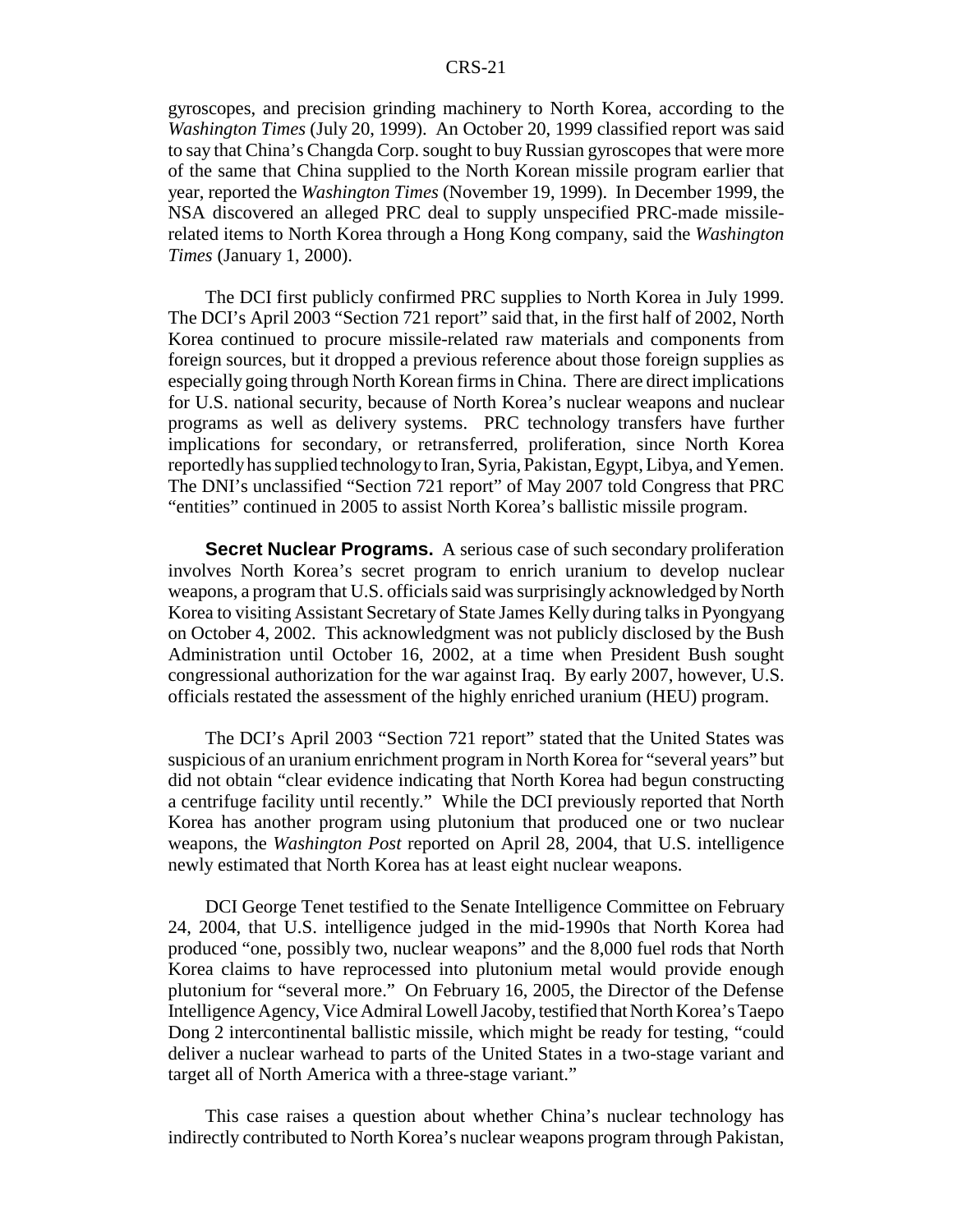since China was the "principal supplier" to Pakistan's nuclear weapons program. There are also questions about China's knowledge about the Pakistani-North Korean trade and whether Beijing has shared useful intelligence with the United States.

The *New York Times* and *Washington Post* reported on October 18, 2002, that U.S. officials believed Pakistan provided equipment, including gas centrifuges, for the North Korean uranium enrichment program, in return for North Korea's supply of Nodong MRBMs to Pakistan by 1998. Another *Washington Post* report added on November 13, 2002, that the Bush Administration had knowledge that Pakistan continued to provide nuclear technology to North Korea through the summer of 2002. Henry Sokolski of the Nonproliferation Policy Education Center wrote in *National Review Online* (November 19, 2002) that "one might call on Pakistan, Russia, and China to detail what nuclear technology and hardware they allowed North Korea to import." John Tkacik of the Heritage Foundation wrote in the *Asian Wall Street Journal* (December 2, 2002) that most in the U.S. intelligence community doubt China was "completely in the dark," as PRC President Jiang Zemin claimed at his summit with President Bush at Crawford, TX, on October 25, 2002.

The *New York Times* reported on January 4, 2004, about a history of nuclear technology proliferating from Pakistan's Khan Research Laboratories headed by Abdul Qadeer Khan and disclosed that he had transferred designs for uraniumenrichment centrifuges to China first. DCI George Tenet publicly testified to the Senate Intelligence Committee on February 24, 2004, that North Korea has pursued a "production-scale uranium enrichment program based on technology provided by A.Q. Khan." Particularly troubling has been the reported intelligence finding in early 2004 that Khan sold Libya a nuclear bomb design that he received from China in the early 1980s (in return for giving China centrifuge technology), a design that China had already tested in 1966 and had developed as a compact nuclear bomb for delivery on a missile.30 That finding raised an additional question of whether Khan also sold that bomb design to others, including Iran and North Korea.

Moreover, there might be PRC firms directly or indirectly involved in North Korea's nuclear weapons programs or weapons proliferation to other countries. In June 1999, authorities in India inspected the North Korean freighter Kuwolsan and found an assembly line for Scud ballistic missiles intended for Libya, including many parts and machines from China or Japan, according to the *Washington Post* (August 14, 2003). The *Washington Times* reported on December 9 and 17, 2002, that a PRC company in the northeastern coastal city of Dalian sold to North Korea 20 tons of tributyl phosphate (TBP), a dual-use chemical that U.S. intelligence reportedly believed would be used in the North Korean nuclear weapons program.

**PRC Ports and Airspace.** Questions have arisen about China's role in allowing Pakistani, North Korean, and Iranian ships and planes to use PRC ports and airspace (and perhaps military airfields). China's possible cooperation in interdiction, restrictions in the use of its ports and airfields, law-enforcement, and

<sup>&</sup>lt;sup>30</sup> Joby Warrick and Peter Slevin, "Libyan Arms Designs Traced Back to China," *Washington Post*, February 15, 2004; William Broad and David Sanger, "As Nuclear Secrets Emerge in Khan Inquiry, More Are Suspected," *New York Times*, December 26, 2004.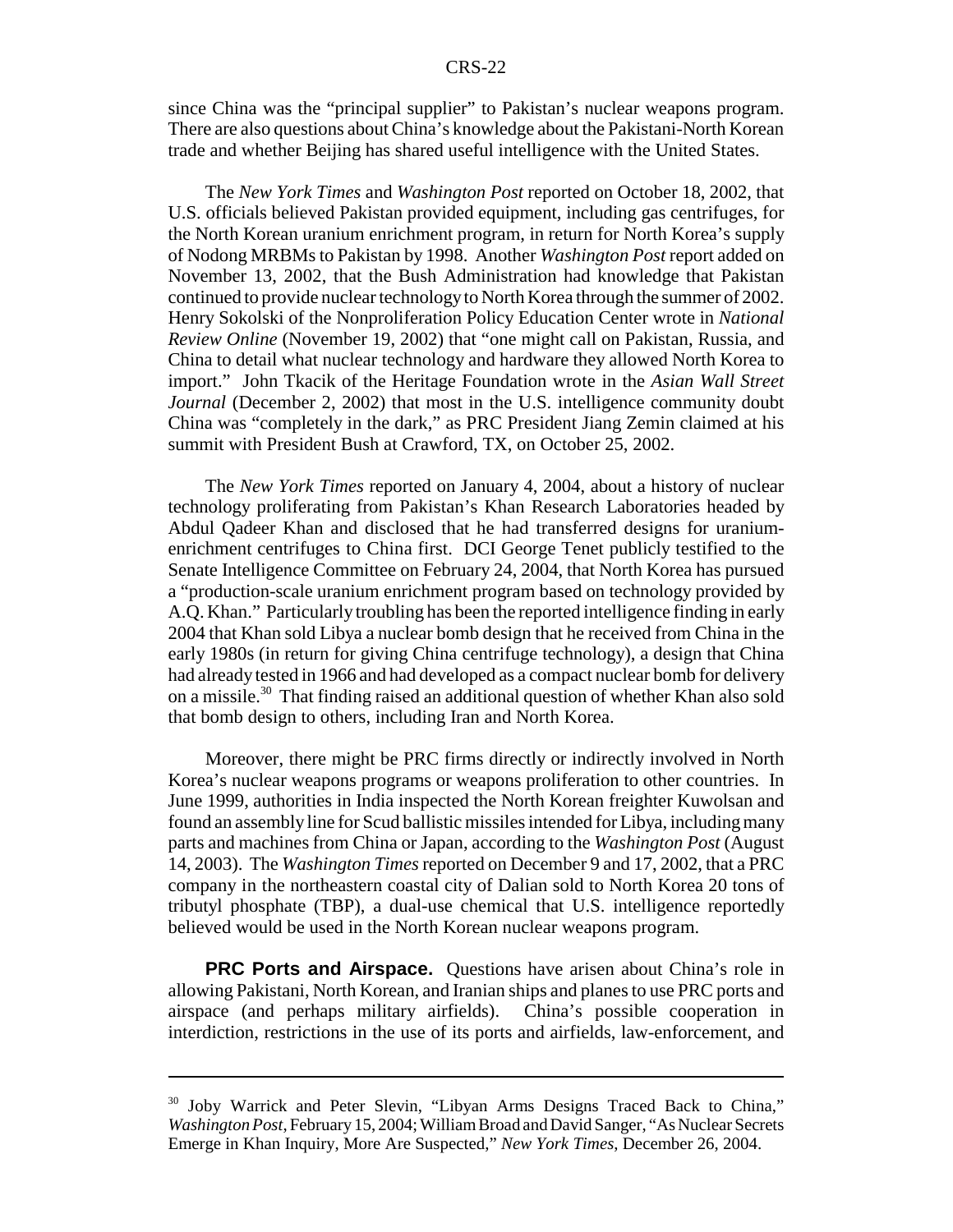intelligence-sharing has become a salient question in light of the Bush Administration's Proliferation Security Initiative (PSI) announced in May 2003 (which China did not join). As part of the military trade between Pakistan and North Korea, in July 2002, Pakistan flew a C-130 transport aircraft to pick up missile parts in North Korea, reported the *New York Times* (November 24, 2002). In December 2002, the Spanish and U.S. navies interdicted a North Korean ship (So San) with Scud missiles bound for Yemen, and the Spanish Defense Minister reported that the ship's last port of call was in China. In addition, an Iranian ship stopped at the Tianjin port in China and picked up missile components before sailing on to North Korea to take delivery of missiles and rocket fuel in February and November 2002, reported the South Korean newspaper, *Joong Ang Ilbo* (December 19, 2002). From April to July 2003, China reportedly gave overflight rights to Iranian Il-76 cargo planes that flew to North Korea at least six times to pick up wooden crates suspected of containing cruise missiles, and the Bush Administration lodged a diplomatic protest with Beijing, reported *Time (Asian edition)* on July 14, 2003. At a hearing held by the Senate Foreign Relations Committee on September 11, 2003, on U.S.- China relations, Assistant Secretary of State James Kelly confirmed to Senator Russell Feingold that the State Department raised with China the issue of North Korean planes flying through PRC airspace or making refueling stops in China. In June 2005, China (and a Central Asian country) agreed to deny over-flight rights to an Iranian cargo plane that had landed in North Korea to allegedly pick up missile components, according to the *New York Times* (October 24, 2005).

**Military Relations.** Questions also have arisen about the PRC's military relationship with the DPRK. Nonetheless, this relationship appears to have weakened during the crisis. In mid-August 2003, *Wen Wei Po* (a PRC-owned newspaper in Hong Kong) published an article questioning whether the PRC-North Korean alliance under the 1961 Treaty of Friendship, Cooperation, and Mutual Assistance continued to serve China's interest. China took steps that appeared to pressure North Korea, including using the PLA. In early September 2003, China replaced paramilitary People's Armed Police (PAP) troops with PLA soldiers along its border with North Korea, as confirmed by the PRC Foreign Ministry and the official *People's Daily* (September 16, 2003), apparently to warn North Korea against provocations to raise tensions. Numerous reports in 2006 confirm the PLA's construction of fencing along the border, construction that reportedly started in 2003. The Defense Department's 2004 report to Congress on PRC military power skeptically critiqued that China "has avoided taking real steps to pressure North Korea." Nonetheless, the report confirmed that "as a potential hedge against uncertainty, the PLA assumed responsibility for border security along the northeast frontier in fall 2003, increasing security along the porous border with North Korea and strengthening China's ability to stem refugee flows or respond to a breakdown of the North Korean regime."31

A key question has been about the PLA's knowledge of the DPRK's missile program. As discussed elsewhere in this report, the PRC and DPRK militaries had high-level contact just before both the missile tests of August 1998 and July 2006. The PLA has denied information about and leverage over those tests.

<sup>&</sup>lt;sup>31</sup> Defense Department, "Report on PRC Military Power," May 29, 2004.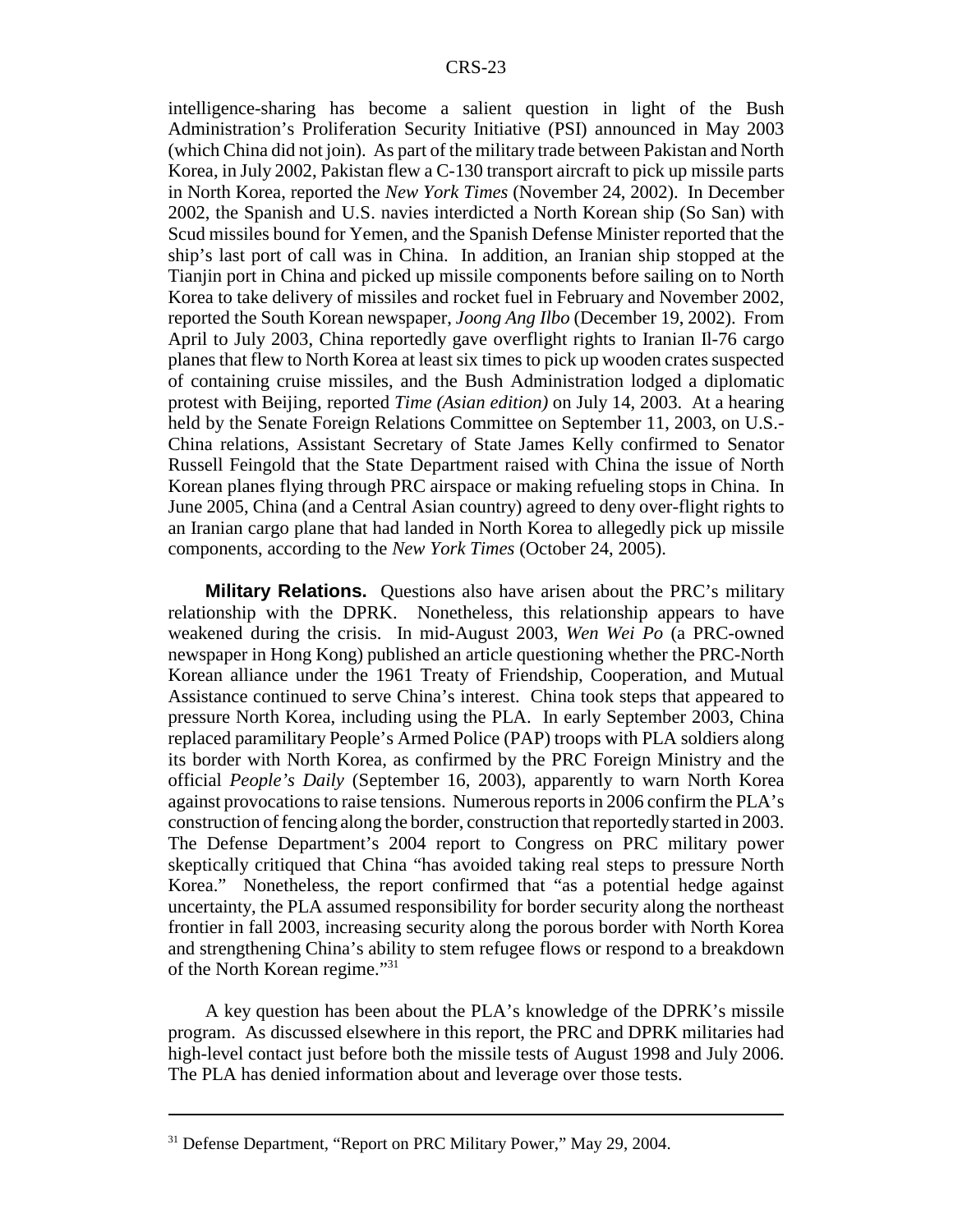China has pursued a resumption of high-level military contacts with the United States (Secretary of Defense Donald Rumsfeld visited Beijing in October 2005), even as China's traditional military friendship with North Korea has weakened. When PRC ruler Hu Jintao visited Pyongyang in October 2005 and Kim Jong-il visited China in January 2006, Hu's third position as Chairman of the Central Military Commission was downplayed by PRC press (in addition to other positions as Communist Party General-Secretary and PRC President). On March 9, 2006, General B.B. Bell, Commander of U.S. Forces Korea, testified to the House Armed Services Committee that PRC-North Korean military engagement is "quite low" and that despite the friendship treaty, "the amount of military support that the PRC provides to the North is minimal." The PLA hosted the May 2006 visit of Admiral William Fallon, Commander of the Pacific Command, to the Shenyang Military Region (close to the border with North Korea). When the top PLA officer, General Guo Boxiong, visited Washington in July 2006, he criticized North Korea's July 4 missile tests, even citing the UNSC's Resolution that condemned the tests.

Further indicating strains, on the day after the DPRK's nuclear test on October 9, 2006, the PRC Foreign Ministry publicly said that the test had a "negative impact" on PRC-DPRK ties and denied that China is North Korea's "ally." A PRC-owned newspaper in Hong Kong reported that PLA and People's Armed Police troops were on high alert at the PRC-DPRK border.<sup>32</sup> On October 16, the PLA commemorated the death of a PLA soldier who was killed by North Korean soldiers a year earlier.<sup>33</sup>

**Overview: Trilateral and Six-Party Talks in Beijing.** Since the Bush Administration's October 2002 disclosure about North Korea's ongoing nuclear weapons programs, it has sought a multilateral effort (not just bilateral negotiations) to achieve the complete, verifiable, and irreversible dismantlement (CVID) (not just a freeze) of North Korea's nuclear weapons programs (uranium and plutonium programs) as well as nuclear weapons. The Administration's strategy has relied on securing China's cooperation. At the October 25, 2002, summit in Crawford, TX, top PRC ruler Jiang Zemin agreed with Bush on the goal of a nuclear-free Korean peninsula achieved through a peaceful resolution, although Jiang claimed to be "completely in the dark" about North Korea's nuclear weapons.

However, some have questioned whether China has been helpful in using its leverage with North Korea and whether its role warrants strengthening the U.S.-PRC relationship. China has its own concerns that include: (1) sustainment of a "friendly" U.S. approach toward China; (2) U.S. security policies (suspected of provoking instability and collapse of the North Korean regime, with loss of a perceived buffer between PLA and U.S. forces); (3) diminished global standing in any appearances of isolated PRC influence; (4) questions about whether Beijing's support for Washington would result — directly or indirectly — in limits to U.S. support for Taiwan, including arms sales; (5) U.S. alliances with Japan and South Korea; and (6) a stronger Japan (with missile defense and even possibly nuclear weapons).

<sup>32</sup> *Wen Wei Po*, October 13, 2006.

<sup>33</sup> *South China Morning Post*, October 17, 2006.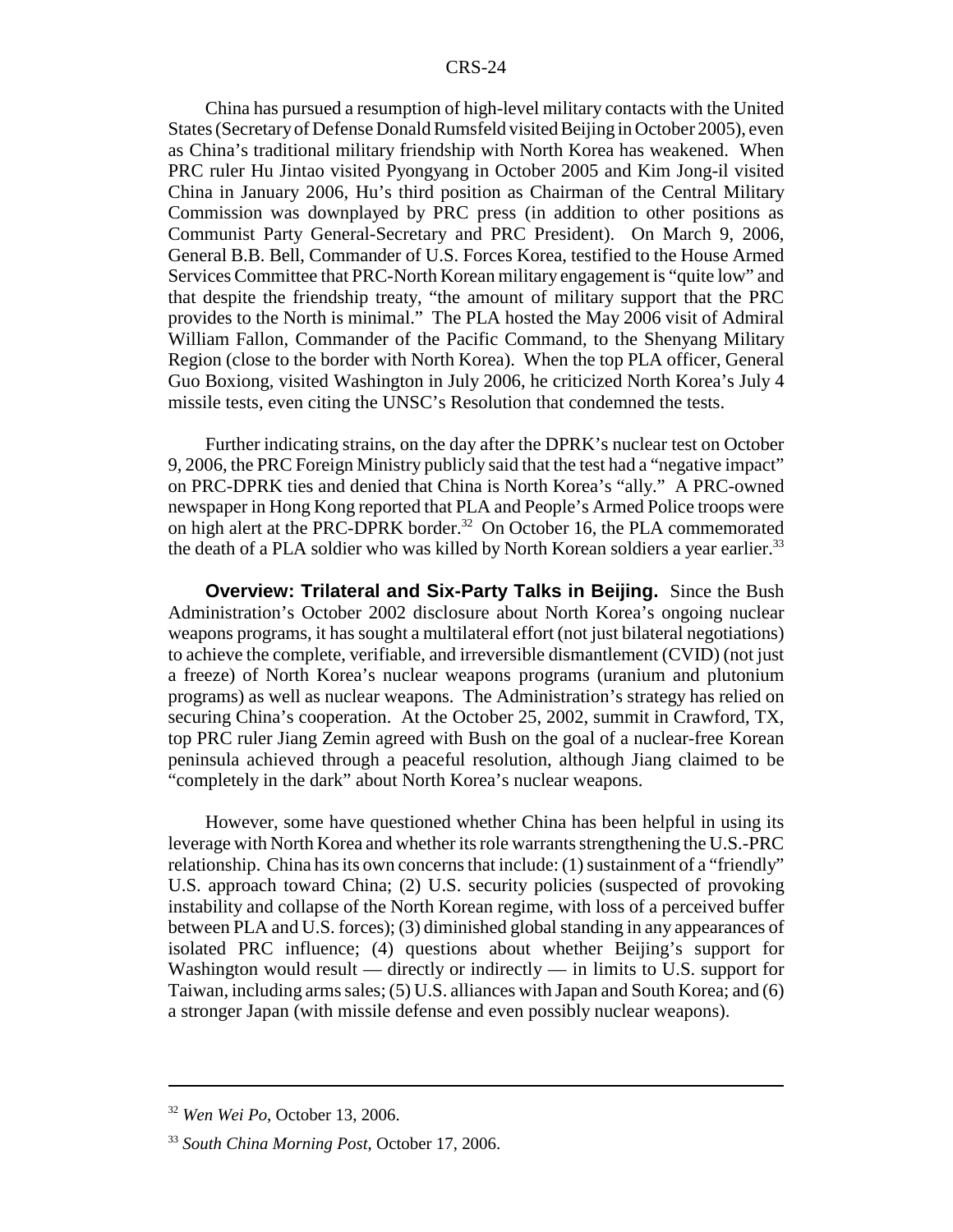China initially did not respond to multilateral cooperation with the urgency and to the extent sought by the United States. Then, North Korea further escalated the situation by expelling IAEA inspectors and reactivating its nuclear reactor at Yongbyon in December 2002, and by withdrawing from the NPT in January 2003. On February 7, 2003, Bush said he had to "remind" Jiang of "joint responsibilities" in achieving common objectives concerning North Korea. Two days later, Secretary of State Colin Powell said in an interview on *Fox News Sunday* that China has "considerable influence with North Korea." Powell reported that North Korea depends on China for 80 percent of its energy and economic activity, and urged China to play an active role in the dispute. While in Beijing on February 24, 2003, Secretary Powell noted that "the United States and China share the goal of a diplomatic and peaceful resolution to this problem. It cannot simply be treated, however, as a bilateral matter between the United States and North Korea."<sup>34</sup> Later, in November, Powell said that after he had pressed the need for China to "rise to its responsibilities in dealing with this regional problem," PRC Vice Premier Qian Qichen made an "important contribution" in March 2003 by delivering the message in North Korea that "there would be no alternative to multilateral talks" that involved China and other countries.<sup>35</sup>

Since 2003, as North Korea further exacerbated the situation, China's position has evolved to sponsor multilateral talks to denuclearize the Korean peninsula, to be openly critical of North Korea, and to support tough UNSC resolutions that condemned the July 2006 missile firings and that imposed sanctions for the October 2006 nuclear test by the DPRK. However, the PRC also has seen the United States gradually agree to provide aid to North Korea, to lift sanctions, and to hold bilateral U.S.-DPRK talks by 2007 (even outside of Beijing), as China urged U.S. flexibility. While skeptics have pointed to progress limited to the *process* of the Beijingsponsored talks, by the summer of 2007, there appeared initial progress in *results*, with the shutdown of North Korea's Yongbyon nuclear reactor.

*Trilateral Talks (April 2003).* Thus, on April 23-25, 2003, China hosted the Trilateral Talks among China, the Democratic People's Republic of Korea (DPRK), and the United States. Secretary Powell noted positively that "China has stepped up." However, the DCI's "Section 721 report" (of November 2004) confirmed that, at the meeting, North Korea threatened to "transfer" or "demonstrate" its nuclear weapons. On June 9, 2003, in Tokyo, Deputy Secretary of State Richard Armitage "saluted" China's cooperation on the problem of North Korea and declared "a new phase of our relationship with China." In mid-July 2003, PRC President Hu Jintao dispatched Deputy Foreign Minister Dai Bingguo to Pyongyang with a letter for Kim Jong-il that proposed a multilateral meeting with U.S.-North Korean talks on the sidelines, reported the *New York Times* (July 16, 2003).

*1st Round of Six-Party Talks (August 2003).* Responding to U.S. insistence on expanded multilateral talks, China hosted the first round of the Six-

<sup>&</sup>lt;sup>34</sup> Department of State, "Secretary Colin L. Powell's press conference," Beijing, China, February 24, 2003.

<sup>&</sup>lt;sup>35</sup> Department of State, "Secretary of State Colin L. Powell's Remarks at Conference on China-U.S. Relations," College Station, Texas, November 5, 2003.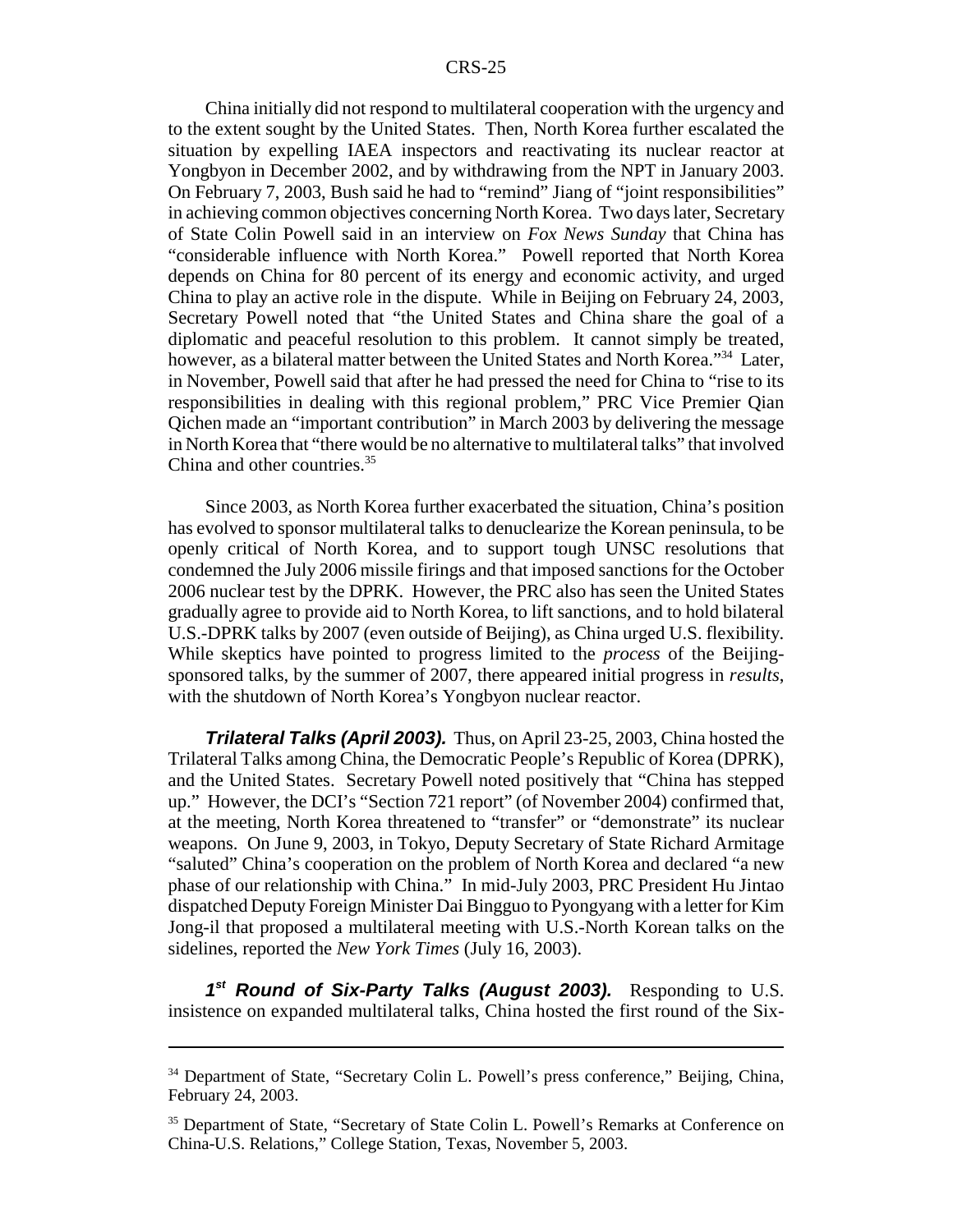Party Talks (also including South Korea, Japan, and Russia) on August 27-29, 2003. However, North Korea again threatened to transfer or test a nuclear weapon, as confirmed by the DCI's "Section 721 report" of November 2004.

China seized a shipment of tributyl phosphate (TBP), a material used for nuclear weapons, suspected by the CIA on a train bound for North Korea in the summer of 2003, reported *Asahi Shimbun* (February 22, 2004). The DCI's "Section 721 report" confirmed that, in September 2003, at the border with North Korea, China stopped a shipment of chemicals that could have been used in the DPRK's nuclear program.

2<sup>nd</sup> Round (February 2004). The Administration sought another round of multilateral talks before the end of 2003, with a tentative date set by November for around December 17,<sup>36</sup> but the talks were not held then. When PRC Premier Wen Jiabao visited President Bush at the White House on December 9, 2003, the Taiwan question eclipsed the issue of North Korea. The *Washington Post* disclosed on January 7, 2004, that at a meeting in Seoul the week before, a PRC diplomat, Fu Ying, questioned the credibility of U.S. intelligence that Pyongyang has a highly enriched uranium program.

China then hosted the second round of Six-Party Talks on February 25-28, 2004, for which Assistant Secretary of State James Kelly expressed appreciation. However, North Korea reportedly denied the suspected uranium enrichment program. The State Department's statement at the end of the talks did not report any progress in either freezing or dismantling North Korea's nuclear weapons programs, but rather pointed to "progress on a regularized process" for peacefully resolving this issue.

*3rd Round (June 2004).* Before China hosted another round of Six-Party Talks, PRC Deputy Foreign Minister Zhou Wenzhong publicly questioned the credibility of U.S. intelligence about North Korea's uranium enrichment program and expressed support for North Korea's arguments (in an interview with the *New York Times*, June 9, 2004). China hosted the third round of Six-Party Talks on June 23-26, 2004. The DPRK again threatened to test a nuclear weapon. Afterward, National Security Adviser Condoleezza Rice traveled to Beijing and told Central Military Commission (CMC) Chairman Jiang Zemin and President Hu Jintao that "A.Q. Khan was not engaged in academic research" and that "North Korea has a highly enriched uranium program," reported the *Washington Times* on July 14, 2004. Also visiting Beijing in July 2004, North Korea's National Defense Commission Member and Defense Minister Kim Il-chol met with CMC Vice Chairman and Defense Minister Cao Gangchuan, and they could have discussed the PLA's provision of aid.

Despite the lack of any breakthrough in the Trilateral Talks and three rounds of Six-Party Talks held since April 2003, Assistant Secretary of State James Kelly contended at a hearing of the Senate Foreign Relations Committee in July 2004 that multilateral diplomacy has been useful and that the talks held in Beijing have yielded progress in dealing with the threat of North Korean nuclear weapons.<sup> $37$ </sup> In answer to

<sup>36</sup> *Kyodo News*, November 24, 2003.

<sup>37</sup> Senate Foreign Relations Committee, hearing, *A Report on Latest Round of Six-Way Talks* (continued...)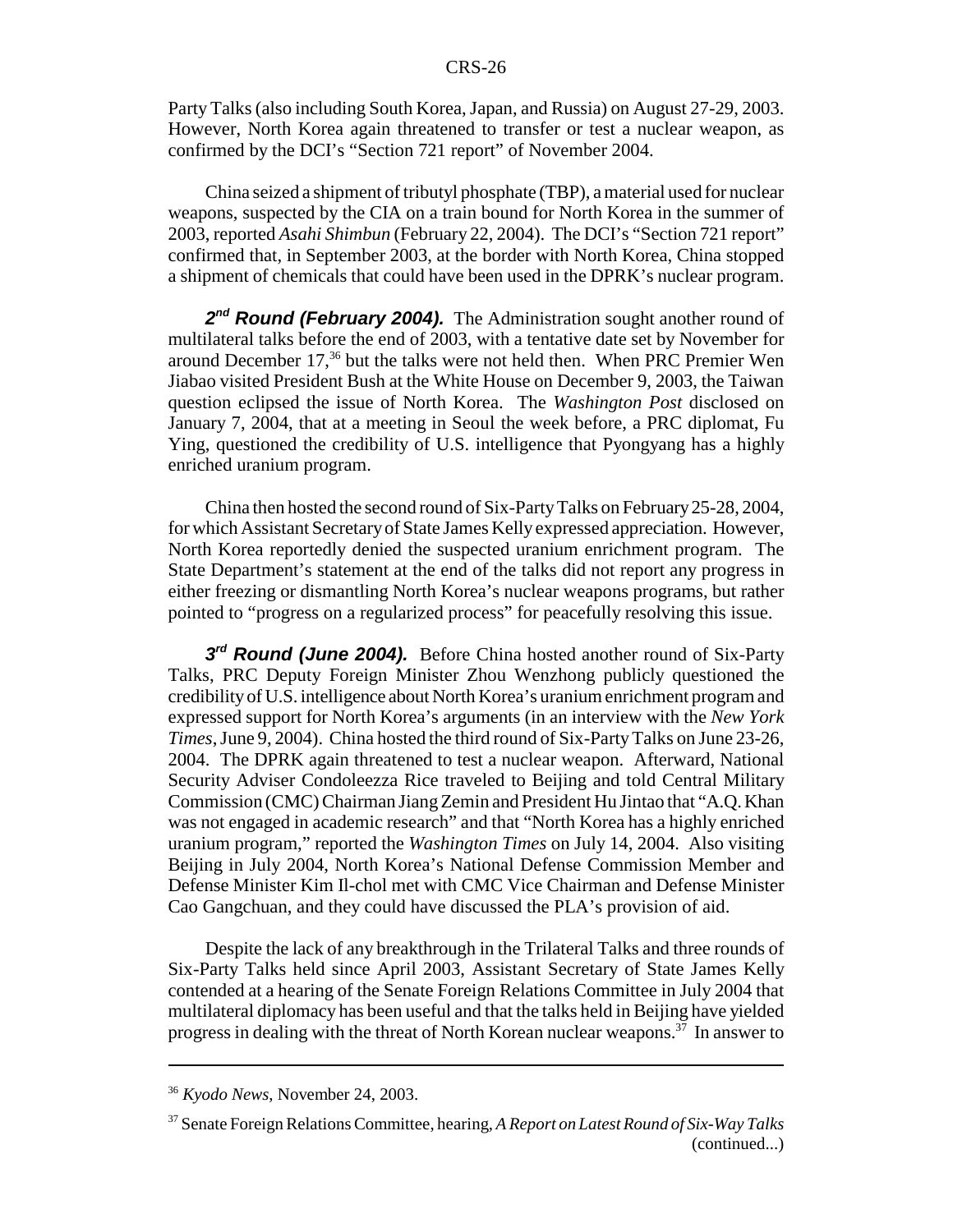Senator Chuck Hagel, Kelly acknowledged that "there could be and probably should be a role for the United Nations Security Council (UNSC)," but reported that China likely will not be interested in dealing with the threat at the UNSC. In answer to Senator Lincoln Chaffee, Kelly also denied that China has linked its cooperation on North Korea to U.S. concessions on Taiwan (including arms sales), by saying that China has not posed Taiwan "as a tactical issue" in discussions about North Korea. Kelly also acknowledged to Senator Bill Nelson that it remained unclear as to whether China's preference for positive incentives (over pressure) will work.

The six countries had agreed to convene a fourth round of talks by the end of September 2004, but that time period passed without another such meeting. As indicated in his press conference in Beijing on October 25, 2004, Secretary of State Powell continued to count on China's "considerable influence with North Korea."

In early February 2005, President Bush sent Michael Green, the National Security Council's Senior Director for Asian Affairs to Beijing, Tokyo, and Seoul to intensify diplomatic pressure on Pyongyang. In Beijing, Green met with President Hu Jintao and presented urgent U.S. intelligence findings that North Korea had processed several tons of uranium hexafluoride (which could be enriched to make nuclear bombs) and sold some to Libya perhaps in early 2003.<sup>38</sup> Other reports, however, pointed to intelligence findings that the material originated in North Korea but that Pakistan bought the uranium hexafluoride and supplied it to Libya.<sup>39</sup>

**Suspension of Six-Party Talks.** On February 10, 2005, North Korea again escalated tensions by announcing that it would indefinitely suspend its participation in the Six-Party Talks and that it had manufactured nuclear weapons. North Korea's announcement further called into question China's preference for positive inducements and raised the issue of using sanctions to pressure Pyongyang, including consideration of action by the UNSC. A week after North Korea's announcement, South Korea's ambassador to Beijing urged China to use its leverage, pointing out that in addition to economic assistance (food, fuel, and investments), North Korea imports 70-80 percent of its foreign goods from China and that China permits several railways and 15 roads to operate at the North Korean border.<sup>40</sup> Instead, China's Foreign Ministry contended at a news conference on February 17 that sanctions and pressure would only complicate the situation (a position that Foreign Minister Li Zhaoxing argued to Secretary of State Rice on February 12). China also pointed to North Korea and the United States as the two key parties to hold bilateral talks.

 $37$  (...continued)

*Regarding Nuclear Weapons in North Korea,* July 15, 2004.

<sup>&</sup>lt;sup>38</sup> David Sanger and William Broad, "Tests Said to Tie Deal on Uranium to North Korea" and "U.S. Asking China to Press North Korea to End its Nuclear Program," *New York Times*, February 2 and 9, 2005.

<sup>&</sup>lt;sup>39</sup> Glenn Kessler and Dafna Linzer, "Nuclear Evidence Could Point to Pakistan," *Washington Post*, February 3, 2005; Dafna Linzer, "U.S. Misled Allies About Nuclear Export," *Washington Post*, March 20, 2005.

<sup>40</sup> *Chosun Ilbo*, Seoul, February 18, 2005, via FBIS.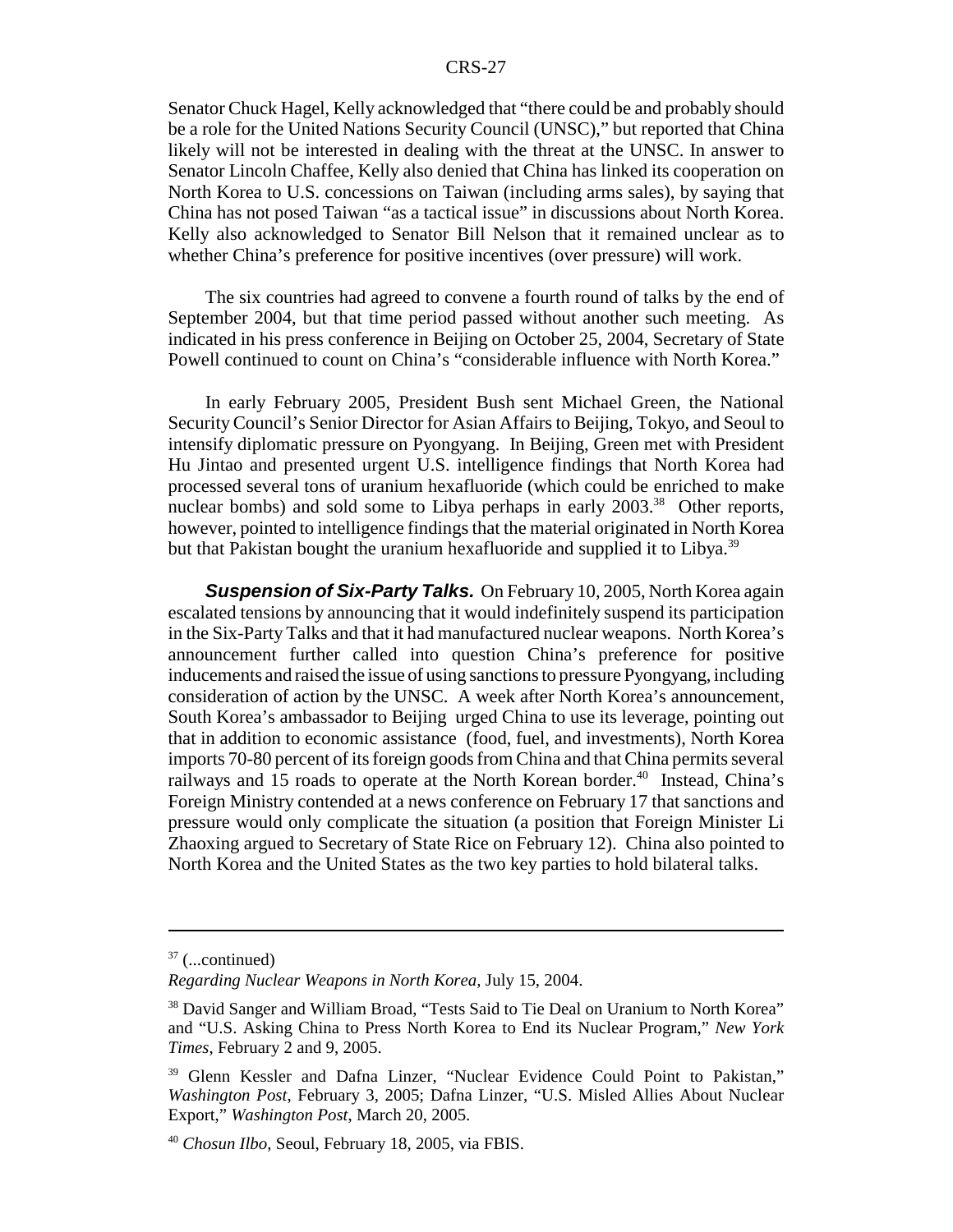Wang Jiarui, Director of the International Liaison Department of the Communist Party of China, visited Pyongyang on February 19-22, 2005, and personally passed a plea from Hu Jintao to Kim Jong-il about resuming the Six-Party Talks. At the same time, to China's great displeasure, the U.S. Secretaries of Defense and State issued a Joint Statement ("2+2 Statement") along with the visiting Japanese Ministers of Defense and Foreign Affairs that included "the peaceful resolution of issues concerning the Taiwan Strait through dialogue" as a common strategic objective.41 At a press conference on March 6, 2005, Foreign Minister Li Zhaoxing characterized China's role as just "facilitating" the Six-Party Talks.

The Administration then stepped up pressure on the PRC to use its leverage to bring North Korea back to the talks. On March 21, 2005, Secretary of State Rice met with top PRC officials including President Hu in Beijing, after visiting other Asian capitals. She urged China in particular to help restart the Six-Party Talks, publicly saying that "China has the closest relationship with North Korea," that "it is not a U.S.-North Korean issue," and that "there are other options in the international system."42 In Beijing on April 26, 2005, Assistant Secretary of State Chris Hill reportedly raised the idea of an interruption of oil flows from China to North Korea, but China refused.43 At a news conference on April 28, President Bush reminded China about his agreement with Jiang Zemin and mentioned Secretary Rice's option of going to the U.N. Security Council (where China has veto power). A PRC Foreign Ministry official, Yang Xiyu, publicly blamed Washington for a "lack of cooperation" and Bush for calling Kim Jong-il a "tyrant" at the news conference.<sup>44</sup> Chris Hill, at a congressional hearing on May 26, said that China has "enough influence" to convince North Korea to return to the talks but has not done it. He also made China accountable for any failure of the Six-Party Talks if it fails to get its "very close friend" back to the talks.<sup>45</sup>

Meanwhile, Secretary Rice also offered a strengthened U.S.-PRC relationship and agreed that Deputy Secretary of State Robert Zoellick would hold the first "Senior Dialogue" with his PRC counterpart, a meeting which was scheduled for early August 2005. PRC ruler Hu Jintao had requested what China calls "strategic talks" when he met with President Bush in November 2004.<sup>46</sup> One day after North

<sup>&</sup>lt;sup>41</sup> Department of State, "Joint Statement of the U.S.-Japan Security Consultative Committee," February 19, 2005.

<sup>42</sup> Secretary Condoleezza Rice, "Remarks to the Press in China," Beijing, March 21, 2005.

<sup>&</sup>lt;sup>43</sup> Glenn Kessler, "China Rejected U.S. Suggestion to Cut Off Oil to Pressure North Korea, *Washington Post*, May 7, 2005.

<sup>44</sup> Joseph Kahn, "China Says U.S. Impeded North Korea Arms Talks," *New York Times*, May 13, 2005.

<sup>&</sup>lt;sup>45</sup> House International Relations Subcommittee on Asia and the Pacific, hearing on Northeast Asia, May 26, 2005.

<sup>46</sup> Department of State, Daily Press Briefing, April 8, 2005; Deputy Secretary of State Robert Zoellick, "Remarks at U.S. Embassy Beijing," August 2, 2005; and Glenn Kessler, "Zoellick Details Discussions With China on Future of the Korean Peninsula," *Washington Post*, September 7, 2005.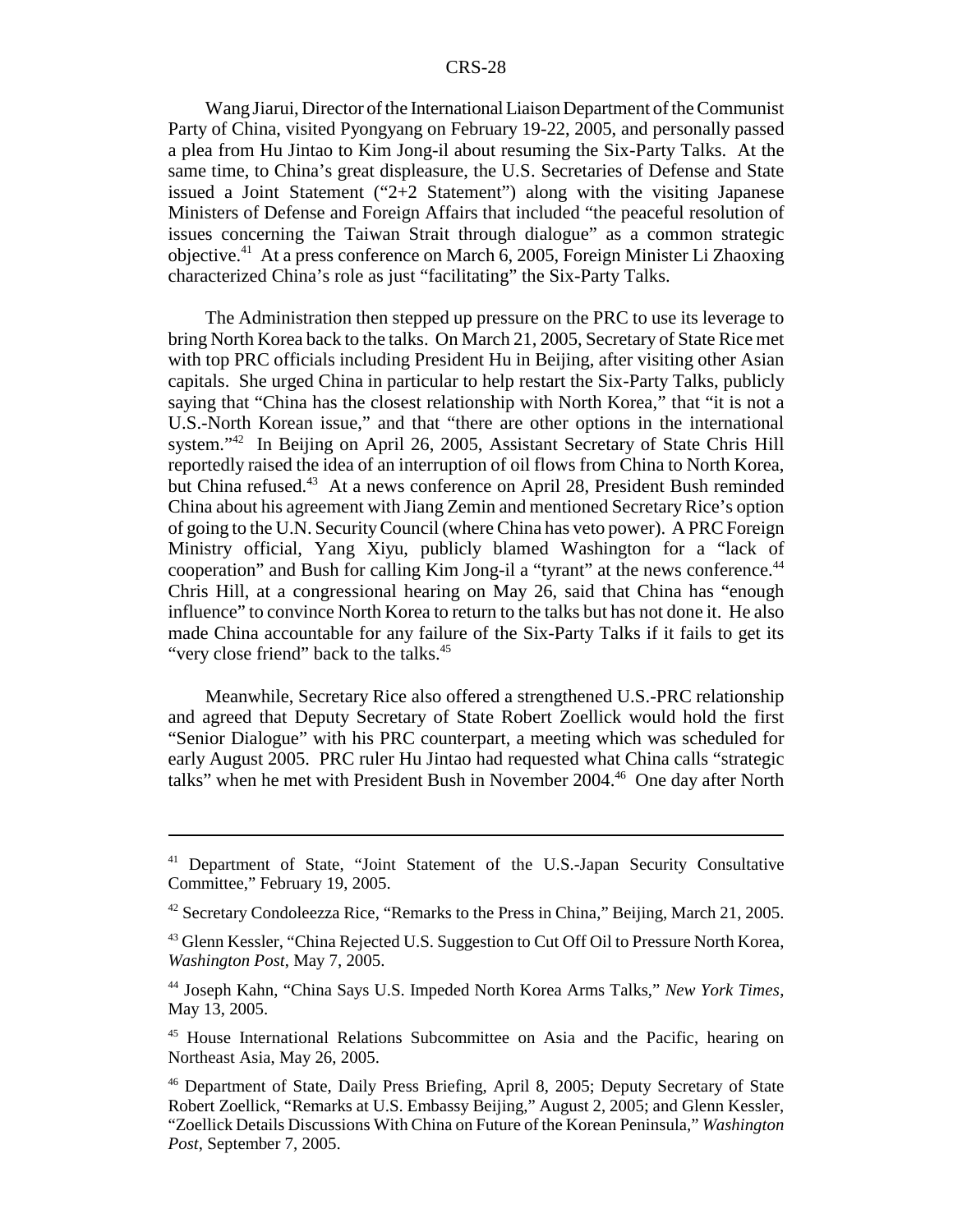Korea announced on July 9 that it would return to the talks, Secretary Rice visited China, but this time before visiting U.S. allies (Thailand, Japan, and South Korea).<sup>47</sup>

*4th Round and Joint Statement (July-September 2005).* After a period of 13 months without talks, China announced the start of the fourth round of the Six-Party Talks in Beijing on July 26, 2005, and described China's role as both a "host" to "facilitate" the talks and a "participant." The inconclusive first phase of this round ended on August 7, 2005, when the countries agreed to recess and resume talks on August 29. Pakistani President Pervez Musharraf provided support for U.S. reports of North Korea's uranium enrichment program, when he said that A.Q. Khan supplied North Korea with centrifuges and their designs.<sup>48</sup> North Korea did not return to the talks as agreed but returned later on September 13. Meanwhile, President Bush agreed to a meeting at the White House with PRC ruler Hu Jintao in early September but had to postpone it because of Bush's response to Hurricane Katrina. Bush then met with Hu in New York on September 13.

China proposed a joint statement that recognized North Korea's insistence on a light water reactor and had no explicit mention of a uranium program. On September 17, PRC Vice Foreign Minister Dai Bingguo presented China's draft as the "most realistic" and put pressure on the United States to agree to it.<sup>49</sup> Along with other countries, the United States agreed to sign the joint statement of principles (not an agreement) on September 19, 2005, in which North Korea committed to abandon "all nuclear weapons" and "existing nuclear programs" and to return to the NPT and IAEA safeguards; and the other countries agreed "to discuss, at an appropriate time, the subject of the provision of a light water reactor." The United States issued a statement to clarify that dismantlement of nuclear weapons must be verifiable; that nuclear programs included plutonium and uranium programs; and that an "appropriate time" for "discussion" of a light water reactor is when North Korea has verifiably eliminated all nuclear weapons and all nuclear programs.<sup>50</sup>

At a hearing of the House International Relations Committee on October 6, 2005, Representative Ileana Ros-Lehtinen asked about PRC pressure to accept the deal. Assistant Secretary of State Chris Hill did not deny that Beijing exerted pressure and noted that there were earlier PRC drafts that were "absolutely unacceptable," while the mention of a light water reactor was "not welcomed." He said publicly, nonetheless, that the United States benefitted from China's strong desire to reach a deal and "we can work well with the Chinese." He also described China's role as that of a "secretariat" (producing drafts), seemingly a neutral role.

<sup>47</sup> Secretary Condoleezza Rice, Press Availability in Beijing, July 10, 2005.

<sup>48</sup> *BBC*, August 24, 2005; and *New York Times*, September 13, 2005.

<sup>49</sup> *Xinhua [New China News Agency]*, September 17, 2005; and Joseph Khan and David Sanger, "U.S.-Korean Deal On Arms Leaves Key Points Open," *New York Times*, September 20, 2005.

<sup>&</sup>lt;sup>50</sup> Department of State, "Joint Statement of the Fourth Round of the Six-Party Talks," Beijing, and "North Korea — U.S. Statement," New York City, September 19, 2005.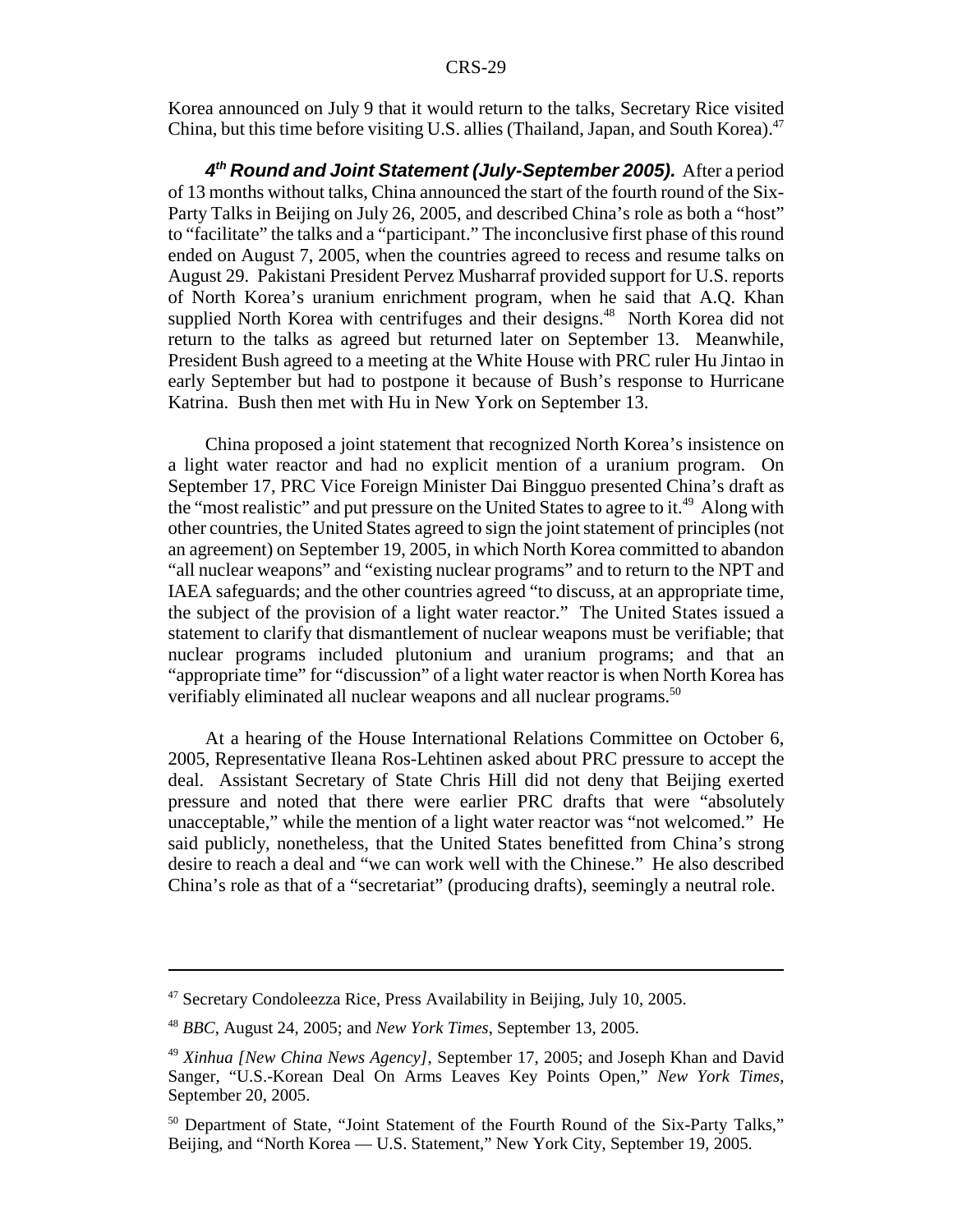*5th Round (November 2005).* After the joint statement was signed, PRC Vice Premier Wu Yi traveled to North Korea on October 8-11, 2005, promising new economic cooperation. Top PRC leader Hu Jintao then followed with a visit on October 28-30 and attended a ceremony to sign economic agreements. On November 1, China announced that the next round would start on November 9. While there was progress in the *process*, when the meeting for the 5<sup>th</sup> round of the Six-Party Talks ended on November 11, no progress in *results* was announced for the implementation of the joint statement to dismantle North Korea's nuclear weapons. Moreover, there continued to be differences between the U.S. and PRC approaches in continuing the Six-Party Talks. While President Bush called for "firm resolve" in a speech given in Kyoto, Japan, on November 16, 2005, the PRC's Hu Jintao called for "greater flexibility" in a speech in Seoul the next day.

PRC Communist Party General-Secretary Hu Jintao hosted North Korean ruler Kim Jong-il in China on January 10-18, 2006, and Hu expressed support for continuing the Six-Party Talks. The PRC then proposed a meeting on January 18 in Beijing between Assistant Secretary of State Chris Hill and North Korean negotiator Kim Kye-gwan. China's media said that PRC diplomat Wu Dawei "also joined" an implied U.S.-DPRK bilateral meeting (vs. the U.S. view of a three-nation meeting).

On February 3, 2006, Senators Harry Reid (Democratic Leader), Carl Levin (Ranking Democrat of the Armed Services Committee), Joseph Biden (Ranking Democrat of the Foreign Relations Committee), and John Rockefeller (Vice Chairman of the Intelligence Committee) wrote a letter to President Bush, saying that U.S. policy "still has not resulted in an elimination, freeze, or even a slowing of North Korea's nuclear and ballistic missile activities." At a hearing of the House International Relations Subcommittee on Asia and the Pacific on March 8, 2006, Chairman James Leach critiqued President Bush's "reactive" approach to the Six-Party Talks that "appear moribund," calling for U.S. leadership, "initiative" for more dialogue, "greater flexibility" for diplomacy, sending Assistant Secretary of State Chris Hill (the witness) to Pyongyang, negotiation of a permanent peace on the peninsula at a separate forum, direct contacts with North Koreans, and liaison offices to solve a "problem of communication." Leach argued against continuing to "transfer the initiative to others, indebting us to the diplomacy of countries that may have different interests or simply ensconcing the status quo."

Indeed, despite its considerable influence, China's balanced role placed its stance as more neutral than supportive of the United States and Japan. However, as Beijing pursued the "process" of the talks, results remained elusive. The burden increased on China's preferred diplomacy to achieve the DPRK's nuclear disarmament. The impasse also threatened to strain U.S.-PRC ties.

*Missile Firings (July 2006).* The impasse continued into the summer of 2006, when China failed to prevent North Korea from test-firing seven ballistic missiles, including the first test of a Taepo Dong-2 ICBM under development with a range (perhaps  $3,700$  miles) that could reach Alaska.<sup>51</sup> After the DPRK began

<sup>&</sup>lt;sup>51</sup> In a radio interview on July 8, 2006, Secretary of Defense Donald Rumsfeld said that (continued...)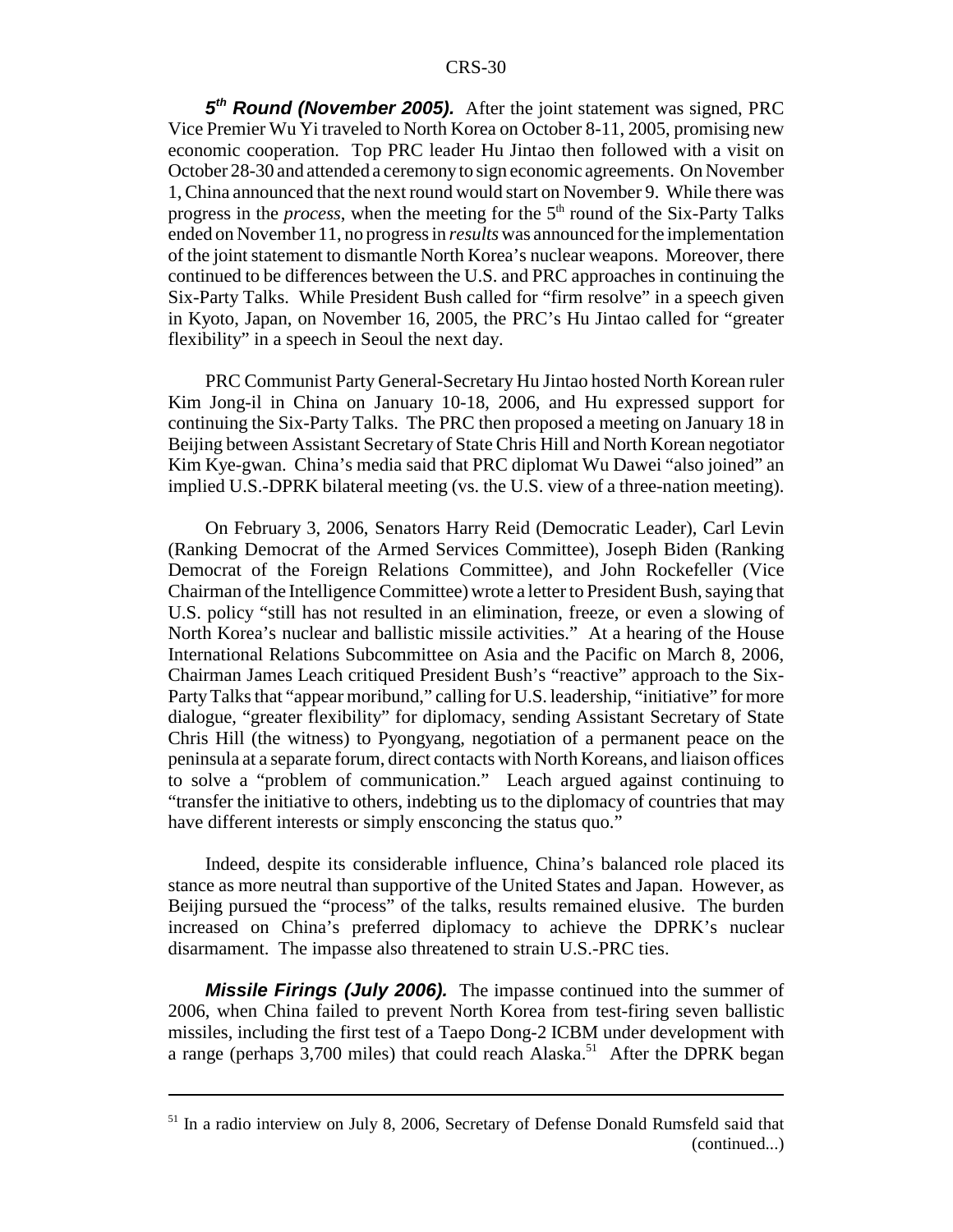preparations in May, Congress expressed concerns, including in a letter from Senators Carl Levin and Hillary Rodham Clinton to President Bush on June 15. At a hearing of the House Armed Services Committee on June 22, some Members asked about China's role. Brigadier General John Allen, Principal Director for Asian and Pacific Affairs at the Office of the Secretary of Defense, testified that the PRC tried to dissuade North Korea from steps that would be destabilizing and run counter to the Six-Party Talks. However, the PRC's use of leverage, including the PLA's opposition or acquiescence to the DPRK's missile program, was unclear. Indeed, there was high-level contact between the militaries of the PRC and DPRK shortly before the July 2006 missile tests, similar to that before the August 1998 missile firing. On June 21, 2006, the PLA Chief of General Staff, General Liang Guanglie, told a DPRK military visitor that the PLA will "expand cooperation" with the Korean People's Army.

On July 4, 2006 (Washington time), North Korea fired a Taepo Dong-2 ICBM that failed in less than 40 seconds after launch and several short-range Scuds and medium-range Nodongs, bringing Washington's condemnation for this "provocative act." Threatened by the missiles, Japan called for Security Council action. The PRC's less forceful reaction was to express "grave concern" about the "situation" and to call for "restraint" from all countries. On July 5, Senator John McCain stated that China and Russia have the most leverage over North Korea and warned that their posture will have a heavy impact on our relations.

In a phone call with President Bush on July 6, PRC President Hu Jintao expressed "deep concerns" about the "situation" but also opposition to actions that might "aggravate the situation."<sup>52</sup> On July 7, with U.S. support, Japan sponsored a UNSC resolution that invoked Chapter VII of the U.N. Charter (language for sanctions and/or force), but China countered with a non-binding statement by the president of the Security Council with no mention of Chapter VII. China's draft statement of July 10 called for resuming the Six-Party Talks, preventing technology and financial transfers to North Korea's missile and WMD programs, and other voluntary measures. Faced with this resistance from Beijing, Tokyo and Washington agreed on July 10 to postpone a vote on their draft resolution to give China time for a diplomatic mission.

China sent a previously-scheduled delegation led by Vice Premier Hui Liangyu to Pyongyang on July 10-15 to commemorate the  $45<sup>th</sup>$  anniversary of the bilateral friendship treaty, and Hui reportedly signed a new agreement on economic cooperation. But Kim Jong-il snubbed the PRC visitors. While China was given time for diplomacy, Beijing intensified its criticism of Tokyo on July 11, calling its resolution an "overreaction." Assistant Secretary of State Chris Hill reported from Beijing on July 12 that China's diplomatic mission did not achieve progress in getting Pyongyang back to the talks.

 $51$  (...continued)

North Korea announced it has nuclear weapons and ballistic missiles, but it is uncertain whether North Korea has the ability to mate a nuclear weapon with a ballistic missile. Also, he said that North Korea has 3-5 more "Taepodong-2 airframes."

<sup>52</sup> The official *China Daily*, July 7, 2006.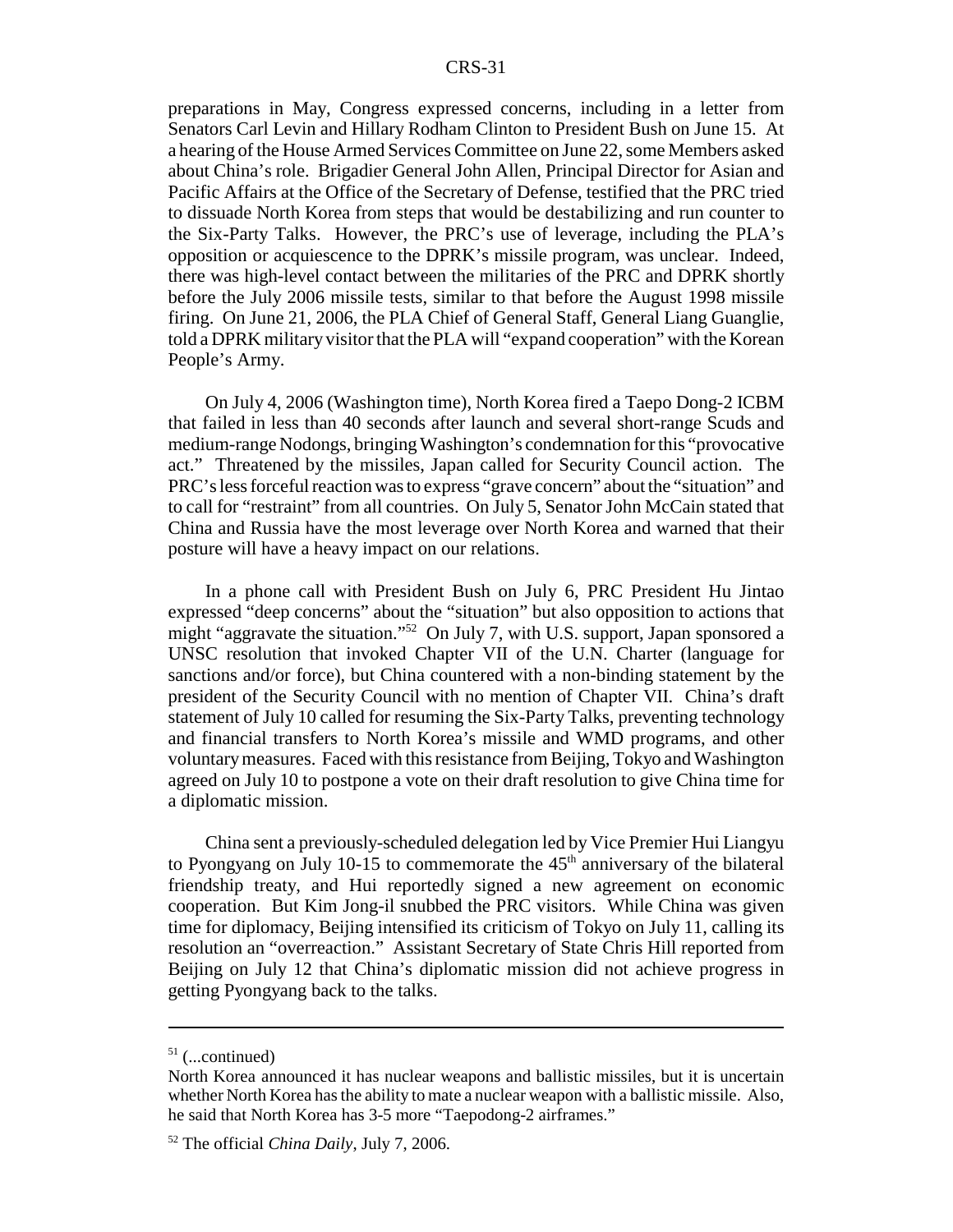On July 12, China (and Russia) reportedly dropped their pursuit of a draft statement to sponsor a draft UNSC resolution that countered Japan's resolution primarily by withholding authority under Chapter VII (for sanctions or use of force). Still, China's resolution called for nations to resume the Six-Party Talks and refrain from supplying technology or funds to the DPRK's missile program. Despite similar goals, Beijing's envoy threatened to veto Japan's resolution.

Ultimately, negotiations led to **UNSC Resolution 1695** that was adopted unanimously on July 15, 2006, condemning the DPRK's missile launches, demanding that it suspend its missile program, requiring all countries to prevent technology transfers to its missile or WMD programs, requiring countries to prevent missile proliferation from the DPRK and financial transfers to its missile or WMD programs, as well as urging the DPRK in particular to show restraint and return to the Six-Party Talks (with implementation of the September 2005 Joint Statement and abandonment of all nuclear weapons and nuclear programs). However, China's statement on the resolution urged all countries to practice restraint. Still, in her public reaction the next day, Secretary of State Rice maintained that North Korea was "isolated" and singled out China for voting "affirmatively" for the resolution, stressing that it requires countries to prevent dangerous technology transfers to North Korea. While in St. Petersburg, Russia, the next day, for the Group of Eight summit, President Bush thanked Hu Jintao for his "leadership" on the resolution. Also, on July 26, 2006, the White House confirmed reports that in late 2005, China had frozen North Korean assets in the Bank of China for counterfeiting the PRC currency.<sup>53</sup>

Nonetheless, at a hearing of the Senate Foreign Relations Committee on July 20, 2006, Chairman Richard Lugar pointed out that China facilitated talks on the DPRK while continuing to supply key energy and lifelines into North Korea. He warned that although China wanted to avoid regional instability, the missiles tests were destabilizing; China's ability to secure global benefits for its high economic growth rates depended on continued cooperation with the West; and "Beijing must reassess its regional priorities." It remained unclear whether China supported use of Chapter VII, although Assistant Secretary Hill testified that the resolution's language on "international peace and security" was a reference to Chapter VII. Despite the UNSC resolution, China criticized Japan's sanctions on September 19 and refused to attend a meeting of eight countries to discuss the DPRK at the U.N. two days later.

Meanwhile, in late September, the House and Senate passed the conference report for the National Defense Authorization Act for FY2007 (P.L. 109-364) that required the President to appoint a North Korea Policy Coordinator who shall conduct a complete policy review and report to Congress. The Administration did not appoint a coordinator, and Congress later repealed the requirement in the National Defense Authorization Act for FY2008 (P.L. 110-181).

*Nuclear Test (October 2006).* On October 3, 2006, North Korea warned that it would conduct a nuclear test, and China reacted the next day by singling out North Korea to use restraint. On October 9, North Korea conducted a nuclear test. On the same day, even as President Bush reacted with no confirmation of the test,

<sup>53</sup> *Yonhap News*, July 24, 2006; *Reuters* and *Zhongguo Tongxun She*, July 26, 2006.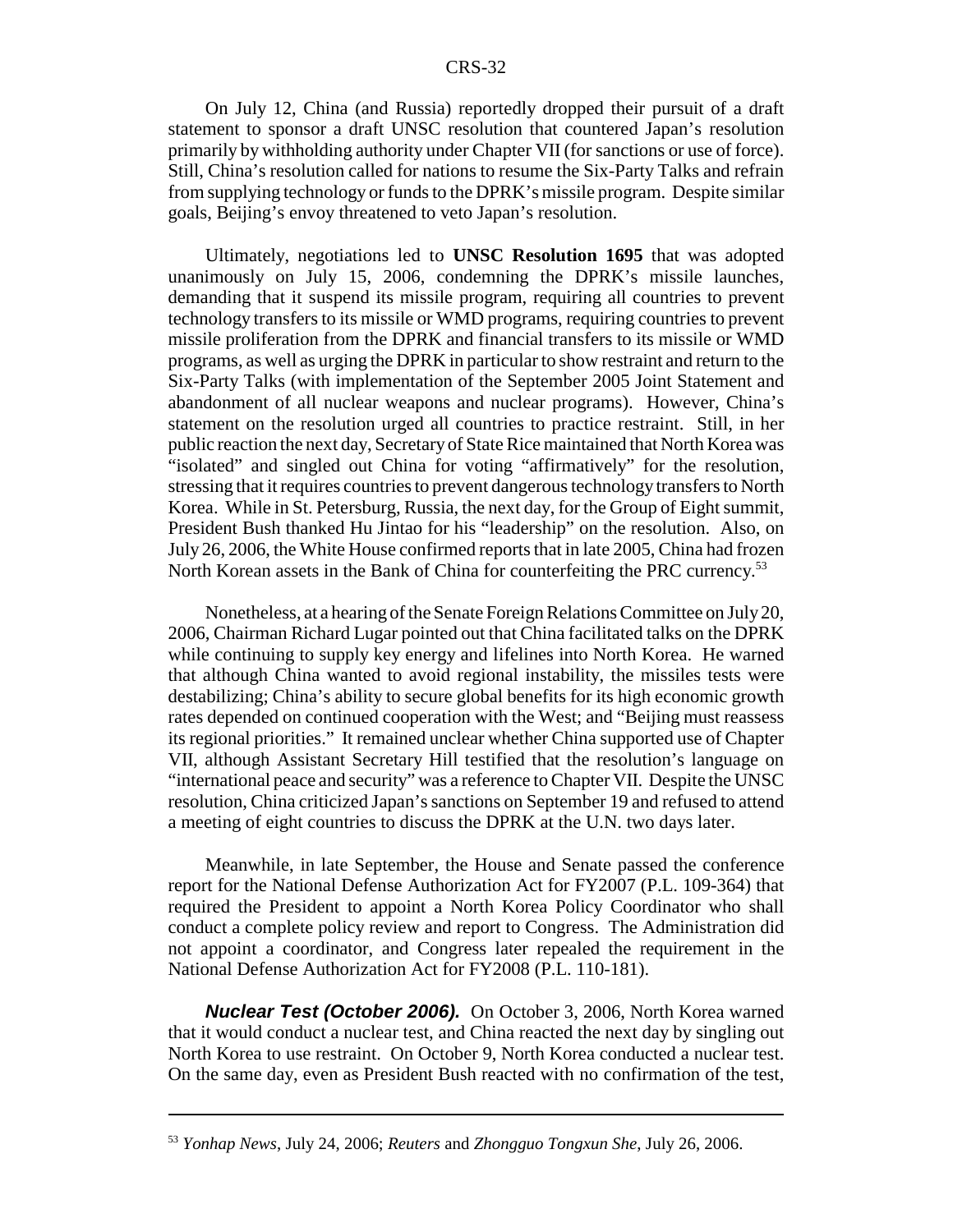China confidently expressed its "opposition" to North Korea for "flagrantly" conducting a nuclear test. The next day, a PRC-owned newspaper in Hong Kong specifically reported that North Korea conducted a nuclear test 300 meters underground with an explosion of 800 tons.<sup>54</sup> China's strongly negative reaction to this nuclear test reflected a heighten fear of instability on its periphery and frustration at North Korea's defiance of China's leaders. (On October 16, 2006, the Director of National Intelligence publicly confirmed this nuclear test of "less than a kiloton." President Bush issued a formal determination on December 7, 2006, declaring that North Korea detonated a nuclear explosive device on October 9, 2006.)

The PRC Foreign Ministry denied that the Six-Party Talks failed and still urged a resumption of those talks, particularly between the United States and the DPRK. China also agreed to sanctions imposed by the U.N. Security Council, but China opposed the use of force and applying the Proliferation Security Initiative (PSI), of which China is not a member.<sup>55</sup> While the United States and Japan urged tough sanctions, they compromised over days of negotiations with China and Russia, which urged "balance" (with a targeted arms embargo, no ban on ships and aircraft, restrictive language for "measures under Article 41" (sanctions) of Chapter VII, "cooperative" action including cargo "inspections" to prevent weapons proliferation).

On October 14, 2006, China voted with all other members of the Security Council for **Resolution 1718**, imposing sanctions to prevent the supply of major weapons as well as items that could contribute to the DPRK's nuclear, missile, or other WMD programs; luxury goods; transfers of funds for those programs; travel by people responsible for those programs; and inspection of cargo to prevent WMD proliferation. Secretary of State Rice praised China for its "remarkable evolution." On October 17, Rice left for Japan and South Korea (allies first), China, and Russia, saying she expected every country to "fully implement all aspects" of Resolution 1718. She also defended the Administration's approach, saying "what the President has done in putting together this coalition, with China at the center of it willing to go along with Chapter 7, is quite remarkable."56 In Beijing, Rice boasted to traveling reporters on October 20 that "China is now committed to the denuclearization of the Korean peninsula," rather than Washington dealing bilaterally with Pyongyang.

However, China's enforcement of the resolution was questionable, as it called for "cooperative action" in "inspection" (and not interception or interdiction) of cargo. Also, while any PRC sanctions under its strict interpretation of Resolution 1718 might seek to counter the DPRK's weapons-related activities, they might not be sufficiently broad or effective in achieving the ultimate, unrealized goal of the dismantlement of North Korea's nuclear weapons and programs. China's agreement

<sup>54</sup> *Ta Kung Pao*, October 10, 2006.

<sup>&</sup>lt;sup>55</sup> China likely has concerns about any military action by Japan, including logistical support for U.S. naval ships conducting inspection and interdiction at sea. Also, China became highly sensitive to U.S. inspection or interdiction at sea in 1993, when China was the target of U.S. inspection of a cargo ship called Yinhe, which was suspected of supplying chemicals to Iran. See CRS Report 96-767, *Chinese Proliferation of Weapons of Mass Destruction: Background and Analysis*, September 13, 1996, by Shirley Kan.

<sup>56</sup> Secretary Condoleezza Rice, "Briefing on Upcoming Trip to Asia," October 16, 2006.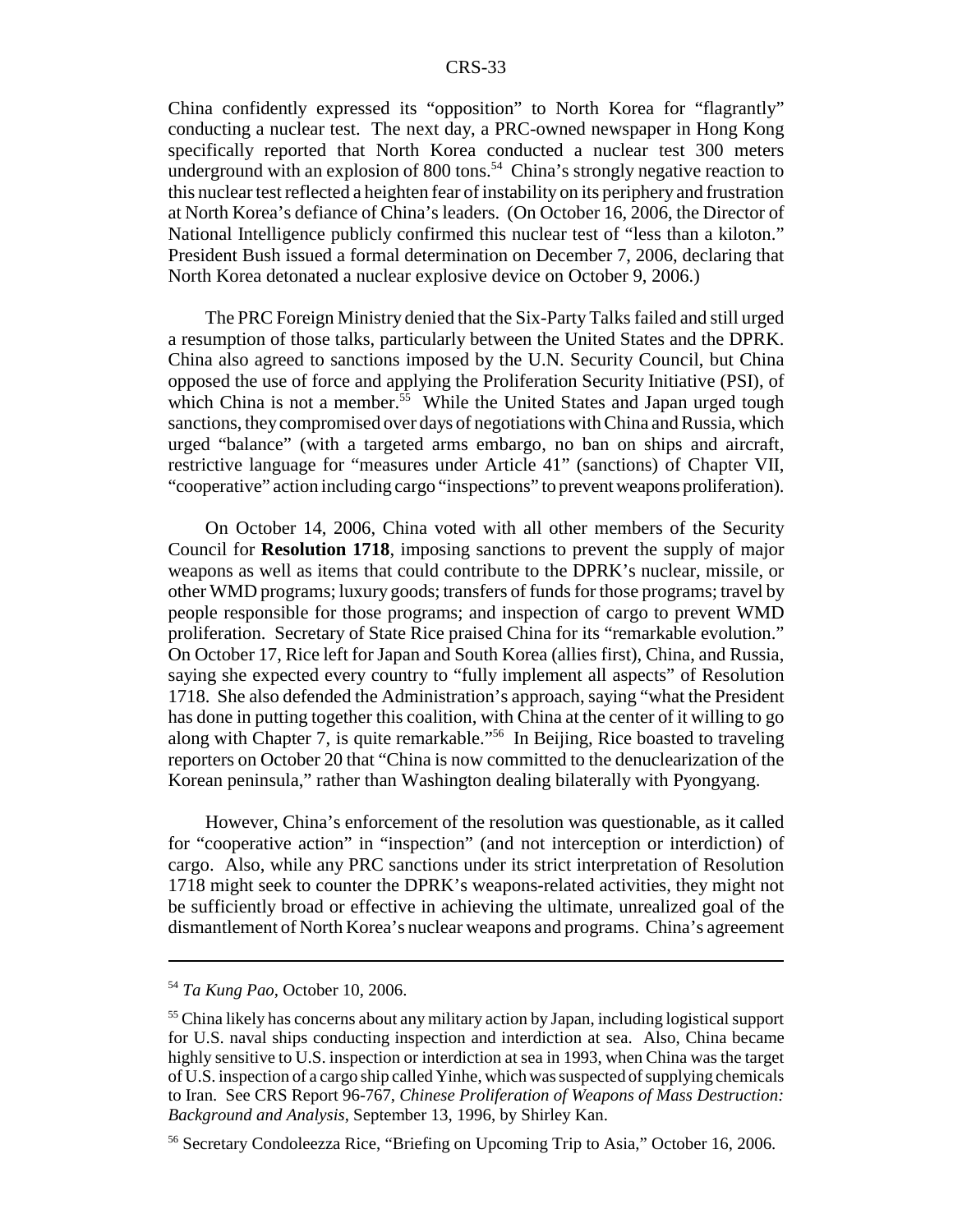to ban luxury goods might have indicated its disapproval of the defiance of Kim's regime, but "luxury goods" were not defined and North Korean elites reportedly continued to enjoy shopping sprees in Dandong, China.<sup>57</sup>

Immediately after voting for the resolution, the PRC ambassador stated his reservations that "China does not approve of the practice of inspecting cargo" to and from the DPRK. After imposition of sanctions, China's customs agents reportedly carried out more stringent inspections of cross-border traffic, perhaps to prevent dangerous transfers.<sup>58</sup> China seemed to have tightened "inspections" (to the letter of the resolution), without participation in military inspection or interdiction at sea. Also, after the nuclear test, China's major state-owned banks suspended financial transactions with North Korea and then relaxed restrictions around mid-November.<sup>59</sup>

Other than these actions, PRC and foreign reports portrayed business as usual in PRC trade with North Korea.<sup>60</sup> The PRC Foreign Ministry also declared on October 17 that the "China-DPRK border is normal." China had numerous other options, including limiting its exports to and imports from North Korea, valued at \$1.6 billion in 2005.<sup>61</sup> Limiting investments there and cracking down on smuggling were other PRC options. On October 22, PRC media reported the arrest of two people for smuggling uranium, possibly from North Korea, but that arrest took place in September 2006, before the nuclear test.<sup>62</sup> China also could have cut crude oil supplies (up to 90% of the DPRK's supplies). Some stoppage of supplies (in February 2005, February 2006, and September 2006) was reported, but that took place before the DPRK's nuclear test and not as implementation of sanctions. Also, PRC provision of diesel fuel as assistance to North Korea continued. The amount of crude oil that the PRC exported to the DPRK remained the same in 2005 to 2007.<sup>63</sup>

*Continued 5th Round and February 2007 Statement.* On October 31, 2006, the PRC announced a meeting among PRC, DPRK, and U.S. officials in Beijing, at which they agreed to resume the Six-Party Talks "soon." Meeting reporters in the Oval Office, President Bush personally thanked China for this bit of news. What China called the "second phase" of the fifth round took place in Beijing on December 18-22, 2006. China proposed "working groups" — including bilateral

<sup>57</sup> Gordon Fairclough, "Close-out Sale: North Korea's Elite Shop While They Can," *Wall Street Journal*, December 18, 2006.

<sup>58</sup> *AP*, October 16, 2006; *Yonhap*, October 17, 2006; *China Daily*, October 19, 2006.

<sup>59</sup> *JijiWeb*, Tokyo, October 25, 2006; a State Department official, November 13, 2006; *JijiWeb*, November 26, 2006; *Nihon Keizai Shimbun*, November 28, 2006. The PRC foreign ministry denied on October 24 that the government ordered the banks to stop "normal" commercial transactions with North Korea but did not deny the suspension of transactions.

<sup>60</sup> *Wen Wei Po*, October 17, 2006; *Huanqiu Shibao*, October 19, 2006; *New York Times*, October 27, 2006.

<sup>61</sup> *Zhongguo Jingying Bao*, October 16, 2006.

<sup>62</sup> *Liaoning Jingwang*, Shenyang, October 22, 2006; *Chosun Ilbo*, Seoul, October 24, 2006.

<sup>63</sup> *New York Times*, October 31, 2006; *Yonhap*, November 8, 2006; and Global Trade Atlas.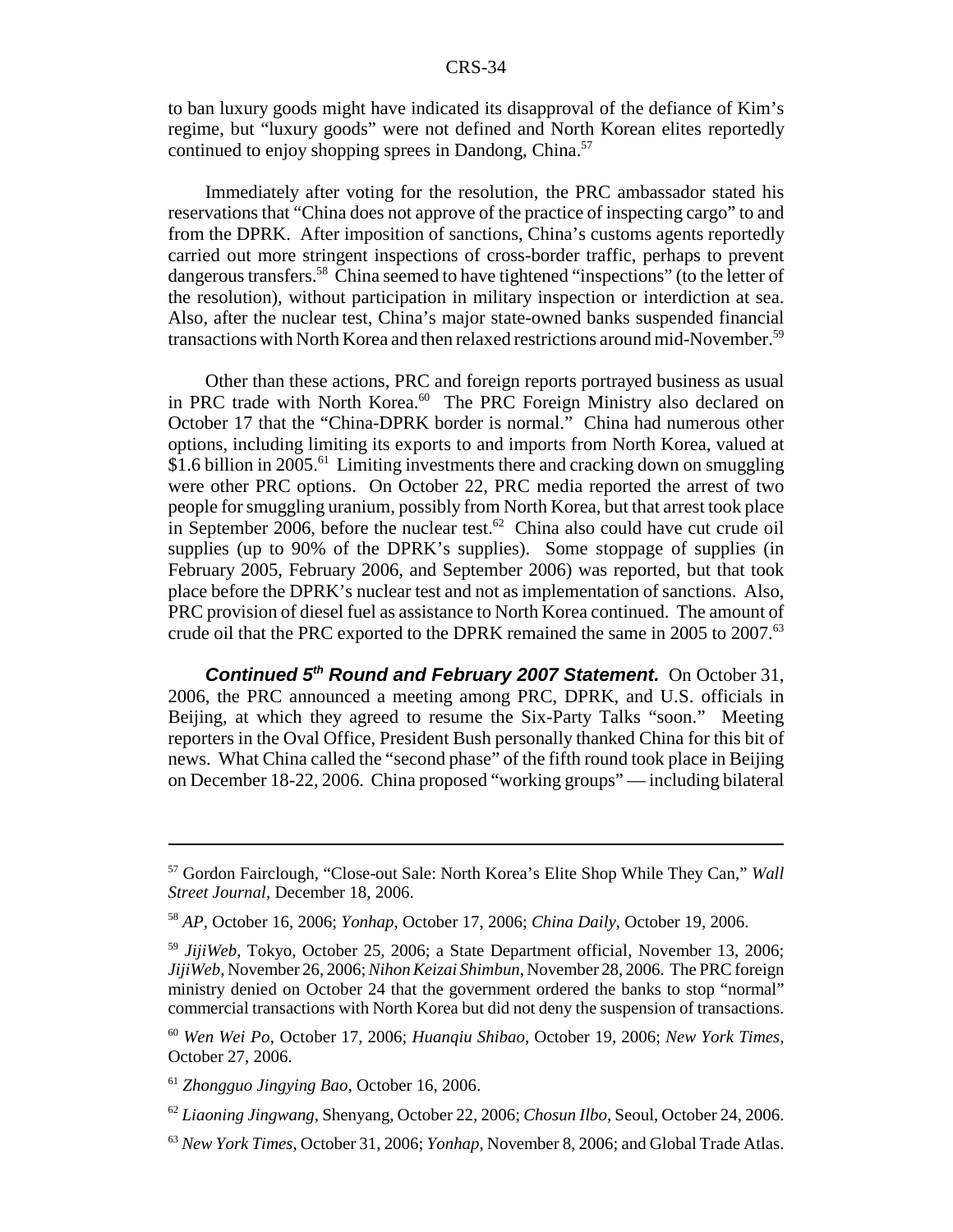ones — and issued a statement citing "useful" talks on how to implement the September 2005 Joint Statement. Assistant Secretary Hill reported no breakthrough.

Significantly, on January 16-17, 2007, separately from the Six-Party Talks and for the first time outside of Beijing, Hill traveled to Berlin and met bilaterally with his North Korean counterpart to make progress in the *process*. Hill indicated more U.S. willingness to use a "bilateral mechanism" and flexibility given the high priority of President Bush and Secretary Rice specifically to resolve the problem.<sup>64</sup> Meanwhile in Beijing, Deputy Assistant Secretary of Treasury Daniel Glaser held separate talks with the North Koreans on sanctions that froze North Korean assets at a Macau bank, Banco Delta Asia (BDA). On January 30, 2007, Glaser resumed those talks in Beijing, and China said that the third phase would start on February 8.

On February 13, the six countries agreed to a joint statement based upon which North Korea would shut down the Yongbyon nuclear facility and allow IAEA inspections. The DPRK also would "discuss" with other parties a list of all nuclear programs that would be abandoned. The United States agreed to start bilateral talks with the goal of diplomatic relations and removal of the DPRK from the list of state sponsors of terrorism. Five Working Groups were established: (1) denuclearization of the Korean Peninsula; (2) normalization of U.S.-DPRK relations; (3) normalization of DPRK-Japan relations; (4) economic and energy cooperation; and (5) Northeast Asian Peace and Security Mechanism. Based on the DPRK's progress in meeting the terms of the agreement, economic aid (including a total of one million tons of heavy fuel oil), a ministerial meeting including Secretary of State Rice, and negotiations for permanent peace on the Korean Peninsula were promised. Speaking in Washington, Secretary Rice also said that the United States agreed to resolve, through a separate channel, the issue of whether to release North Korean funds at Banco Delta Asia within 30 days.

*Restated Assessment of Uranium Program.* Shortly after the February 13, 2007 agreement, Assistant Secretary Hill provided an updated assessment of the DPRK's highly enriched uranium (HEU) program, saying that North Korea purchased some equipment (including Pakistani centrifuges from A.Q. Khan) and that there was a question of whether its procured aluminum tubes were used in a HEU program. Hill also said "the North Koreans have not acknowledged having an HEU program."65 In addition, Joseph DeTrani, Mission Manager for North Korea for the Director of National Intelligence (DNI), testified to Congress on February 27 that whereas U.S. intelligence had "high confidence" in October 2002 that North Korea was acquiring material sufficient for a production-scale capability to enrich uranium, there was a change to "mid-confidence."66 An unnamed U.S. official clarified in June 2007 that the 2002 finding of the DPRK's acquisition of equipment did not change, but U.S. confidence about the progress of the uranium enrichment

<sup>64</sup> State Department, Christopher Hill's briefing, Berlin, Germany, January 17, 2007.

<sup>65</sup> Christopher Hill, "Update on the Six-Party Talks," remarks to the Brookings Institution, Korea Economic Institute, and Asia Society, February 22, 2007.

<sup>66</sup> Senate Armed Services Committee, hearing on the "Annual Threat Assessment of the Director of National Intelligence," February 27, 2007.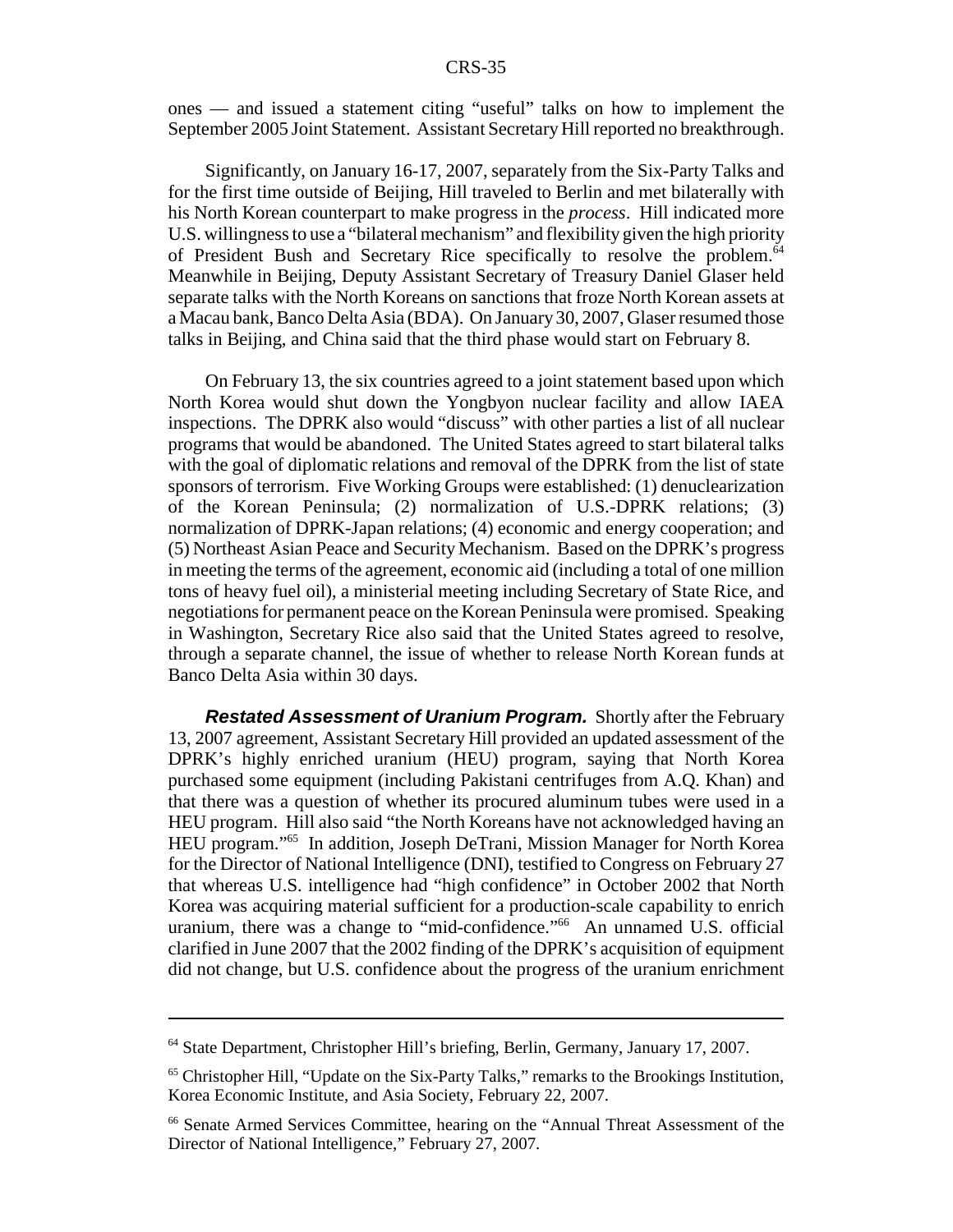program changed.67 This re-statement could lend credence to PRC doubts about U.S. intelligence. (As mentioned above, in June 2004, PRC's Deputy Foreign Minister Zhou Wenzhong publicly questioned the credibility of U.S. intelligence about North Korea's uranium enrichment program.)

*6th Round (March-September 2007) and October 2007 Statement.* The sixth round of talks began on March 19, 2007, and then adjourned on March 22, with North Korea demanding that its frozen funds (about \$25 million) be released from Banco Delta Asia in Macau. After the Treasury Department worked with Russia to release the \$25 million to North Korea on June 14, 2007, diplomacy resumed on the dismantlement of nuclear programs. Assistant Secretary of State Chris Hill visited Pyongyang on June 21 and briefed reporters in Washington four days later on the U.S. goals for the disablement of the DPRK's Yongbyon nuclear reactor by the end of 2007 and "complete clarity" on the highly enriched uranium program. On July 3, PRC Foreign Minister Yang Jiechi was in Pyongyang to convey a message from Hu Jintao to Kim Jong-il that the September 2005 and February 2007 joint statements should be "fully implemented." The DPRK shut down the Yongbyon nuclear reactor on July 14. The Six-Party Talks resumed on July 18-20. However, the Joint Statement issued by the PRC did not include a deadline for the DPRK's declaration of all nuclear programs and disablement of all nuclear facilities.

A number of meetings involving the working groups were held in August and September 2007, including bilateral consultations. On September 1-2, 2007, Assistant Secretary Hill again held bilateral negotiations with North Korea outside of the Six-Party Talks in Beijing, this time in Geneva. He announced an agreement that the DPRK would provide a full declaration of all nuclear programs and disable nuclear programs by the end of 2007. Nonetheless, Hill asserted that this is "not a bilateral process," while the PRC applauded the improved U.S.-DPRK relationship.<sup>68</sup>

Meanwhile, on September 16, China provided its first shipment of 50,000 tons of heavy oil to North Korea. When China hosted the second session of the  $6<sup>th</sup>$  round of the Six-Party Talks on September 27-30 in Beijing, PRC Vice Foreign Minister Wu Dawei stressed the progress made by the Working Groups. China issued a Joint Document on October 3, 2007. In the statement, the DPRK agreed to disable all nuclear facilities, and this disablement focused on three facilities (including the Yongbyon reactor site) to be completed by December 31, 2007. The United States alone agreed to lead disablement work and provide funding. The DPRK also agreed to provide a "complete and correct declaration" of all nuclear programs. The DPRK reaffirmed its commitment on nuclear nonproliferation. The statement also discussed normalization of the U.S.-DPRK and Japan-DPRK relationships and a ministerial meeting with no set dates. (Also see CRS Report RL33590, *North Korea's Nuclear Weapons Development and Diplomacy*, by Larry A. Niksch.)

<sup>67</sup> Bill Gertz, "Data on N. Korea Centrifuges Sought," *Washington Times*, June 12, 2007.

<sup>68</sup> State Department, "North Korea to Disable Nuclear Programs by End of 2007," Geneva, Switzerland, September 2, 2007; "U.S.-DPRK Bilateral Working Group Talks End; DPRK Agrees to Declare its Nuclear Programs and Disable Its Nuclear Facilities," *China News Agency*, September 3, 2007; *Xinhua*, September 4 and 6, 2007.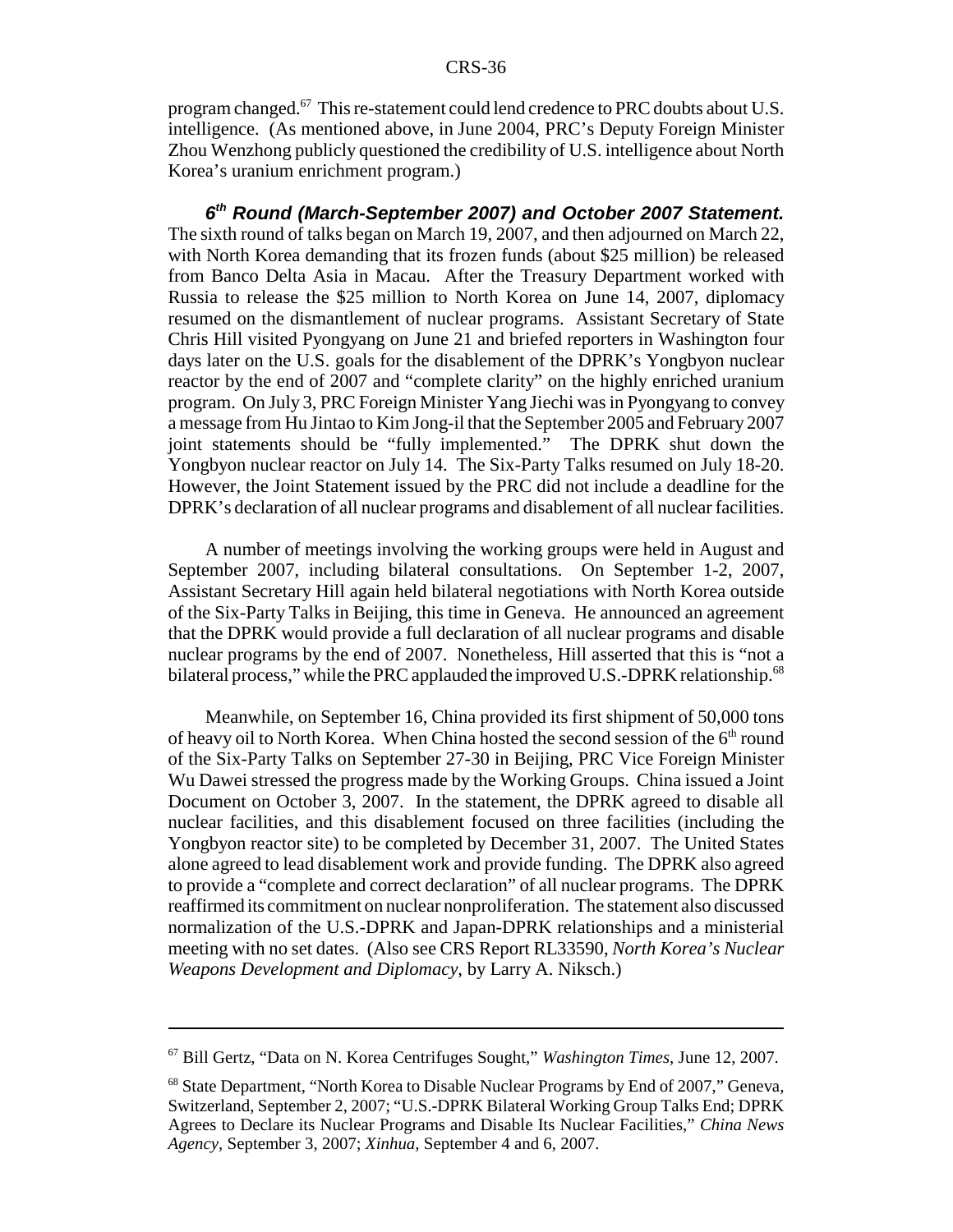However, this document raised a number of issues about implementation, including about the disposition of nuclear equipment (in North Korea, China, Russia, or elsewhere); disablement of nuclear facilities aside from the three cited; ultimate dismantlement of nuclear facilities; U.S.-only funding and work for disablement; declaration of nuclear weapons in addition to nuclear programs; clarification of uranium and plutonium programs; missile and nuclear proliferation (with a suspected nuclear site in Syria bombed by Israel in September<sup>69</sup>); nuclear testing sites; verification and monitoring; timelines for bilateral normalization; other concerns of the United States and Japan about human rights, terrorism, and abductions; strains in the U.S.-Japan alliance; coordination with Seoul; and the State Department's consultations with Congress, Defense Department, and European allies.

**Implementation.** As the end of 2007 deadline for disablement and declaration approached, Assistant Secretary of State Hill went on his second visit to the DPRK in early December 2007, bringing a letter from President Bush to Kim Jong-il. PRC Vice Foreign Minister Wu Dawei followed with his visit to Pyongyang on December 17-19, but the visit did not produce a declaration of nuclear programs. Upon the deadline of December 30, 2007, the State Department said it was "unfortunate" that North Korea failed to provide a complete and correct declaration of all nuclear programs and slowed down disablement work, but said diplomacy would continue. The PRC did not express urgent concern, calling the situation "normal."

In early 2008, some critics contended that China failed to exert strong economic and diplomatic leverage with North Korea even as it claimed credit for hosting the Six-Party Talks. Former Under Secretary of State John Bolton wrote that "we are long past the point of allowing China to cover for Kim Jong Il without any cost in its relations with the U.S." Jay Lefkowitz, President Bush's Special Envoy on North Korean human rights, questioned the "misguided assumption" that China would apply significant pressure on North Korea to abandon nuclear weapons. He noted that the PRC's assistance to and trade with North Korea have "persisted with only brief interruptions."70

As the impasse has continued in 2008, China's role comes into greater question. Coinciding with State Department official Sung Kim's visit to Pyongyang in late January/early February, Wang Jiarui, Director of the International Department of the Communist Party of China traveled to Pyongyang and met with Kim Jong il, calling for "full implementation" of the agreements on denuclearization. However, the DPRK did not provide a declaration to either official. Visiting Beijing on February 26, Secretary of State Rice said she urged China to use all influence with the DPRK to press it to provide the required complete and correct declaration.

<sup>69</sup> Barbara Opall-Rome and Vago Muradian, "Bush Privately Lauds Israeli Attack on Syria," *Defense News*, January 14, 2008; Paul Richter, "West Says N. Korea, Syria Had Nuclear Link," *Los Angeles Times*, January 17, 2008.

<sup>70</sup> John Bolton, "North Korea's True Colors," *Wall Street Journal*, January 11, 2008; and Jay Lefkowitz, U.S. Special Envoy for Human Rights in North Korea, "North Korean Human Rights and U.S. National Security," speech at AEI, January 17, 2008.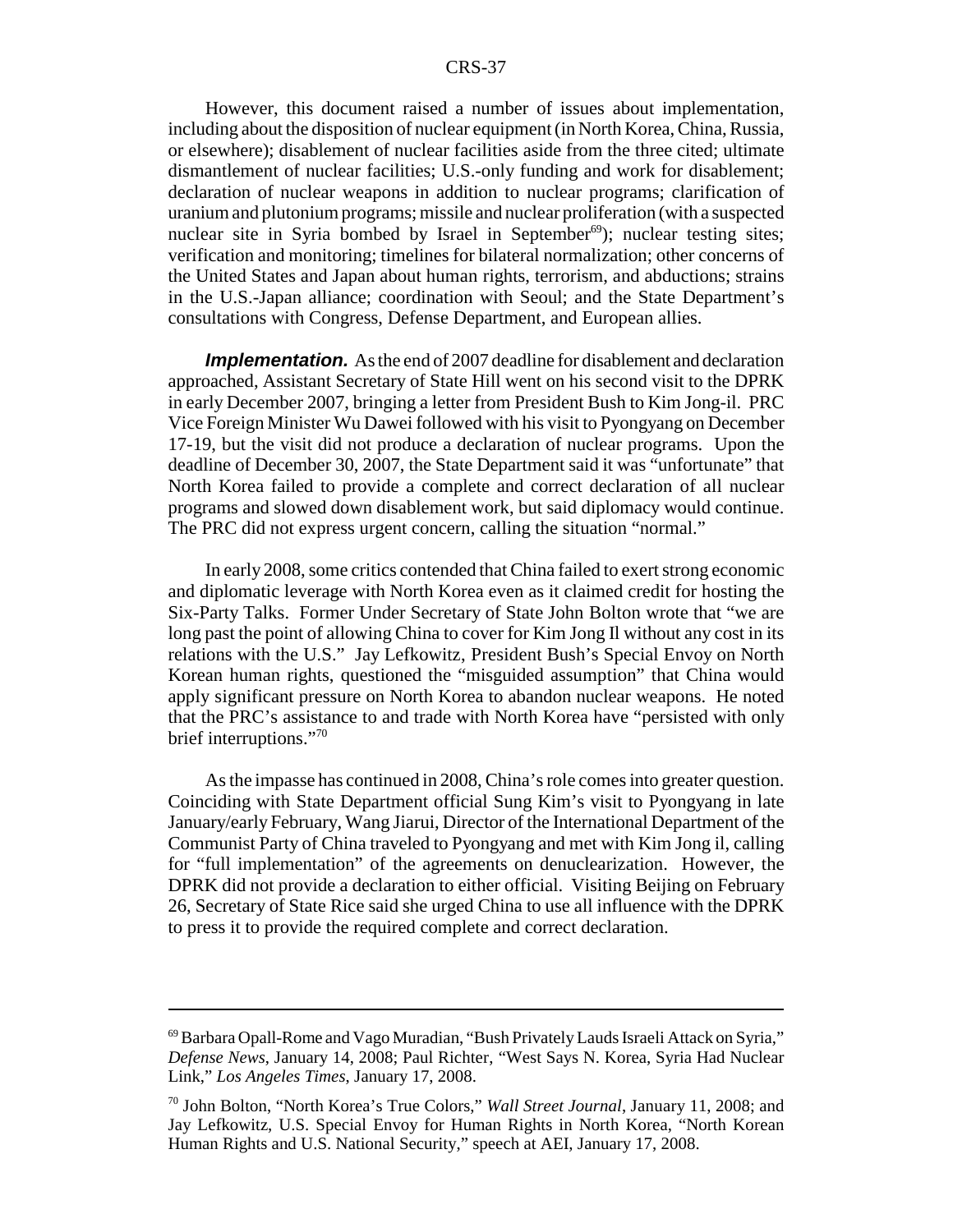# **Missile Technology Sales to Libya**

Beginning in 2000, public reports appeared on PRC assistance to Libya's missile program. The Defense Department discovered in December 1999 that the PRC had plans to build a hypersonic wind tunnel in Libya for missile design, reported the *Washington Times* (January 21, 2000). A classified March 2, 2000 report by the NSA was said by the newspaper to describe the PRC's missile technology transfer to Libya that month, helping Libya to develop the Al Fatah SRBM with a range of 600 miles. CPMIEC allegedly began cooperating with Libya in March 1999, according to the *Washington Times* (April 13, 2000). The June 30, 2000 *Washington Times*, citing a classified NSA report, said that the PRC was training Libyan missile experts at the Beijing University of Aeronautics and Astronautics. Aside from wind tunnels, PRC aid has also covered navigational and guidance systems, reported *Jane's Defense Weekly* (February 13, 2002). The DCI's "Section 721 report" of August 2000 confirmed PRC missile assistance to Libya for the first time. The DCI's November 2003 report said that in the first half of 2003, Libya continued to depend on assistance from PRC and other "entities" for developing ballistic missiles. A report in February 2004 said that the Pakistani network headed by A.Q. Khan sold Libya a nuclear bomb design that originated in China, raising questions about its role in weapons proliferation.<sup>71</sup> However, after Libya agreed to abandon WMD programs, *Jane's Defense Weekly* reported on August 18, 2004, that inspectors found that Libya had not built a wind tunnel. The DNI's "Section 721 report" told Congress in 2006 that "firms" in China continued in 2004 to provide dual-use missile-related items, raw materials, or assistance to Libya.

# **Missile Technology Sales to Syria**

A Pentagon report in 2001 said that PRC firms, in addition to North Korean and Russian entities, contributed equipment and technology to Syria's liquid fuel missile program.<sup>72</sup> However, while criticizing North Korean and Russian assistance to Syria's ballistic missile development, Under Secretary of State John Bolton did not cite PRC help at a speech at the Heritage Foundation on May 6, 2002. The "Section 721 reports" have not specified PRC assistance for Syria's missile program.

### **Missile Technology Sales to Iraq**

In the unclassified "Comprehensive Report of the Special Advisor to the DCI on Iraq's WMD," issued on September 30, 2004, Charles Duelfer provided some details about Iraq's past procurement efforts from a number of countries, including China, before the war that began in 2003. The top three countries with entities receiving oil vouchers were Russia (30%), France (15%), and China (10%). "Firms in China" supplied Iraq with "limited but critical items, including gyroscopes, accelerometers, graphite, and telecommunications." In mid-2001, an unidentified PRC firm reportedly supplied 10-20 gyros and 20 accelerometers for use in Iraq's Al-

<sup>&</sup>lt;sup>71</sup> Joby Warrick and Peter Slevin, "Libyan Arms Designs Traced Back to China," *Washington Post*, February 15, 2004.

<sup>72</sup> Secretary of Defense, *Proliferation: Threat and Response*, January 2001.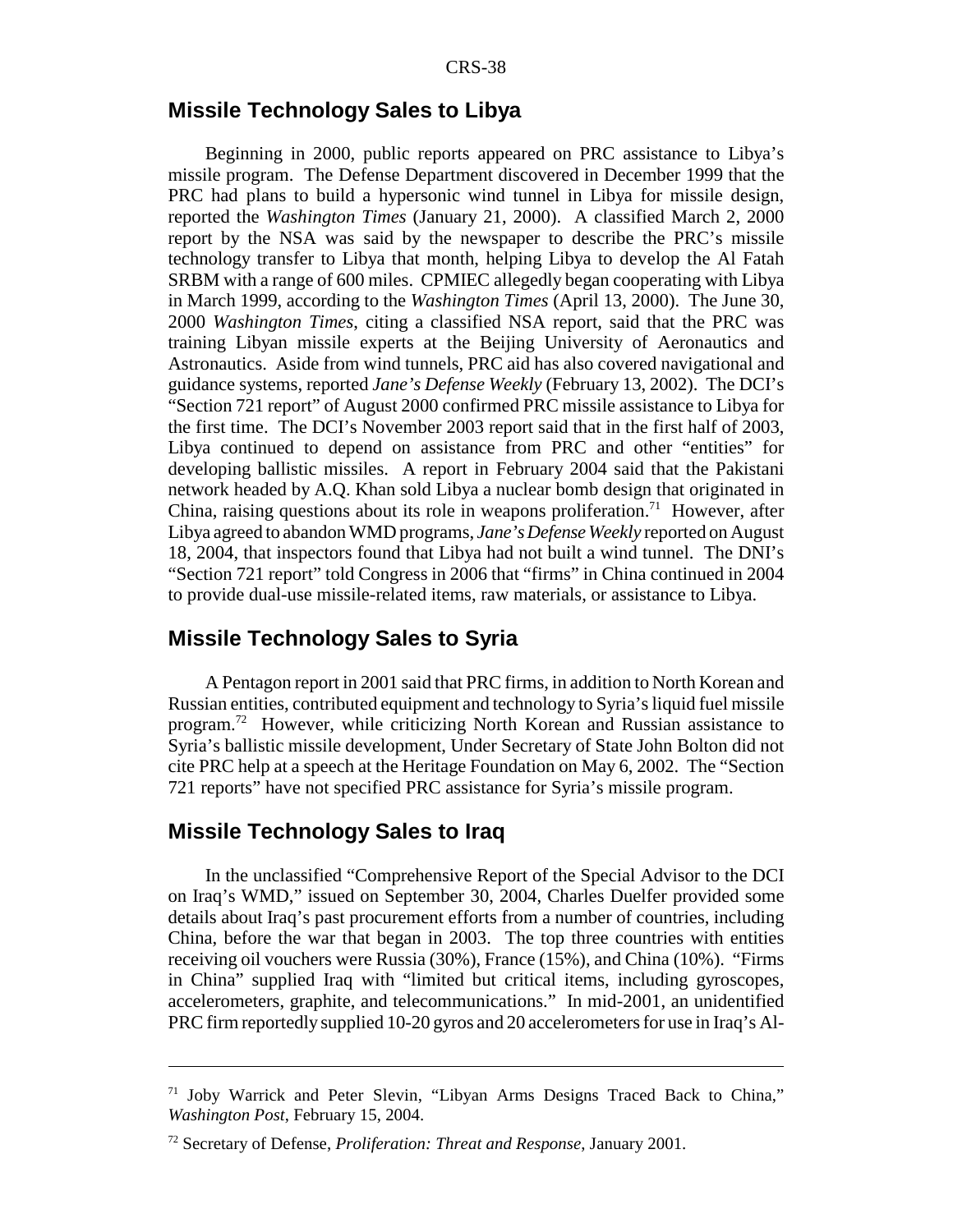Samud ballistic missile. PRC supplies provided Iraq with "prohibited items, mainly telecommunication equipment and items with ballistic missile applications." The report referred to unnamed and named entities in China that supplied missile-related technology, including NORINCO, "Chinese High Committee for Electronic Warfare," CIEC Company, SIAM Premium Products, and CPMIEC. The report also noted that "from 2002, until the beginning of hostilities in 2003, Iraq imported rocket guidance software from China disguised as children's computer software. The software was used to guide the missiles Iraq fired at U.S. Forces in Kuwait during the initial hostilities in 2003. Iraq paid for the software with hard currency or oil."

Nonetheless, the report contended that "there is no evidence to suggest Chinese Government complicity in supplying prohibited goods to Iraq. It is likely that newly privatized state-owned companies were willing to circumvent export controls and official U.N. monitoring to supply prohibited goods." The report also alluded to indications that the PRC government had intervened in some deals to stop them.

# **Policy Issues and Options**

#### **Issues for Policy**

Weapons proliferation by the PRC and/or its organizations raises policy issues concerning: (1) assessments of the nature and seriousness of the PRC government's role in the proliferation threat; (2) the priority of this issue relative to other U.S. interests (i.e., other security issues, Taiwan, trade, human rights); and (3) U.S. leadership and leverage (including the use of sanctions and diplomacy, and congressional actions) to obtain China's cooperation in nonproliferation.

**Debate.** Successive Administrations have pursued a policy of "engagement" with Beijing. Some policymakers and advocates stress a cooperative approach. In 1998, President Clinton issued certifications to implement the 1985 Nuclear Cooperation Agreement. The Clinton Administration also encouraged the PRC to join the MTCR and proposed to allow more PRC satellite launches. In November 2000, the State Department agreed to waive sanctions and consider new satellite exports in return for another missile non-proliferation pledge from China. Some officials and experts cite PRC nonproliferation statements as signs that the United States made progress in nonproliferation goals. Some also say that U.S. sanctions are counterproductive and are too broad. Rather, they assert that China needs to recognize nonproliferation for its own national interests and develop stronger export controls, perhaps with U.S. assistance. Also, some stress that China would be more cooperative if brought in to draw up "the rules." Some argue that "entities" in China largely operate without the PRC government's knowledge.

Critics argue that the "engagement" policy needs a tougher approach to counter China's activities that undermine U.S. security interests. They note that PRC weapons proliferation activities have continued and repeated PRC assurances have proved to be unreliable. Also, they say that U.S. security interests are better served with a stronger approach to stigmatize sensitive transfers, which would include some sanctions. Some argue that the United States should not subsidize China's missile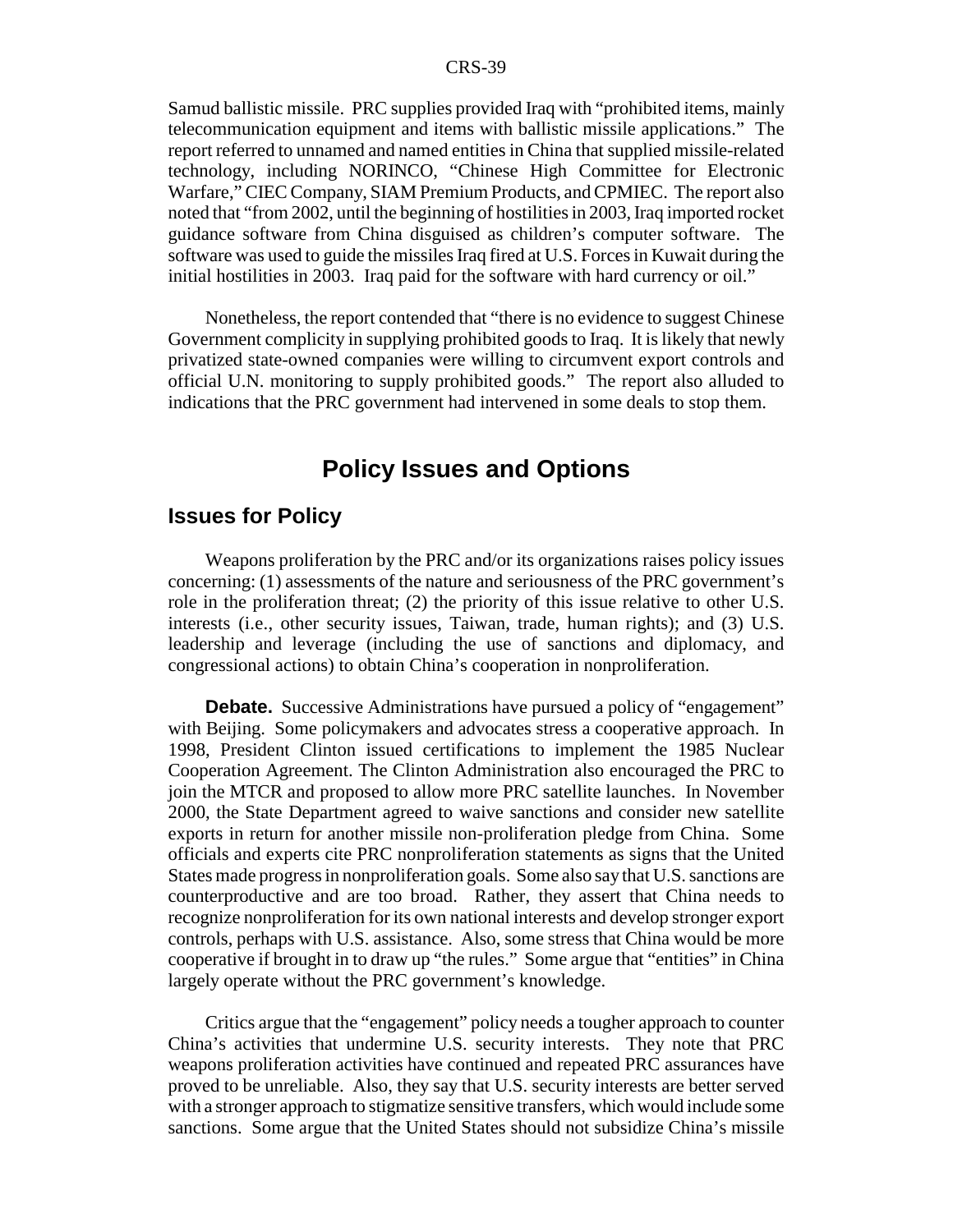and nuclear industries. These proponents tend to see U.S. leverage over China as stronger than China's influence against the United States. Some are skeptical that China sees nonproliferation as in its national interest, since Beijing has made progress in nonproliferation commitments as part of improving relations with Washington (surrounding summits) and tried to use its sales as a form of leverage against Washington, especially on the issue of U.S. arms sales to Taiwan. They stress that PRC export controls are weak, even as government repression can be harsh (e.g., against journalists or dissidents). They also doubt that trade in sensitive nuclear weapons and missile technology can continue without the knowledge of the PRC government and/or its military, especially given the status of certain state-owned and defense-industrial enterprises as "serial proliferators."

**The PRC Government's Role.** Concerning the debate about any knowledge or approval of the PRC government, at a hearing of the Senate Armed Services Committee on March 19, 2002, DCI George Tenet told Senator Carl Levin that while PRC firms sometimes operate on their own, there are instances in which "activities are condoned by the government." The DCI's January 2003 "Section 721 report" to Congress noted that PRC entities could have continued contacts with Pakistani nuclear weapons facilities "without Beijing's knowledge or permission," but this comment was dropped from the April 2003 report. The Director of the Defense Intelligence Agency (DIA), Vice Admiral Lowell Jacoby, testified to the Senate Intelligence Committee on February 24, 2004, that PRC entities "remain involved with nuclear and missile programs in Pakistan and Iran," while "in some cases," the entities are involved without the government's knowledge, implying that there might be cases in which the PRC government has knowledge of the relationships. The Bush Administration repeatedly has waived missile proliferation sanctions on certain activities of the PRC government (vs. "entities").

No matter what options are pursued, many argue that U.S. leadership and a forward-looking and credible strategy are needed for dealing with China's rising influence in world affairs. A strategic approach might underpin short-term responses to violations and use both positive and negative sources of leverage. Policy issues have often centered on summitry, sanctions, and satellite exports.

#### **Foreign and Defense Policies**

**Summits.** After the downturn in U.S.-PRC relations because of the 1989 Tiananmen crackdown, the Clinton Administration resumed high-level exchanges in 1993 and argued that "comprehensive engagement" with China advances U.S. security goals, including nonproliferation. President Clinton granted Jiang Zemin summits in Washington, on October 29, 1997, and in Beijing, on June 29, 1998. Leading up to the 1997 summit, the Administration urged China to adopt "comprehensive, nationwide regulations on nuclear export control." China responded by implementing a set of regulations on nuclear export controls signed by Premier Li Peng on September 10, 1997. The regulations permit nuclear exports to only facilities under IAEA safeguards. China also joined the Zangger Committee (on nuclear trade) on October 16, 1997. Then, China issued new export control regulations on dual-use nuclear items on June 17, 1998. The 1998 summit in Beijing produced an agreement on non-targeting nuclear weapons, and joint statements on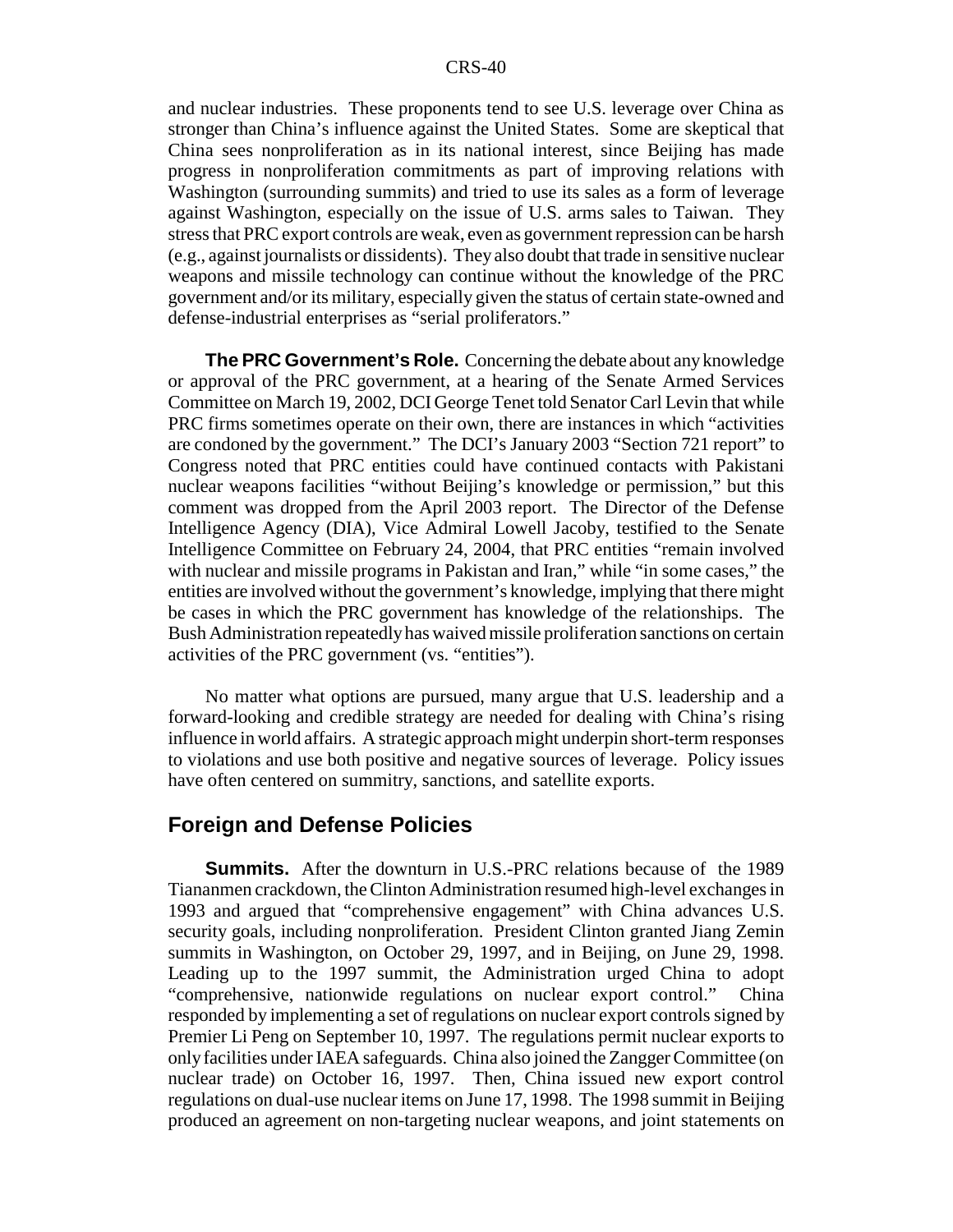South Asia and on biological weapons. But China refused to join the MTCR, saying that it was "actively studying" whether to join.

President Bush raised the unresolved missile proliferation issue in Shanghai in October 2001 and in Beijing in February 2002. As Deputy Secretary of State Richard Armitage arrived in Beijing to discuss the Bush-Jiang summit in Crawford, TX, on October 25, 2002, China, on August 25, 2002, published the missile export control regulations promised in November 2000, along with a control list that is modeled on the MTCR. In addition, on October 14, 2002, the PRC issued regulations for export controls over dual-use biological agents. China continued to approach weapon nonproliferation as more a part of the U.S.-PRC relationship than a commitment to international nonproliferation standards. At that summit, President Bush called China an "ally" in the fight against terrorism.

With the improvement in U.S.-PRC relations, however, some observers say that President Bush has not forcefully pressed China's leaders on weapons nonproliferation as a priority issue, even while imposing numerous U.S. sanctions.<sup>73</sup> Briefing reporters on President Bush's meeting with PRC President Hu Jintao in France on June 1, 2003, a senior White House official acknowledged that the two leaders did not discuss U.S. sanctions on NORINCO (which the Administration had just imposed on May 23, 2003, for missile technology transfers to Iran) and that President Hu did not respond to Bush's general concerns about Iran's nuclear weapons program.<sup>74</sup> In Thailand in October 2003, at another meeting between the two presidents, Bush asserted that they had a "very constructive dialogue" on trade, Iraq, counter-terrorism, and North Korea, but he did not mention weapons proliferation as an issue with China, although the Administration had imposed another set of missile proliferation sanctions on NORINCO a month earlier.<sup>75</sup> While the White House hosted PRC Premier Wen Jiabao on December 9, 2003, a senior official told reporters that "the President applauded the new Chinese white paper on nonproliferation but noted that there is a need for tough implementation of the commitments contained in that white paper" (just issued on December 3, 2003, on

<sup>&</sup>lt;sup>73</sup> For example, Robert Einhorn, former Assistant Secretary of State for Nonproliferation in the Clinton Administration, criticized the Bush Administration saying that "sanctions are used, but they are usually simply imposed rather than used as a vehicle for trying to leverage better behavior. ... There seems to be no real strategy today to try to promote continued improvement in China's nonproliferation record," ("China and Non-Proliferation," *National Interest*, April 2, 2003). William Kristol, of the Project for the New American Century, in a memo to opinion leaders, dated June 4, 2003, argued that "real progress in U.S.-China relations is unlikely if the president is less than forceful and candid with his Chinese counterpart on issues of importance to the United States." Also see Susan Lawrence, "U.S. Presses China on Arms, Quietly," *Wall Street Journal*, October 30, 2003.

<sup>74</sup> White House, "Background Press Briefing by Senior Administration Official on the President's Meeting with Chinese President Hu," Evian, France, June 1, 2003.

<sup>&</sup>lt;sup>75</sup> White House, "Remarks by President Bush and President Hu Jintao of China," Bangkok, Thailand, October 19, 2003.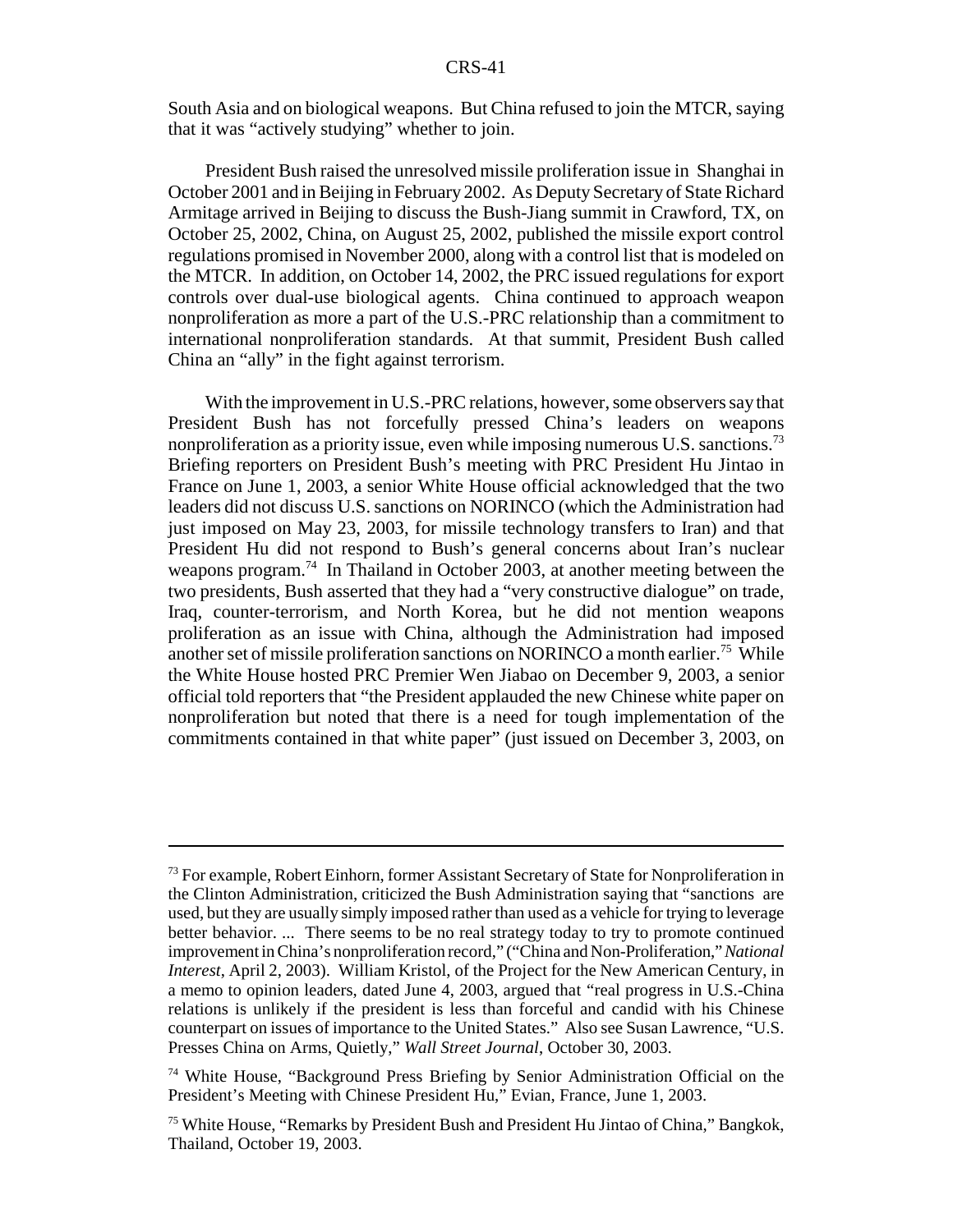the eve of Wen's visit). But again, Bush did not highlight the issue of weapons proliferation with China in his public remarks.76

**Counter-Terrorism Campaign.** The terrorist attacks of September 11, 2001, added a compelling U.S. interest in considering U.S. policy on PRC weapons proliferation. With questions about the viability of Pakistan's government after it gave strong support to the anti-terrorism war, the United States could seek intelligence from the PRC about Pakistan's nuclear weapons as well as cooperation in not further adding to instability in South Asia. Also, the Bush Administration could maintain or strengthen its response to the proliferation problem, since PRC entities have reportedly transferred nuclear, missile, and/or chemical weapons technology to sponsors of terrorism (listed by the State Department), such as Iran. If the Administration lifts sanctions for cooperating countries, options include waiving proliferation sanctions on the PRC.

**Missile Defense.** On December 11, 2002, President Bush issued his National Strategy to Combat WMD, resting on the three pillars of counter-proliferation, nonproliferation, and response. The first pillar, counter-proliferation, included interdiction, deterrence, and defense (including preemptive measures and missile defenses). Some say that missile defense plays a critical role in the strategy to counter the proliferation threat. Others say the September 2001 attacks increased doubts about the likelihood of terrorists using missiles for weapons delivery. China has opposed U.S. deployment of missile defense systems and related cooperation with Japan or Taiwan and threatened to significantly increase its nuclear missile force. China is concerned that missile defense would spur an arms race, negate its deterrence capabilities, forge closer U.S.-Taiwan military cooperation, and violate the MTCR. During Defense Secretary William Cohen's visit to China in July 2000, the PRC reportedly warned that it would continue missile proliferation activities if the United States provides missile defense to Taiwan (*Washington Post*, July 12, 2000). Also, top PRC arms control official Sha Zukang warned that the PRC would withhold cooperation on arms control and weapons nonproliferation in response to U.S. deployment of NMD, reported the *Washington Post* (July 14, 2000). Others say that PRC proliferation activities and missile buildups would continue regardless.

**Proliferation Security Initiative and 9/11 Commission.** On May 31, 2003, in Poland, President Bush announced the Proliferation Security Initiative (PSI) to step up multinational efforts at interdiction and intelligence-sharing. The United States faces a challenge in obtaining China's cooperation in counter-proliferation (e.g., interdiction of shipments, inspections, or intelligence-sharing), given its longlasting negative and emotional reaction to U.S. inspection in 1993 of the PRC ship, Yinhe, which was suspected of carrying chemicals for Iran. Also, China might have greater doubts about the credibility of U.S. intelligence after President Bush launched the controversial war on Iraq in 2003 and failed to find WMD in Iraq.

<sup>76</sup> White House, "Remarks by President Bush and Premier Wen Jiabao in Arrival Ceremony" and "Background Briefing on President's Meeting with Chinese Premier Wen," December 9, 2003.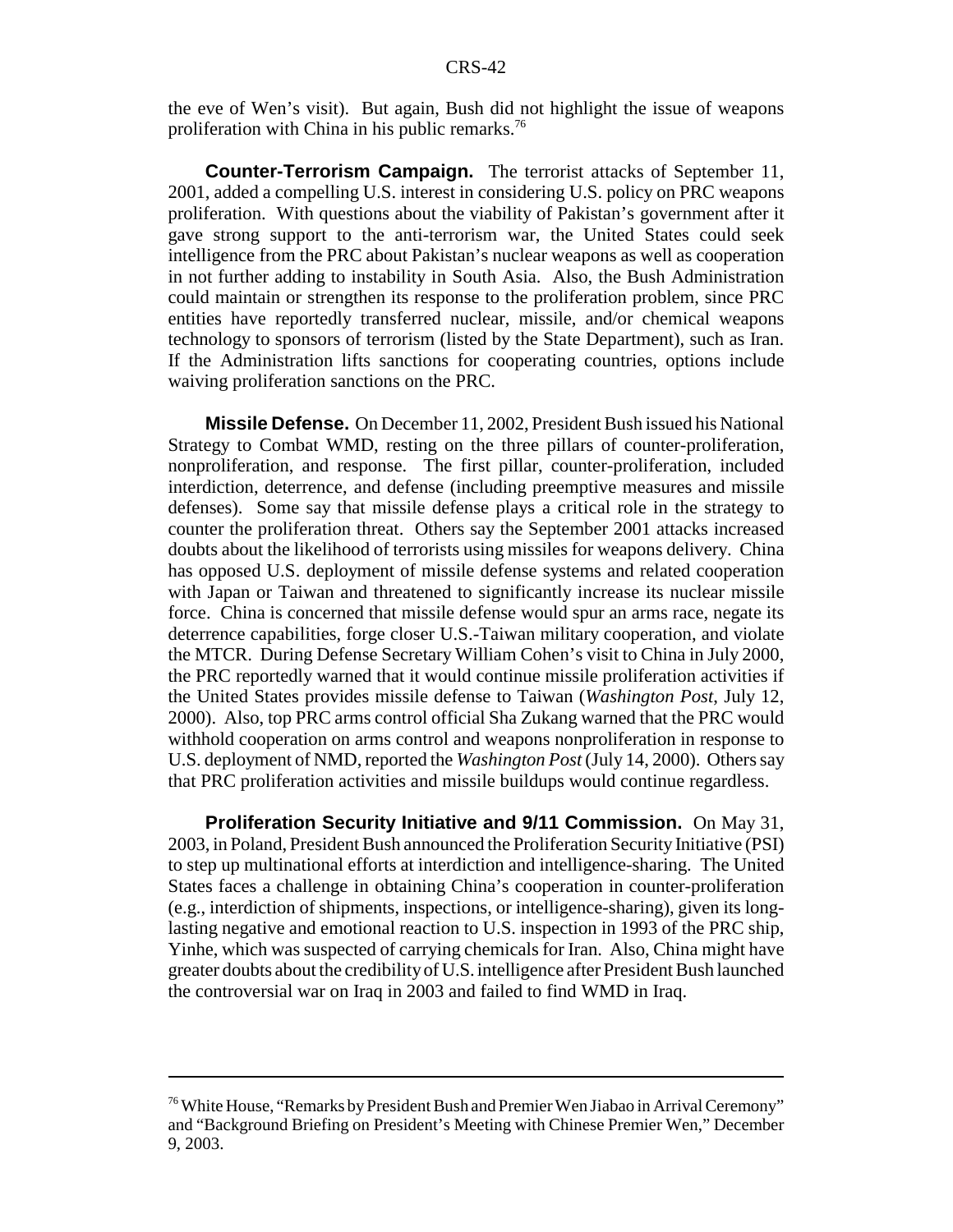China has not joined the PSI. China did not join the 11 original PSI members plus Norway, Denmark, Singapore, and Canada in sending representatives to a meeting in Washington on December 16-17, 2003, even though it took place just days after Premier Wen Jiabao's visit to Washington.<sup>77</sup> In October 2004, a PRC Foreign Ministry spokesman expressed concerns that the PSI might allow "military interception, which is beyond the limits of international law."78 Nonetheless, Under Secretary of State for Arms Control and International Security John Bolton visited Beijing on February 16, 2004, and he revealed that "in the past several years, we have had cooperation with China in some interdiction efforts." While in Tokyo on October 27, 2004, Bolton said in a speech that "we are pleased with China's cooperation with the United States to block the export of chemicals that could have been used in North Korea's nuclear weapons programs."

The 9/11 Commission issued its final report on July 22, 2004, and it urged that the United States encourage China (and Russia) to join the PSI, among many recommendations. The 110<sup>th</sup> Congress considered H.R. 1, the Implementing Recommendations of the 9/11 Commission Act of 2007. The House-passed bill of January 9, 2007, noted that the Commission called on China to participate in PSI. The Senate passed its bill on July 9 without such language. The Conference Report of July 25 adopted the House provisions on the commission's recommendations and on the sense of Congress that the President should expand and strengthen the PSI. The bill became **P.L. 110-53** on August 3, 2007.

**Export Control Assistance.** The United States may provide assistance to strengthen China's export controls, including the areas of legislation, regulations, licensing, customs, border security, and law-enforcement. The Departments of Commerce and State testified to the Senate Governmental Affairs Subcommittee on International Security, Proliferation, and Federal Services on June 6, 2002, that such bilateral exchanges were very limited.

**Linkage to the Taiwan Question.** Periodically, China has tried to link the issues of missile proliferation and U.S. conventional arms sales for Taiwan's defense. Congress has exercised oversight of the Administration's response to any direct or indirect linkage. After President George H. W. Bush approved the sale of 150 F-16A/B fighters to Taiwan in September 1992, the PRC ended its participation in the "Arms Control in the Middle East" talks. During the 1998 summit in Beijing, the Clinton White House reportedly considered a PRC request for a U.S. pledge to deny missile defense sales to Taiwan, if China promised to stop missile sales to Iran; but no agreement was reached, reported the *Far Eastern Economic Review* (July 16, 1998). On February 26, 2002, before the Director General in charge of arms control at the PRC Foreign Ministry, Liu Jieyi, attended meetings in Washington on March 4-6, an unnamed PRC foreign ministry official told the *Associated Press* that the United States "can't just accuse us of violating our commitments and at the same time, sell large amounts of arms to Taiwan," since such arms sales are "also a kind

<sup>77</sup> Department of State, "Proliferation Security Initiative: Next Experts Meeting, China's Role," December 3, 2003.

<sup>78 &</sup>quot;Ministry of Foreign Affairs Says China Will Not Participate in Proliferation Security Initiative," *Zhongguo Xinwen She*, October 26, 2004.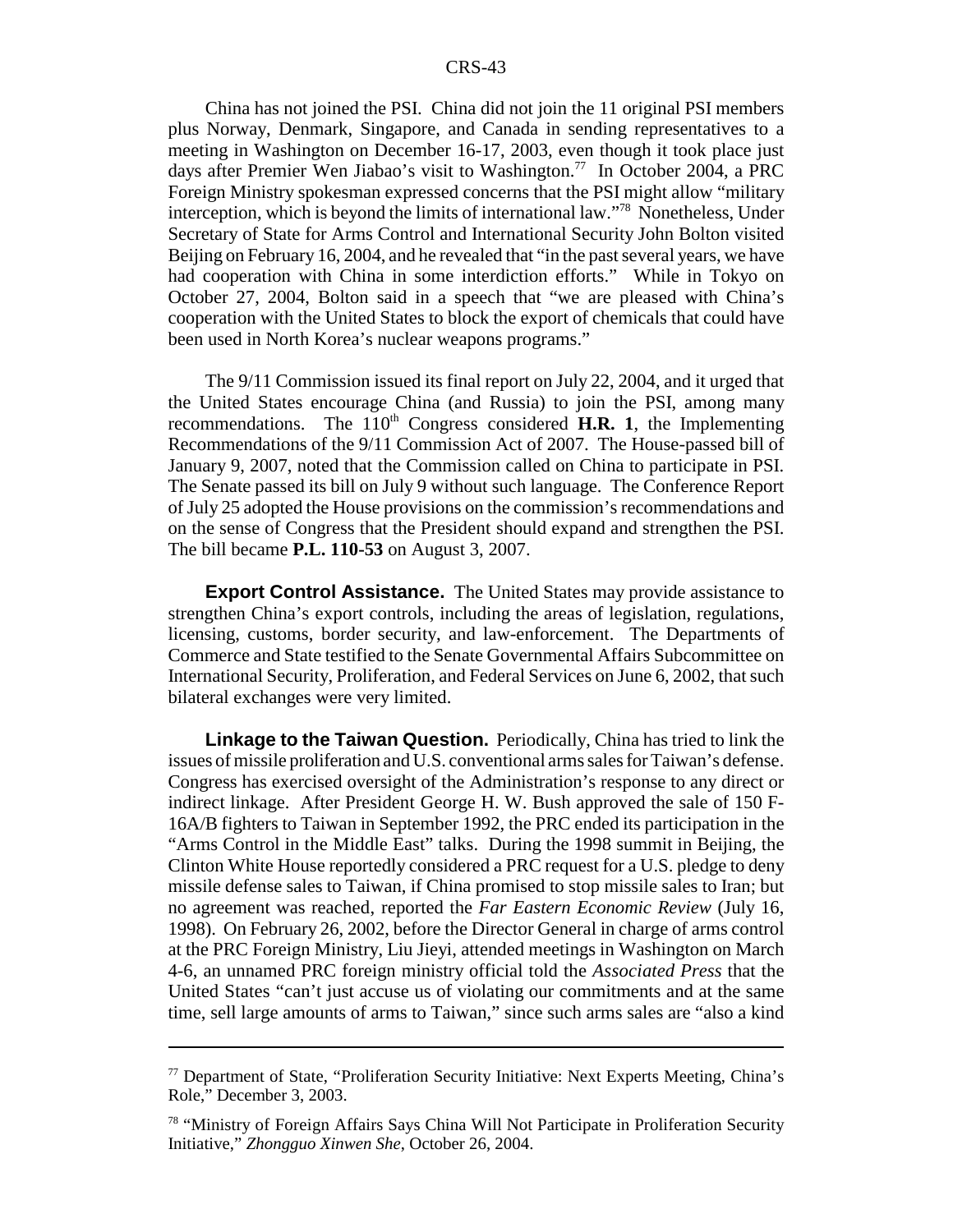of proliferation." On July 24, 2004, *Wen Wei Po*, a PRC-owned newspaper in Hong Kong, quoted an unnamed high-level official of the PRC Foreign Ministry as linking weapons nonproliferation to U.S. arms sales to Taiwan. Nonetheless, State Department officials have said that China has not posed Taiwan as a "tactical issue" in discussions about North Korea. (See discussion on North Korea above.) The Administration has cited the Taiwan Relations Act (TRA) as committing the United States to provide defense articles and services to help Taiwan's sufficient selfdefense. In 2006, Taiwan expressed interest in buying F-16C/D fighters.

#### **Economic Controls**

**Satellite Exports.** There have been debates about U.S. policy using satellite exports to gain China's cooperation in missile nonproliferation. Since 1988, the policy of granting licenses to export satellites to China as well as Presidential waivers of post-Tiananmen sanctions (Section 902 of P.L. 101-246) have allowed satellites to be exported for launch by China Great Wall Industry Corp. (the same company sanctioned for missile proliferation) and — increasingly — for China's own use. During the Clinton Administration, the National Security Council, in a purported Secret memo on bilateral talks leading up to the 1998 summit (dated March 12, 1998, and printed in the March 23, 1998 *Washington Times*), proposed to expand space cooperation, increase the number of satellite launches, issue a blanket Presidential waiver of sanctions, and support China's membership in the MTCR — in return for PRC missile export controls. On November 21, 2000, the State Department said it would waive sanctions, again process — not necessarily approve — licenses (suspended in February 2000) to export satellites to China, and discuss an extension of the bilateral space launch agreement (which later expired at the end of 2001), in return for another PRC promise on missile nonproliferation.

However, on September 1, 2001, the Bush Administration imposed sanctions for two years on a PRC company, the China Metallurgical Equipment Corporation (CMEC), for proliferation of missile technology to Pakistan, denying satellite exports to China. Before those sanctions expired, the State Department determined on August 29, 2003, that NORINCO substantially contributed to missile proliferation of Category II MTCR items and imposed sanctions that again effectively banned satellite exports to China. (See Sanctions below.) The last Presidential waiver for satellite exports to China was issued in February 1998. (See also CRS Report 98- 485, *China: Possible Missile Technology Transfers Under U.S. Satellite Export Policy — Actions and Chronology*, by Shirley A. Kan.)

**Sanctions and the "Helms Amendment".** Policy debates concerning PRC technology transfers have often centered on the questions of whether to impose unilateral sanctions under U.S. laws, to enact new legislation to tighten mandates for sanctions or reports, or to integrate the multiple laws. Also, there have been the issues of whether to target the PRC government or PRC "entities" (usually stateowned defense industrial organizations, like CPMIEC or NORINCO) and whether the PRC government lacks the will or the capability to enforce its stated nonproliferation policy. Decisions on sanctions impact U.S. credibility and leverage on the non-proliferation issue. While certain PRC transfers may not violate any international treaties, sanctions may be required under U.S. laws that Congress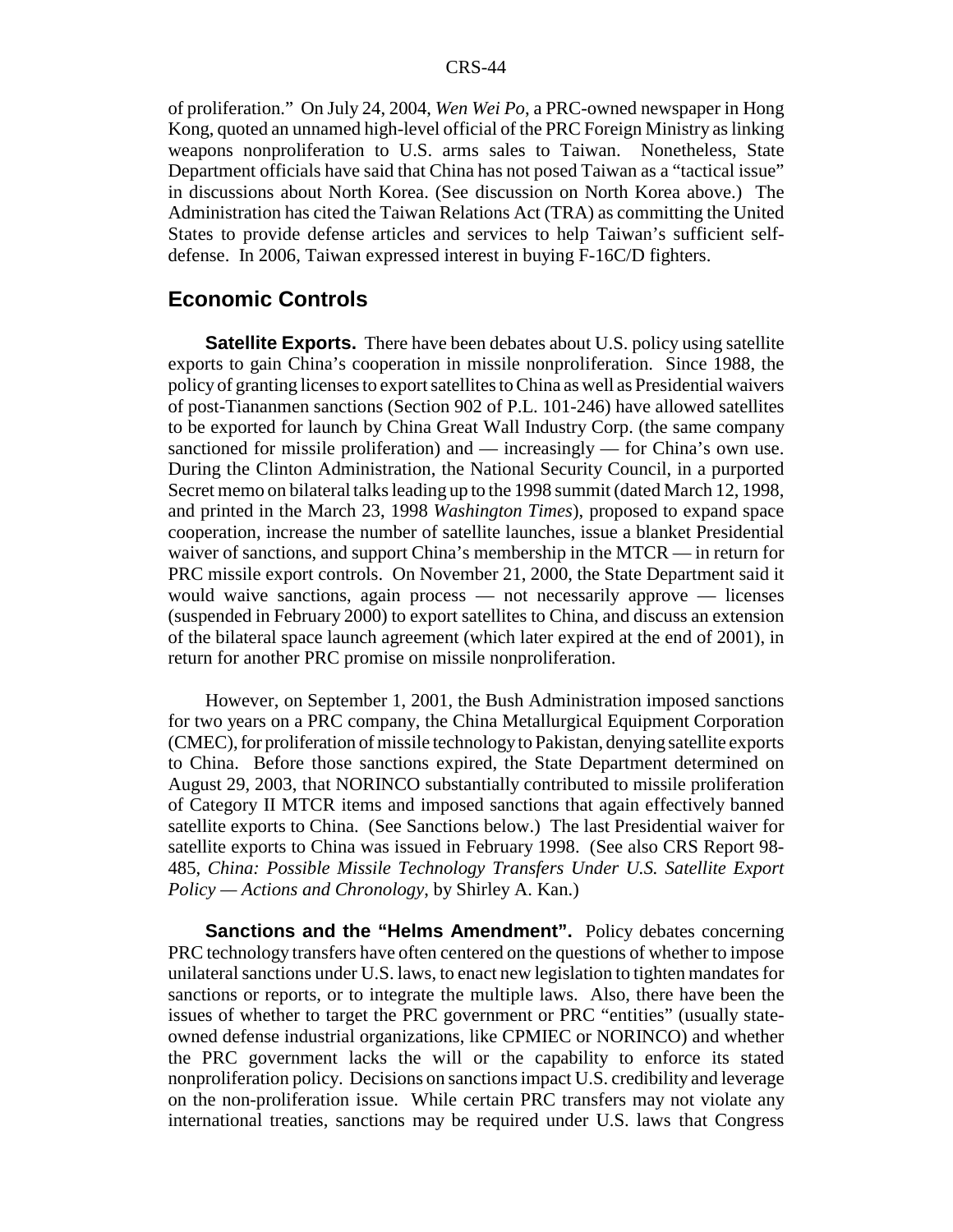passed to set U.S. nonproliferation policy and shore up nonproliferation treaties and standards. These laws, as amended, include:

- Export-Import Bank Act (P.L. 79-173)
- Arms Export Control Act (AECA) (P.L. 90-629)
- ! Export Administration Act (EAA) (P.L. 96-72)
- Nuclear Proliferation Prevention Act (Title VIII of P.L. 103-236)
- Iran-Iraq Arms Nonproliferation Act (P.L. 102-484)
- Iran Nonproliferation Act (P.L. 106-178)
- ! Executive Order 12938, as amended by Executive Order 13094
- Executive Order 13382.

(On legislation requiring sanctions to address weapons proliferation, see also CRS Report RL31502, *Nuclear, Biological, Chemical, and Missile Proliferation Sanctions: Selected Current Law*, by Dianne E. Rennack.)

Underlying the question of whether sanctions should be used are disagreements about the most effective approach for curbing dangerous PRC sales and promoting U.S. interests and leadership. Some argue that a cooperative approach, rather than sanctions, is more effective. Others say that current sanctions are not effective in countering the PRC's proliferation practices (especially with certain entities being repeatedly sanctioned, negligible penalties, and sanctions targeting companies but not the government) and that legislation requiring sanctions should be toughened. Still others say sanctions stigmatize countries, signal U.S. resolve, and shore up U.S. credibility on this important security issue. Another option is to use senior-level diplomacy to achieve goals along with sanctions to deter proliferation.

As for whether to impose or waive missile proliferation sanctions, on November 21, 2000, the Clinton Administration agreed to waive missile proliferation sanctions, again process — not necessarily approve — licenses to export satellites to China, and discuss an extension of the bilateral space launch agreement, in return for a new PRC pledge on missile nonproliferation and a promise to issue missile export controls.

However, continued PRC transfers again raised the issue of imposing sanctions. By July 2001, the United States formally protested to China about its compliance with the agreement, reported the *Washington Post* (July 27, 2001). Visiting Beijing ahead of President Bush's trip to Shanghai in October 2001, Secretary of State Colin Powell, on July 28, 2001, noted "outstanding issues" about China's implementation of its November 2000 commitment.

In contrast to the Clinton Administration, the Bush Administration repeatedly has imposed sanctions on PRC "entities" (but not the PRC government) for transfers (related to ballistic missiles, chemical weapons, and cruise missiles) to Pakistan and Iran, under the Arms Export Control Act, Export Administration Act, Iran Nonproliferation Act of 2000, Iran-Iraq Arms Nonproliferation Act of 1992, Executive Order 12938, and Executive Order 13382. (See **Table 1**: *PRC Entities Sanctioned for Weapons Proliferation*.) About half of the PRC entities, "serial proliferators," have faced repeated sanctions, raising questions about effectiveness.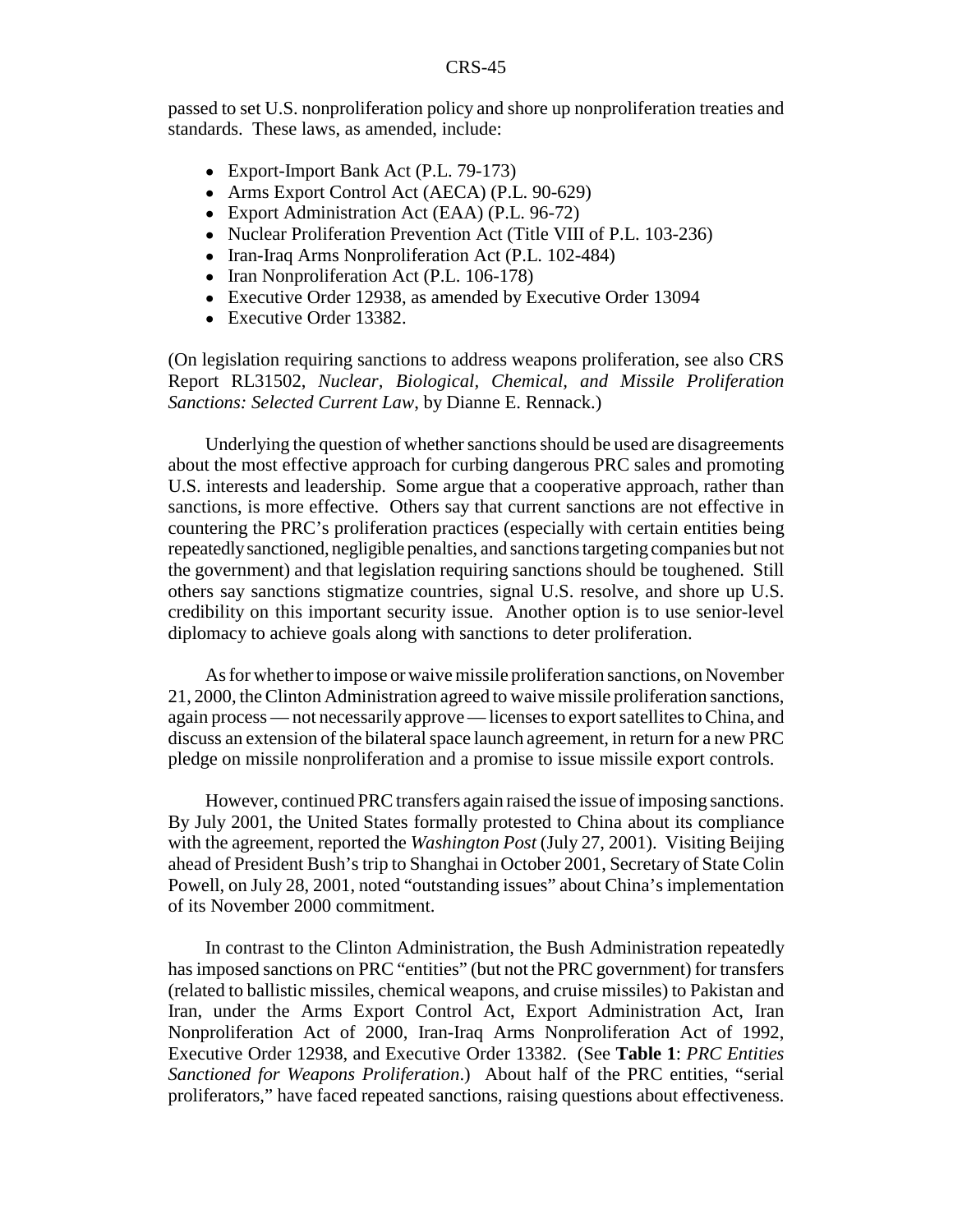Among the actions, on September 1, 2001, the Bush Administration imposed sanctions (for two years) on a PRC company, the China Metallurgical Equipment Corporation (CMEC), for proliferation of missile technology (Category II items) to Pakistan. The sanctions had the effect of denying licenses for two years for the export of satellites to China for its use or launch by its aerospace entities, because the Category II sanctions deny U.S. licenses to transfer missile equipment or technology (MTCR Annex items) to any PRC "person," which is defined by the so-called "Helms Amendment" (Section  $74(a)(8)(B)$  of the AECA, P.L. 90-629) as all PRC government activity affecting the development or production of missiles, electronics, space systems, and military aircraft, and the State Department considers that satellites are covered by the MTCR Annex (since it includes satellite parts).

In Beijing with the President in February 2002, National Security Advisor Condoleezza Rice said that the PRC should stop "grandfathering" contracts signed before November 2000. On August 25, 2002, the PRC published missile export control regulations (promised in November 2000), just before Deputy Secretary of State Richard Armitage arrived in Beijing to discuss an upcoming Bush-Jiang summit, showing that China still viewed nonproliferation in the context of relations with the United States. Armitage welcomed the new regulations but added that further discussions were needed. The State Department spokesperson stressed that questions remained about enforcement of the controls and reductions in PRC proliferation practices. With questions about enforcement and effectiveness of the controls, President Bush did not waive the sanctions imposed in September 2001.

Moreover, the regulations raised a number of questions, including the roles of the Ministry of Foreign Trade and Economic Cooperation (MOFTEC) and Ministry of Foreign Affairs. Part 1 of that control list (missiles and other delivery systems) and dual-use items (in Part 2) for military use are subject to the Regulations on Administering Arms Exports issued in 1997, under the jurisdiction of the State Council and Central Military Commission (China's military command). Also, unlike the MTCR, the PRC's regulations on missile-related exports do not state a strong presumption to deny transfers of Category I items or any missiles or other items judged to be intended to deliver any WMD.

In the  $107<sup>th</sup>$  Congress, Senator Fred Thompson inserted a section in the FY2003 National Defense Authorization Act (enacted on December 2, 2002, as Section 1209 in P.L. 107-314) to require the DCI to submit semi-annual reports that identify PRC and other foreign entities contributing to weapons proliferation. However, in his signing statement, President Bush stated that he would construe this and several other sections in a manner consistent with the President's constitutional authority to "withhold information," if disclosure could harm foreign relations, national security, or the Executive Branch's duties.

Before the September 2001 sanctions expired, the State Department determined on August 29, 2003, that NORINCO substantially contributed to missile proliferation of Category II MTCR items in a publicly unidentified country and imposed sanctions for two years that ban the issuance to NORINCO of export licenses or U.S. government contracts for missile equipment or technology, and that ban the importation of NORINCO's products.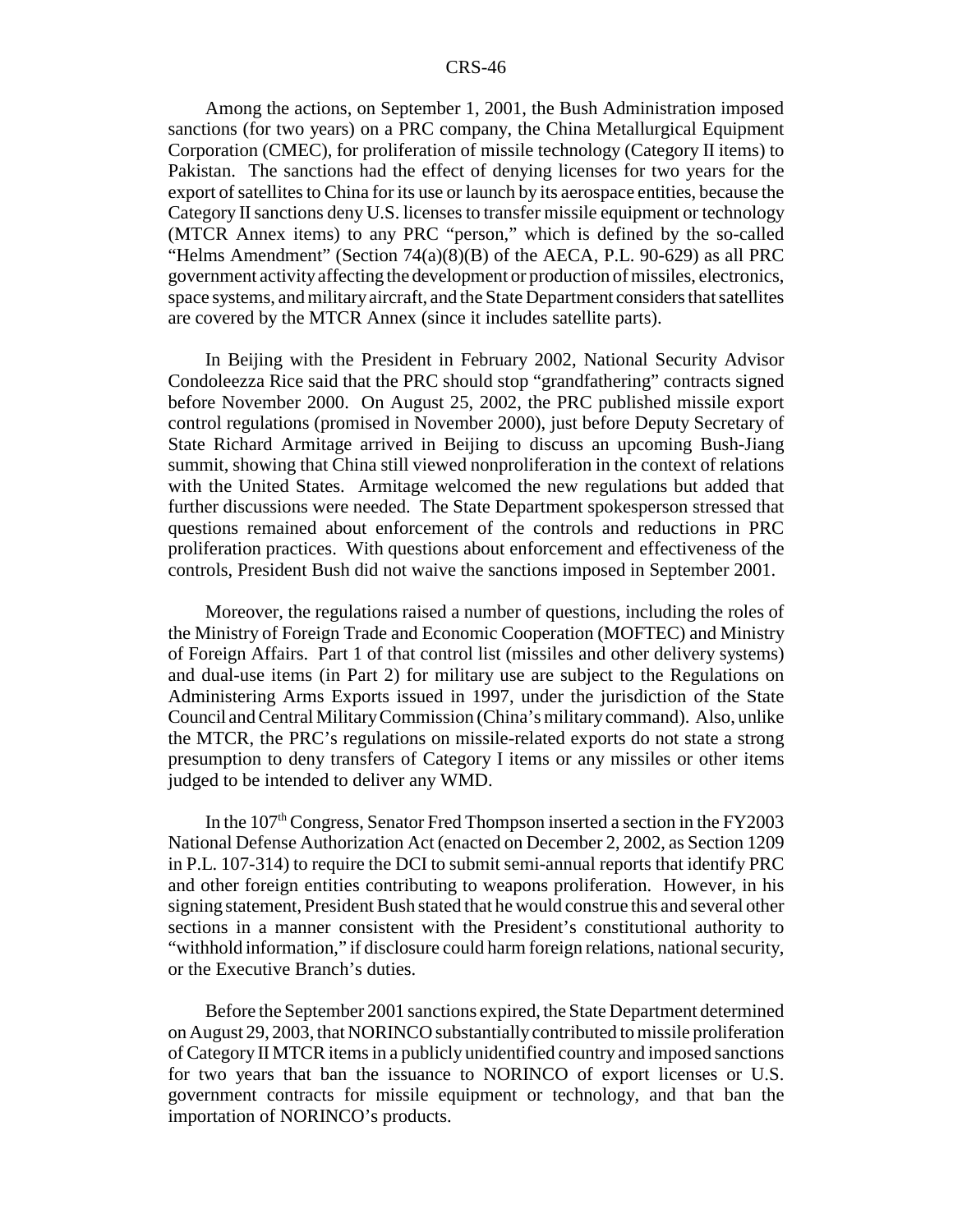Complicating U.S. considerations, the "Helms Amendment" again applied denying exports of satellites to China, but the Bush Administration contended that it was "essential to national security" to waive for one year the sanction on imports when applied to other PRC government activities relating to missiles, electronics, space systems, and military aircraft. The sanctions took effect on September 19, 2003. Within a year, the Administration had to decide on the broader sanctions on imports of non-NORINCO products, which could have affected an estimated \$12 billion in imports from the PRC, according to one estimate.<sup>79</sup> After the one-year waiver passed, the State Department five times extended the waiver on the import sanction against certain activities of the PRC government for six more months and then permanently waived the sanction in March 2007. However, the Administration did not point to any new nonproliferation cooperation from China. Options for Congress include: maintaining, deleting, or amending the "Helms Amendment," such as changing the language that covers "electronics" or a review by the Commerce Department on whether to change China's "non-market economy" status, based upon which the "Helms Amendment" has broadened missile proliferation sanctions.

**Capital Markets.** During the 106<sup>th</sup> Congress, in May 2000, Senator Fred Thompson, along with Senator Robert Torricelli, introduced S. 2645, the "China Nonproliferation Act," to require annual reviews (based on "credible information"), sanctions, and use of the U.S. securities market as a policy tool. (In September 2000, the Senate passed (65-32) a motion to table the legislation as an amendment to the bill granting China permanent normal trade relations (PNTR) status.) In the 107th Congress, Senator Thompson inserted a section in the FY2003 Intelligence Authorization Act (enacted on November 27, 2002, as Section 827 in P.L. 107-306) to require the DCI to submit annual reports on PRC and other foreign companies that are involved in weapons proliferation and raise funds in U.S. capital markets. Reporting the bill on May 13, 2002, the Senate Intelligence Committee (in S.Rept.  $107-149$ ) added that it did not intend to restrict access to those markets. The  $108<sup>th</sup>$ Congress passed the FY2004 Intelligence Authorization Act (P.L. 108-177) that included Section 361(e) to repeal the above reporting requirement.

**Nuclear Cooperation and U.S. Export of Reactors.** After the PRC promised not to start new nuclear cooperation with Iran on the eve of the 1997 U.S.- China summit, President Clinton, on January 12, 1998, signed certifications (as required by P.L. 99-183) on China's nuclear nonproliferation policy and practices to implement the 1985 Nuclear Cooperation Agreement. According to President Clinton, the agreement would serve U.S. national security, environmental, and economic interests, and "the United States and China share a strong interest in stopping the spread of weapons of mass destruction and other sophisticated weaponry in unstable regions and rogue states — notably, Iran." The President also waived a sanction imposed after the Tiananmen crackdown (in P.L. 101-246). Later, at the 1998 summit, the Department of Energy (DOE) and the PRC State Planning Commission signed an agreement on peaceful nuclear cooperation, including bringing PRC scientists to U.S. national labs, universities, and nuclear facilities.

<sup>79</sup> Susan Lawrence, "Duel Over Sanctions," *Far Eastern Economic Review*, November 6, 2003; and author's interview with State Department official, November 2003.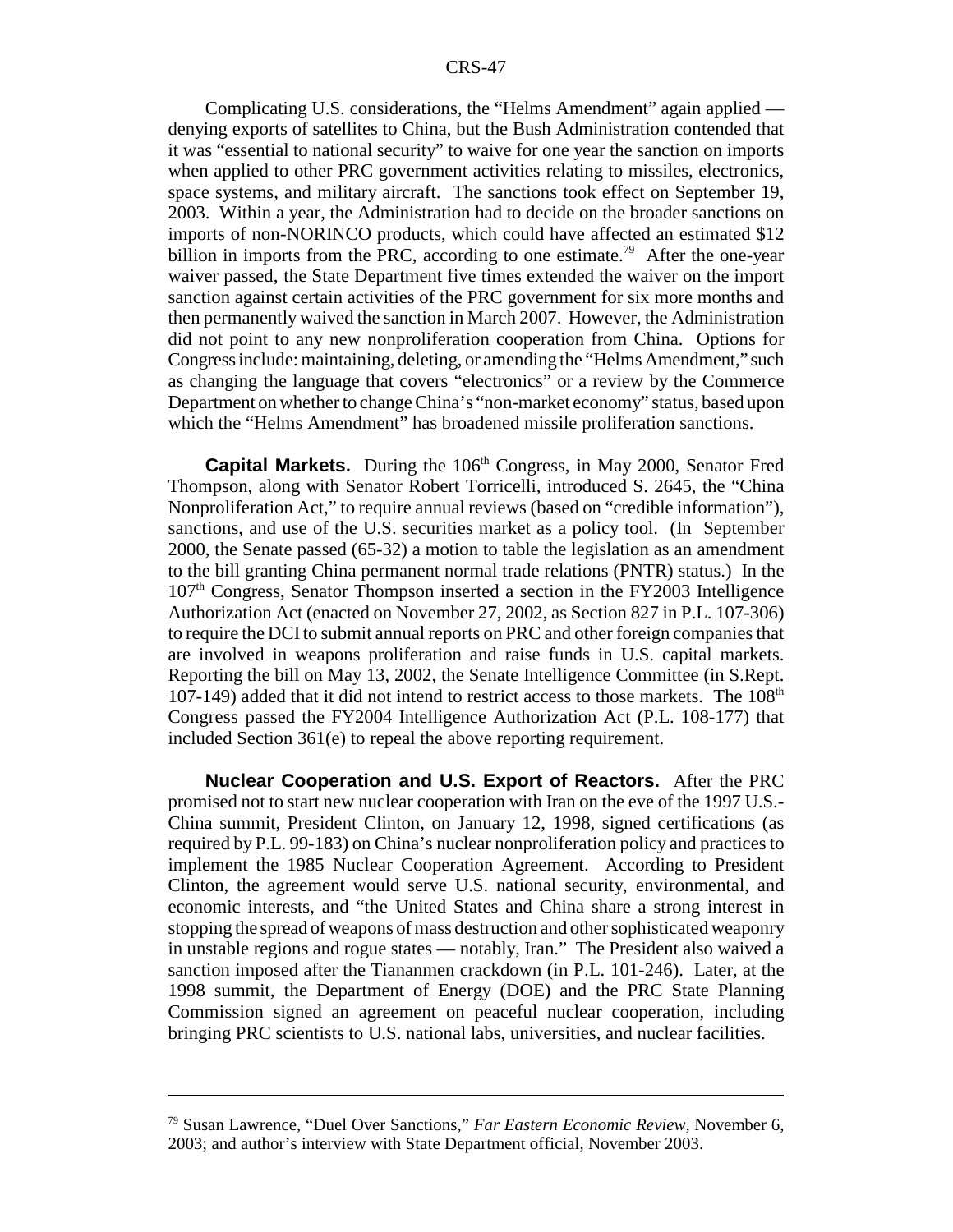On February 28, 2005, Westinghouse submitted a bid to sell four AP1000 nuclear power reactors to China, with the NRC's approval. The Bush Administration supported Westinghouse's bid to sell nuclear reactors to China. However, critics said that the United States, including its Export-Import Bank, should not support nuclear exports to China, given proliferation concerns. On June 28, 2005, Representative Bernard Sanders introduced Amendment 381 to the Foreign Operations, Export Financing, and Relations Programs Appropriations Act for FY2006 (H.R. 3057) to prohibit funds from being used by the Export-Import Bank to approve an application for a loan or loan guarantee for a nuclear project in the PRC. The House adopted the amendment (313-114) and passed H.R. 3057 on June 28, 2005, with the language in Section 589. However, this section was dropped in the conference committee (H.Rept. 109-265). While in Beijing on December 16, 2006, Secretary of Energy Samuel Bodman signed a bilateral Memorandum of Understanding that granted the deal to Westinghouse. (See CRS Report RL33192, *U.S.-China Nuclear Cooperation Agreement*, by Shirley A. Kan and Mark Holt.)

**U.S. Import Controls.** While sanctions may affect U.S. exports, some policy steps may affect imports of products produced by PRC military or defense-industrial companies suspected of contributing to proliferation. Import controls have been included as possible sanctions for missile proliferation under Section  $73(a)(2)(C)$  of the AECA and Section  $11B(b)(1)(B)(iii)$  of the EAA, as well as affected by what is popularly called the "Helms Amendment," giving a broad definition of "person" as a target of sanctions. Issues include whether to sanction imports and what the parameters should be.

**U.S. Export Controls.** Export controls are a possible policy tool, because U.S. technology provides one source of leverage with respect to Beijing. After the Cold War, U.S. export restrictions have been re-focused to the threat of WMD and missiles. Some in Congress are concerned about U.S. technology reaching hostile states with WMD programs through China. U.S. arms sales to China have been banned under sanctions imposed after the 1989 Tiananmen Crackdown (in the Foreign Relations Authorization Act for FY1990-1991, P.L. 101-246), but there are competing economic interests in exporting dual-use technology.

#### **Nonproliferation and Arms Control**

**Nonproliferation Regimes (MTCR, NSG, etc.).** Another policy approach is to strengthen the international nonproliferation regimes. There are two prongs in such efforts: (1) encouraging PRC support for strengthening the regimes (e.g., the IAEA's verification authority) to enforce compliance and (2) filling gaps in China's participation. Some say that efforts to include China would capitalize on its desire to be treated as a "great power" and to be perceived as a responsible world leader. In addition, they stress that China would be more cooperative if it helped to draw up the "rules." Others argue that China's participation would risk its obstruction of tighter export controls, possible derailing of arms control efforts, linkage of nonproliferation issues to the Taiwan issue, and access to intelligence-sharing. One basis for this view is the experience with the Arms Control in the Middle East effort in the early 1990s, in which China refused to cover missiles in the effort and later suspended its participation after President George H.W. Bush decided in 1992 to sell Taiwan F-16 fighters.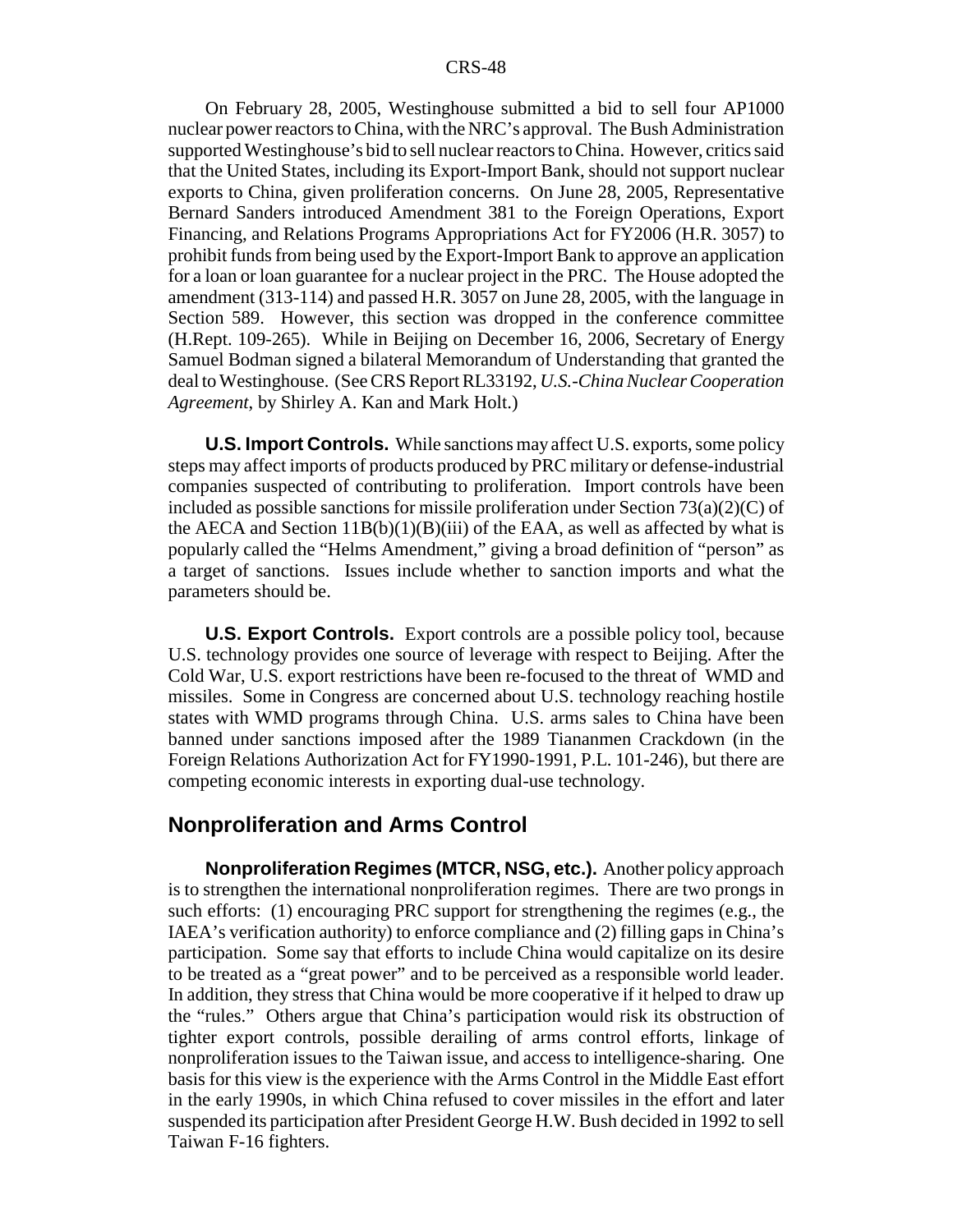Options for U.S. policy have included support or opposition to China joining the MTCR (as a member after it establishes a record of compliance and effective export controls), Nuclear Suppliers Group (NSG), Australia Group (on chemical and biological weapons), Wassenaar Arrangement (military and dual-use export controls), and International Code of Conduct Against Ballistic Missile Proliferation. Previously, President Clinton's National Security Council, in a purported Secret memo, dated March 12, 1998 (printed in the March 23, 1998 *Washington Times*), proposed in a "China missile deal" to expand space cooperation with Beijing, increase the number of satellites that China can launch, issue a blanket Presidential waiver of post-Tiananmen sanctions on satellite launches, and support China's membership in the MTCR — in return for effective PRC missile export controls.

Critics say that membership in the MTCR would exempt China from certain sanctions, provide it with intelligence, give it a potentially obstructionist role in decision-making, and relax missile-related export controls to China. In September 1999, Congress passed the FY2000 National Defense Authorization Act (P.L. 106- 65), stating its sense that the President shall take steps to obtain an agreement with the PRC on adherence to the MTCR and its annex and that the PRC should not be allowed to join the MTCR without meeting certain conditions. It also required a report on the PRC's adherence to the MTCR. The classified report was submitted on August 18, 2000. In 2004, China applied to join the MTCR but was not accepted as a member, according to the DNI's "Section 721 report" to Congress of 2006.

China joined the Zangger Committee (on nuclear trade) in October 1997, before a summit in Washington. Also, China issued new export control regulations on dualuse nuclear items on June 17, 1998, before another summit in Beijing.

For years, China was the only major nuclear supplier to shun the multinational NSG, which requires "full-scope safeguards" (IAEA inspections of *all* other declared nuclear facilities in addition to the facility importing supplies to prevent diversions to weapon programs). In January 2004, China applied to join the NSG. However, on May 5, 2004, China signed a contract to build a second nuclear power reactor (Chashma-2) in Pakistan. This contract raised questions because of continuing PRC nuclear cooperation with Pakistan and its signing right before a decision by the NSG on China's membership. With a pre-existing contract, Chashma-2 would be exempted from the NSG's requirement for full-scope safeguards.<sup>80</sup> The Bush Administration decided to support China's membership, after reportedly strident debate between officials who questioned China's commitment to nonproliferation and those who wanted to encourage China's further cooperation.<sup>81</sup>

On May 18, 2004, the House International Relations Committee held a hearing to question whether the Administration should support China's membership in the NSG, given concerns about PRC nuclear cooperation with Pakistan and Iran, about whether China would be a spoiler in the NSG, and about loss of U.S. leverage. Assistant Secretary of State John Wolf testified that the United States has urged China to join the NSG since 1995, that China has not been a spoiler in the Zangger

<sup>80 &</sup>quot;Pakistan, China Agree on Second Chashma Unit," *Nucleonics Week*, May 6, 2004.

<sup>81</sup> Carol Giacomo, "U.S. Backs China Joining Nuclear Group," *Reuters*, May 11, 2004.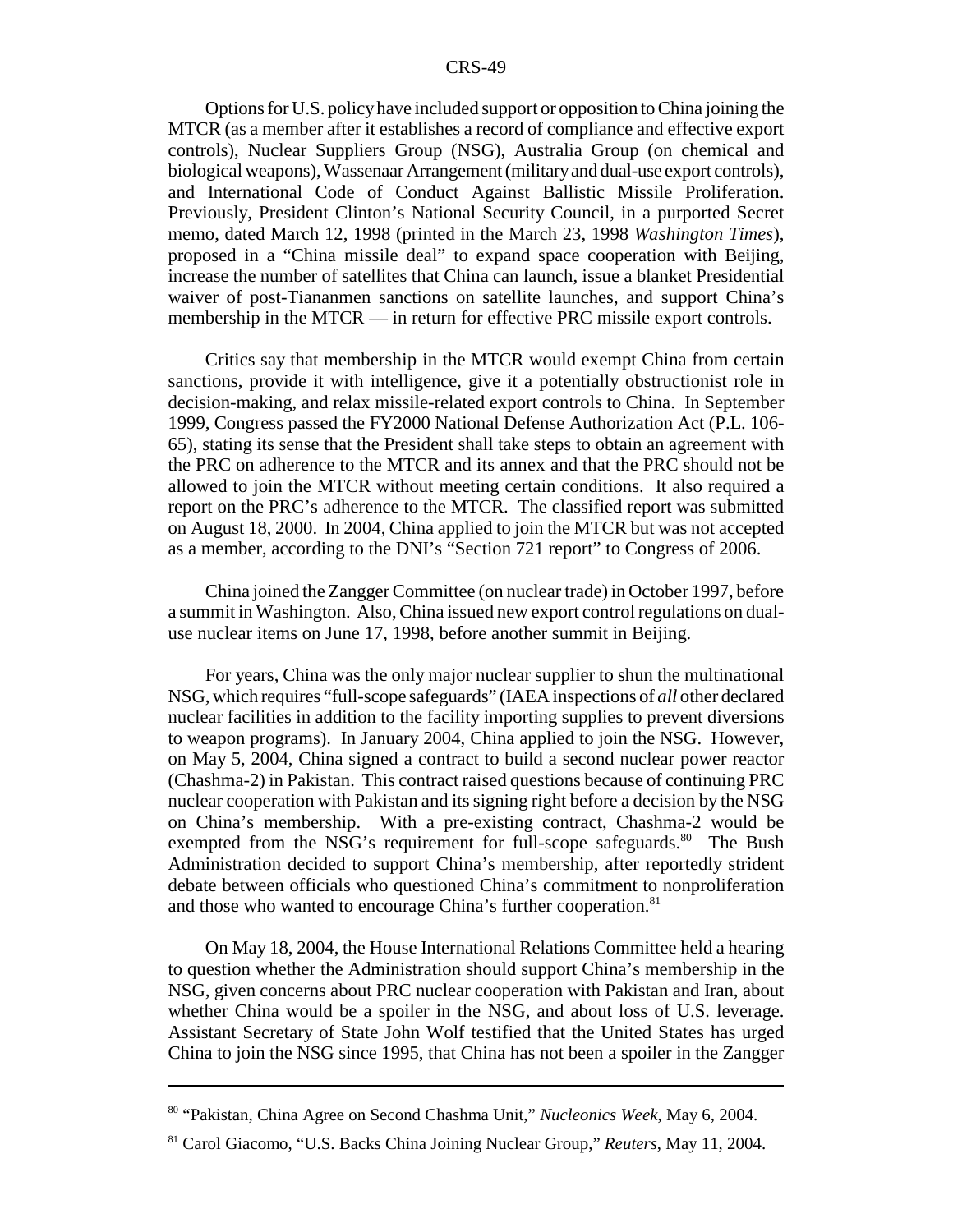Committee, and that NSG membership would add multilateral influence on China's nuclear technology export policies. Wolf conceded, however, that Pakistan has a nuclear weapons program and does not accept full-scope safeguards, and that the United States prefers that no country provide Pakistan with benefits of peaceful nuclear cooperation. He noted that the Chashma-2 plant will be under IAEA safeguards, but the NSG exempts full-scope safeguards for contracts signed before NSG membership. Wolf also acknowledged that the Administration did not request that China use its influence with Islamabad to secure tighter Pakistani export controls. Moreover, he conceded that the Administration has not seen the contract for Chashma-2 nor received the requested "full information" on any ongoing nuclear cooperation projects that China seeks to grandfather. A memo dated May 26, 2004, by the Project for the New American Century criticized the Administration's decision for turning a "blind eye to China's reactor sales to Pakistan." The NSG decided at a meeting on May 28 to accept China as a member.

**CTBT and Fissile Materials Production.** China, on July 30, 1996, began a moratorium on nuclear testing and signed the CTBT on September 24, 1996. However, after the U.S. Senate rejected (51-48) the treaty on October 13, 1999, it became doubtful that the PRC would ratify the CTBT. Also, the United States has sought PRC cooperation on negotiating a global ban on the production of fissile materials for nuclear weapons and other nuclear explosive devices. On October 4, 1994, the United States and China agreed to "work together to promote the earliest possible achievement of a multilateral, non-discriminatory, and effective verifiable convention" banning fissile materials production.

### **International Lending**

Congress might seek to link U.S. support for loans made by international financial institutions to China's nonproliferation record. The Iran-Iraq Arms Nonproliferation Act requires U.S. opposition to multilateral loans for sanctioned countries (Section  $1605(b)(2)$ ). Coordination with Japan would be appropriate, since it provides the most significant bilateral aid to China and, in 1995, Japan was the only country to cut aid to pressure China to stop nuclear testing. By 2005, some in Congress increasingly questioned the World Bank's continued lending to China despite the government's wealth of funds.<sup>82</sup> The World Bank extended \$1 billion in total loans to China in the bank's fiscal year of 2005.

<sup>&</sup>lt;sup>82</sup> William McQuillen, "World Bank Loans to China Draw Criticism from U.S. Congressmen," *Bloomberg*, August 4, 2005; and discussions in Beijing by the author and other congressional staffers in a delegation that visited the PRC in August 2005.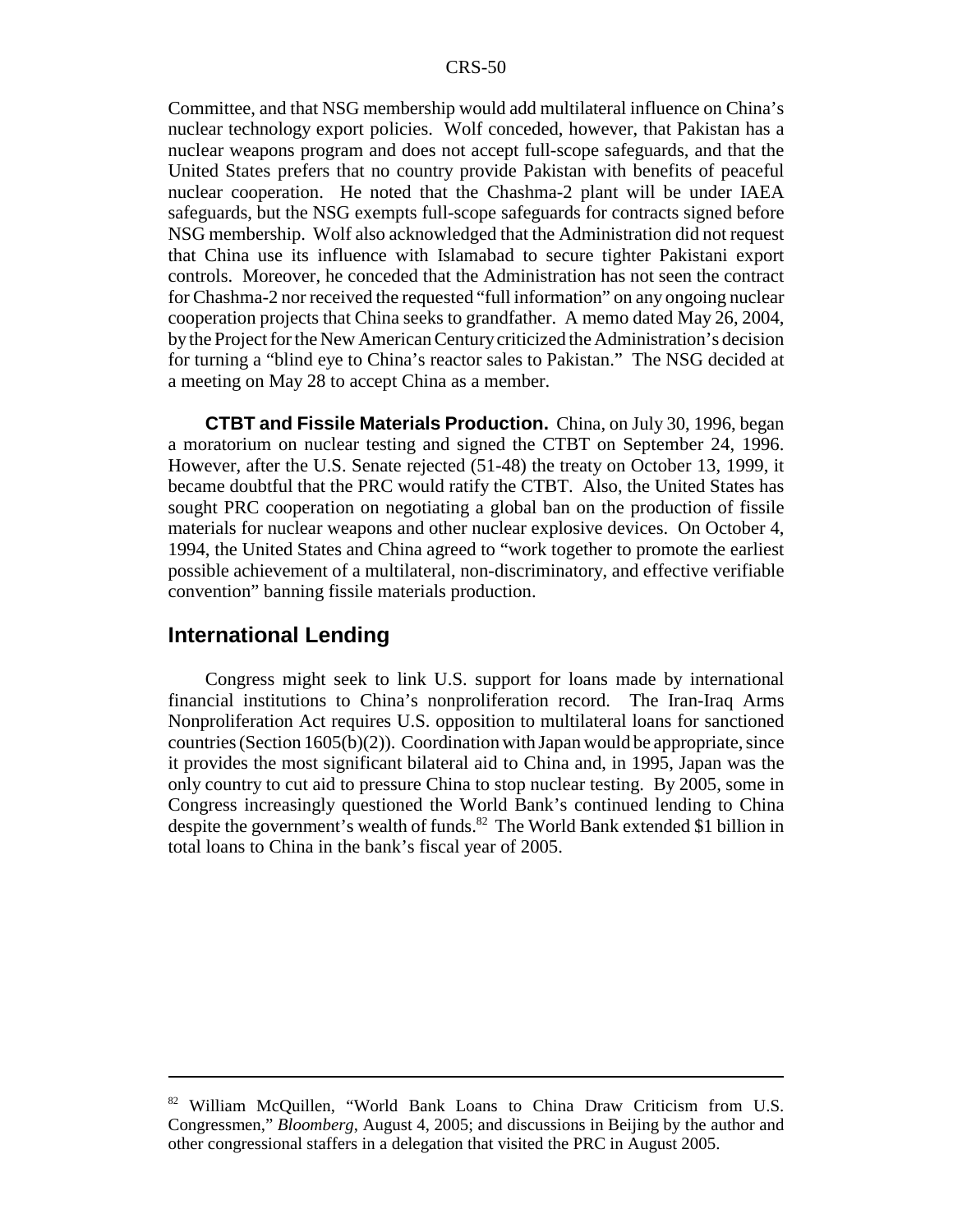# **Table 1. PRC Entities Sanctioned for Weapons Proliferation**

| <b>Entity/Person</b>                                                                                                                                                                                                                                                                                                                                                                                                                                                                                                                             | <b>Reason: Statutes</b>                                                                                                                                                    | <b>Effective Dates</b>                       |
|--------------------------------------------------------------------------------------------------------------------------------------------------------------------------------------------------------------------------------------------------------------------------------------------------------------------------------------------------------------------------------------------------------------------------------------------------------------------------------------------------------------------------------------------------|----------------------------------------------------------------------------------------------------------------------------------------------------------------------------|----------------------------------------------|
| - China Great Wall Industry Corporation<br>- China Precision Machinery Import/Export Corp.<br>(CPMIEC)                                                                                                                                                                                                                                                                                                                                                                                                                                           | <b>Missile Proliferation:</b><br>$\S73(a)(2)(A)$ , Arms Export Control Act<br>§11B(b)(1)(B)(i), Export Administration Act<br>(Category II items in MTCR Annex to Pakistan) | June 25, 1991<br>waived on<br>March 23, 1992 |
| Ministry of Aerospace Industry, including CPMIEC,<br>and related entities, including:<br>- China National Space Administration<br>- China Aerospace Corp.<br>- Aviation Industries of China<br>- CPMIEC<br>- China Great Wall Industry Corp. or Group<br>- Chinese Academy of Space Technology<br>- Beijing Wan Yuan Industry Corp. (aka Wanyuan<br>Company or China Academy of Launch Vehicle<br>Technology)<br>- China Haiying Company<br>- Shanghai Astronautics Industry Bureau<br>- China Chang Feng Group (aka China Changfeng<br>Company) | <b>Missile Proliferation:</b><br>$\S73(a)(2)(A)$ , Arms Export Control Act<br>§11B(b)(1)(B)(i), Export Administration Act<br>(Category II items in MTCR Annex to Pakistan) | August 24, 1993<br>waived on<br>Nov. 1, 1994 |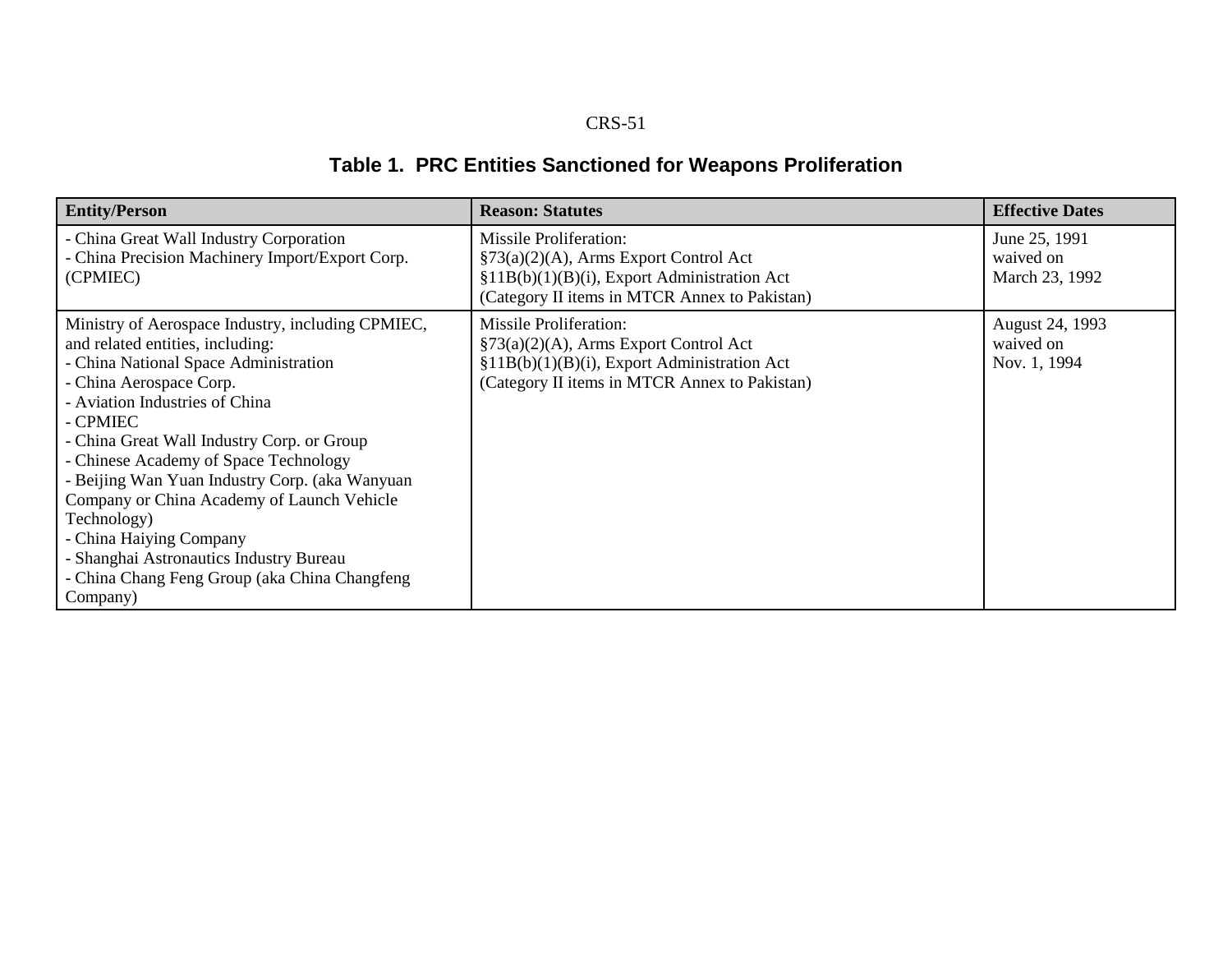CRS-52

| <b>Entity/Person</b>                                                                                                                                                                                                                                                                                             | <b>Reason: Statutes</b>                                                                                                                                                   | <b>Effective Dates</b>           |
|------------------------------------------------------------------------------------------------------------------------------------------------------------------------------------------------------------------------------------------------------------------------------------------------------------------|---------------------------------------------------------------------------------------------------------------------------------------------------------------------------|----------------------------------|
| 5 PRC citizens:<br>- Liao Minglong<br>- Tian Yi<br>- Chen Qingchang (aka Q.C. Chen)<br>- Pan Yongming<br>- Shao Xingsheng<br>2 PRC companies:<br>- Nanjing Chemical Industries Group<br>- Jiangsu Yongli Chemical Engineering and Technology<br>Import/Export Corp.<br>1 Hong Kong company:<br>- Cheong Yee Ltd. | <b>CW</b> Proliferation:<br>§81(c), Arms Export Control Act<br>§11C(c), Export Administration Act<br>(dual-use chemical precursors, equipment, and/or technology to Iran) | May 21, 1997<br>remain in effect |
| Jiangsu Yongli Chemicals and Technology<br>Import/Export Corp.                                                                                                                                                                                                                                                   | <b>CW/BW Proliferation:</b><br>§3, Iran Nonproliferation Act                                                                                                              | June 14, 2001<br>for two years   |
| China Metallurgical Equipment Corp. (aka CMEC,<br>MECC)                                                                                                                                                                                                                                                          | <b>Missile Proliferation:</b><br>$\S73(a)(2)(A)$ , Arms Export Control Act<br>§11B(b)(1)(B)(i), Export Administration Act<br>(MTCR Category II items to Pakistan)         | Sept. 1, 2001<br>for two years   |
| - Liyang Chemical Equipment<br>- China Machinery and Electric Equipment<br>Import/Export Co.<br>- Q.C. Chen                                                                                                                                                                                                      | <b>CW/BW Proliferation:</b><br>§3, Iran Nonproliferation Act<br>(Australia Group controls)                                                                                | Jan. 16, 2002<br>for two years   |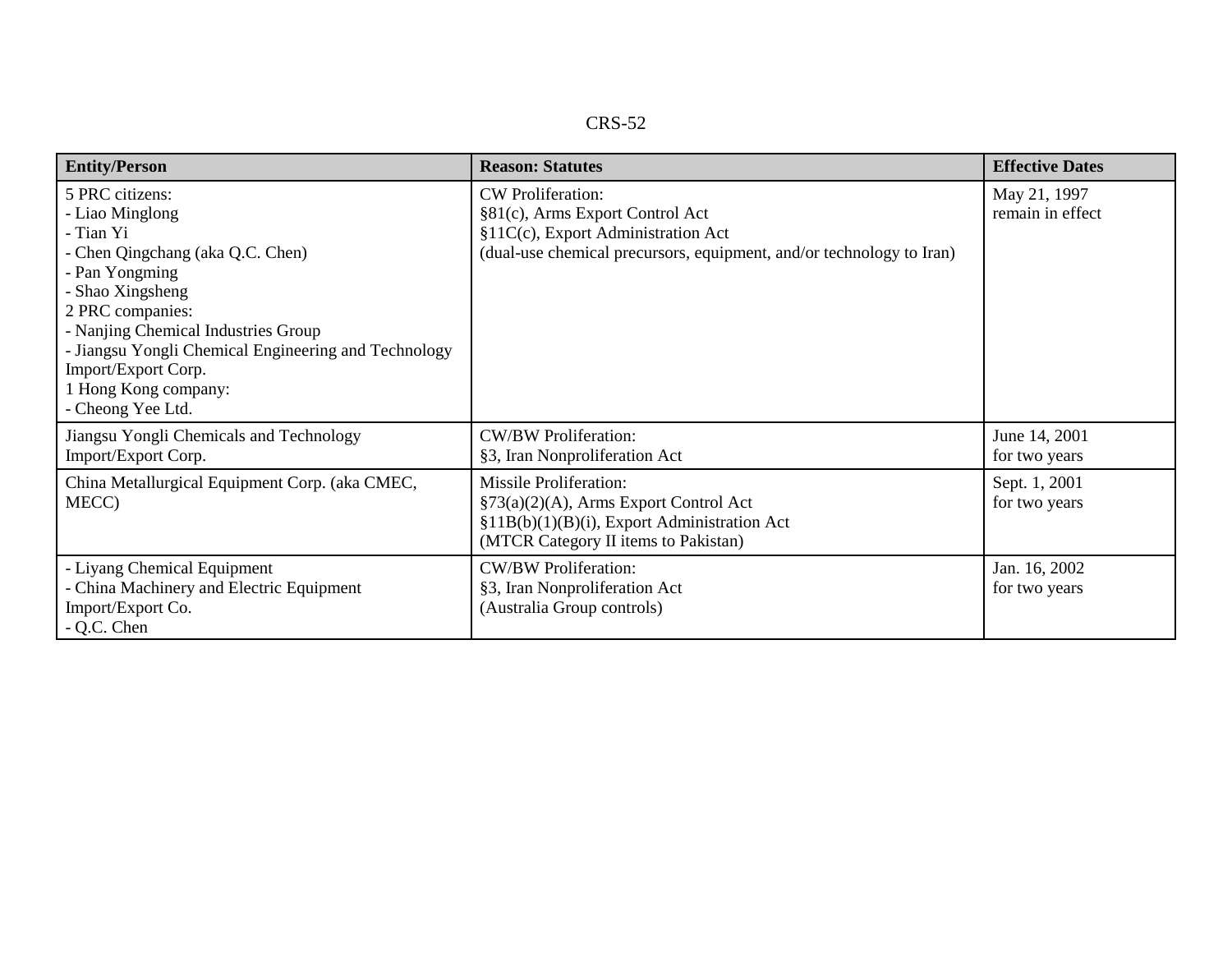| п.<br>יי<br>v. |  |
|----------------|--|
|----------------|--|

| <b>Entity/Person</b>                                                                                                                                                                                                                                                                                                                                                                                          | <b>Reason: Statutes</b>                                                                                                                                                                                  | <b>Effective Dates</b>                        |
|---------------------------------------------------------------------------------------------------------------------------------------------------------------------------------------------------------------------------------------------------------------------------------------------------------------------------------------------------------------------------------------------------------------|----------------------------------------------------------------------------------------------------------------------------------------------------------------------------------------------------------|-----------------------------------------------|
| - Liyang Yunlong (aka Liyang Chemical Equipment Co.)<br>- Zibo Chemical Equipment Plant (aka Chemet Global<br>Ltd.)<br>China National Machinery and Electric Equipment<br>Import and Export Co.<br>- Wha Cheong Tai Co.<br>China Shipbuilding Trading Co.<br><b>CPMIEC</b><br>China Aero-Technology Import/Export Corp. (CATIC)<br>Q.C. Chen                                                                  | <b>Weapons Proliferation:</b><br>§3, Iran Nonproliferation Act<br>(AG-controlled items and conventional weapons-related technology<br>related to unspecified missiles)                                   | May 9, 2002<br>for two years                  |
| - Jiangsu Yongli Chemicals and Technology Import<br>Export Corp.<br>Q.C. Chen<br>China Machinery and Equipment Import Export Corp.<br>China National Machinery and Equipment Import<br>Export Corp.<br>- CMEC Machinery and Electric Equipment Import<br>Export Co.<br>CMEC Machinery and Electrical Import Export Co.<br>China Machinery and Electric Equipment Import<br>Export Co.<br>- Wha Cheong Tai Co. | <b>Weapons Proliferation:</b><br>§1604(b), Iran-Iraq Arms Non-Proliferation Act<br>and<br>§81(c), Arms Export Control Act<br>§11C(c), Export Administration Act<br>(chemical weapons technology to Iran) | July 9, 2002<br>for two years<br>for one year |
| China Shipbuilding Trading Co.                                                                                                                                                                                                                                                                                                                                                                                | only under Iran-Iraq Arms Nonproliferation Act<br>(cruise missile technology)                                                                                                                            |                                               |
| North China Industries Corporation (NORINCO)                                                                                                                                                                                                                                                                                                                                                                  | <b>Missile Proliferation:</b><br>Executive Order 12938 (amended by Executive Order 13094)<br>(missile technology to Iran)                                                                                | May 23, 2003<br>for two years                 |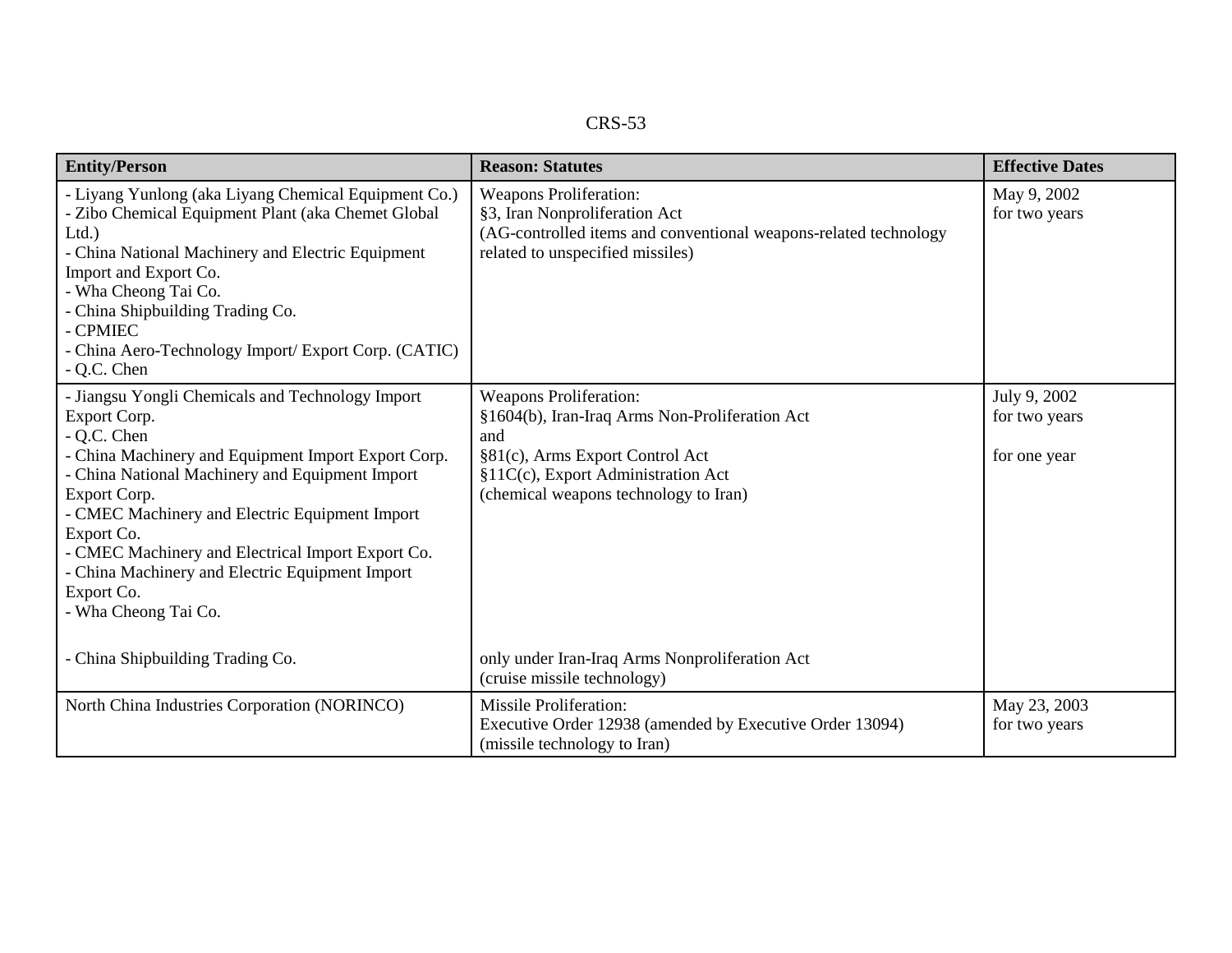| n.<br>N<br>`` |  |
|---------------|--|
|---------------|--|

| <b>Entity/Person</b>                                                                                                                                       | <b>Reason: Statutes</b>                                                                                                                                                                                                                              | <b>Effective Dates</b>                                                                                                                                                                                                                                                                                                                                                                                                  |
|------------------------------------------------------------------------------------------------------------------------------------------------------------|------------------------------------------------------------------------------------------------------------------------------------------------------------------------------------------------------------------------------------------------------|-------------------------------------------------------------------------------------------------------------------------------------------------------------------------------------------------------------------------------------------------------------------------------------------------------------------------------------------------------------------------------------------------------------------------|
| - Taian Foreign Trade General Corporation<br>- Zibo Chemical Equipment Plant<br>- Liyang Yunlong Chemical Equipment Group Company<br>- NORINCO<br>- CPMIEC | <b>Missile Proliferation:</b><br>§3, Iran Nonproliferation Act                                                                                                                                                                                       | June 26, 2003<br>for two years                                                                                                                                                                                                                                                                                                                                                                                          |
| <b>CPMIEC</b>                                                                                                                                              | <b>Missile Proliferation:</b><br>Executive Order 12938 (as amended by Executive Order 13094)<br>(missile technology to publicly unnamed country)                                                                                                     | July 30, 2003<br>for indefinite period                                                                                                                                                                                                                                                                                                                                                                                  |
| <b>NORINCO</b>                                                                                                                                             | <b>Missile Proliferation:</b><br>§73(a)(2)(A) and (C), Arms Export Control Act<br>§11B(b)(1)(B)(i) and (iii), Export Administration Act<br>(Substantial contribution in proliferation of MTCR Category II<br>technology to publicly unnamed country) | September 19, 2003<br>for two years; waived<br>for one year on import<br>ban for non-NORINCO<br>products; waiver<br>extended on September<br>18, 2004, for six months;<br>waived for six months<br>on March 18, 2005;<br>waived for six months<br>on September 18, 2005;<br>waived for six months<br>on March 18, 2006;<br>waived on September<br>18, 2006, for six months;<br>permanently waived on<br>March 18, 2007. |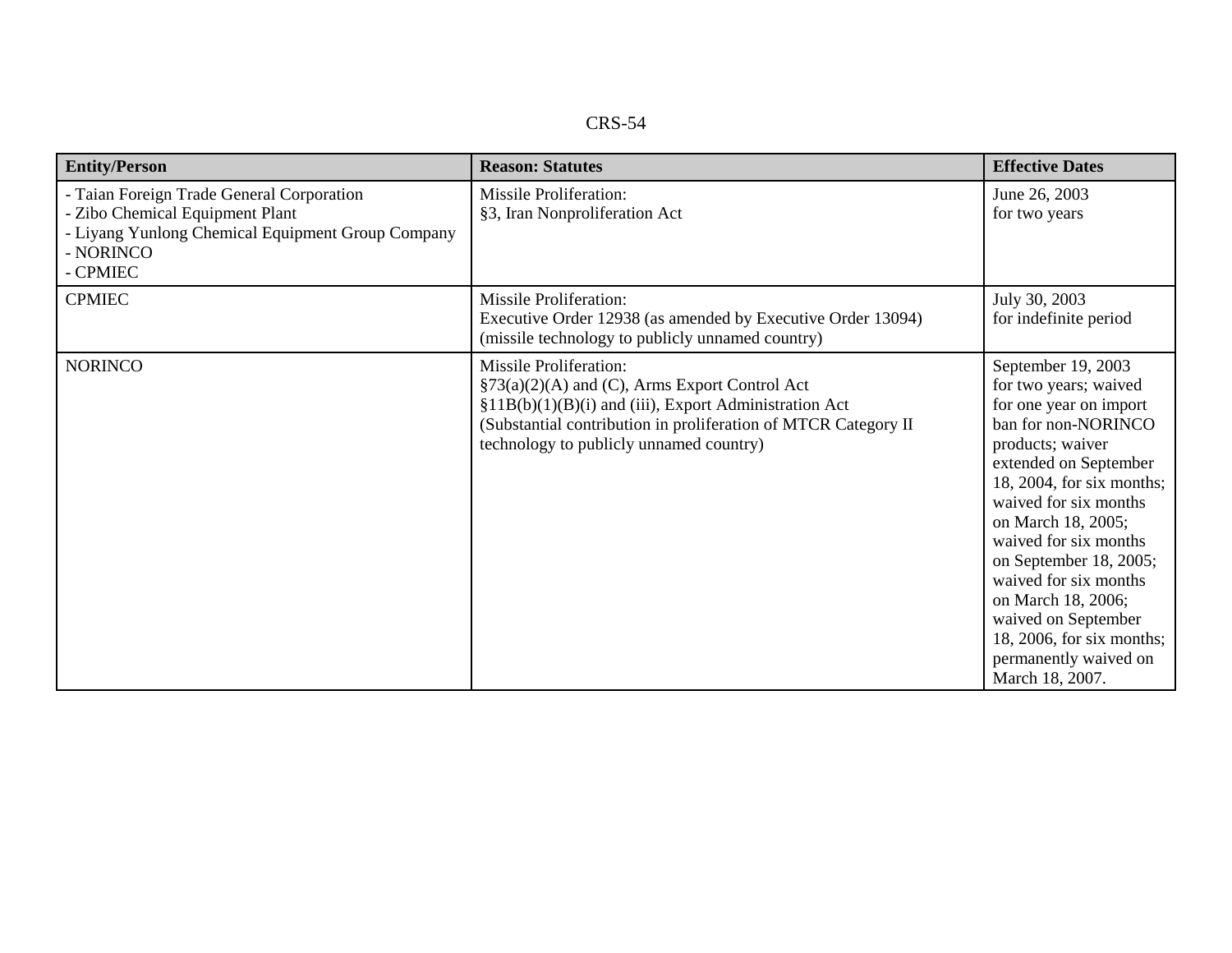| n.<br>יי<br>v. |
|----------------|
|----------------|

| <b>Entity/Person</b>                                                                                                                                                                                                                                                     | <b>Reason: Statutes</b>                                                                                                                                                                                                                                   | <b>Effective Dates</b>              |
|--------------------------------------------------------------------------------------------------------------------------------------------------------------------------------------------------------------------------------------------------------------------------|-----------------------------------------------------------------------------------------------------------------------------------------------------------------------------------------------------------------------------------------------------------|-------------------------------------|
| - Beijing Institute of Opto-Electronic Technology<br>(BIOET)<br>- NORINCO<br>- CPMIEC<br>- Oriental Scientific Instruments Corporation (OSIC)<br>- Zibo Chemical Equipment Plant (aka Chemet Global<br>Ltd., South Industries Science and Technology Trading<br>Company) | <b>Weapons Proliferation:</b><br>§3, Iran Nonproliferation Act<br>(unspecified transfers to Iran controlled under multilateral export<br>control lists or having the potential to make a material contribution to<br>WMD or cruise or ballistic missiles) | April 1, 2004<br>for two years      |
| - Xinshidai (aka China Xinshidai Company, XSD, China<br>New Era Group, or New Era Group)                                                                                                                                                                                 | Missile proliferation:<br>Executive Order 12938 (as amended by Executive Order 13094)<br>(material contribution to missile proliferation in publicly unnamed<br>country)                                                                                  | September 20, 2004<br>for two years |
| - Beijing Institute of Aerodynamics<br>- BIOET<br>- China Great Wall Industry Corporation<br>- NORINCO<br>- LIMMT Economic and Trade Company, Ltd.<br>- OSIC<br>- South Industries Science and Technology Trading Co.                                                    | <b>Weapons Proliferation:</b><br>§3, Iran Nonproliferation Act<br>(unspecified transfers to Iran controlled under multilateral export<br>control lists or having the potential to make a material contribution to<br>WMD or cruise or ballistic missiles) | September 23, 2004<br>for two years |
| - Liaoning Jiayi Metals and Minerals Co.<br>- Q.C. Chen<br>- Wha Cheong Tai Co. Ltd.<br>- Shanghai Triple International Ltd.                                                                                                                                             | <b>Weapons Proliferation:</b><br>§3, Iran Nonproliferation Act<br>(unspecified transfers to Iran controlled under multilateral export<br>control lists or having the potential to make a material contribution to<br>WMD or cruise or ballistic missiles) | November 24, 2004<br>for two years  |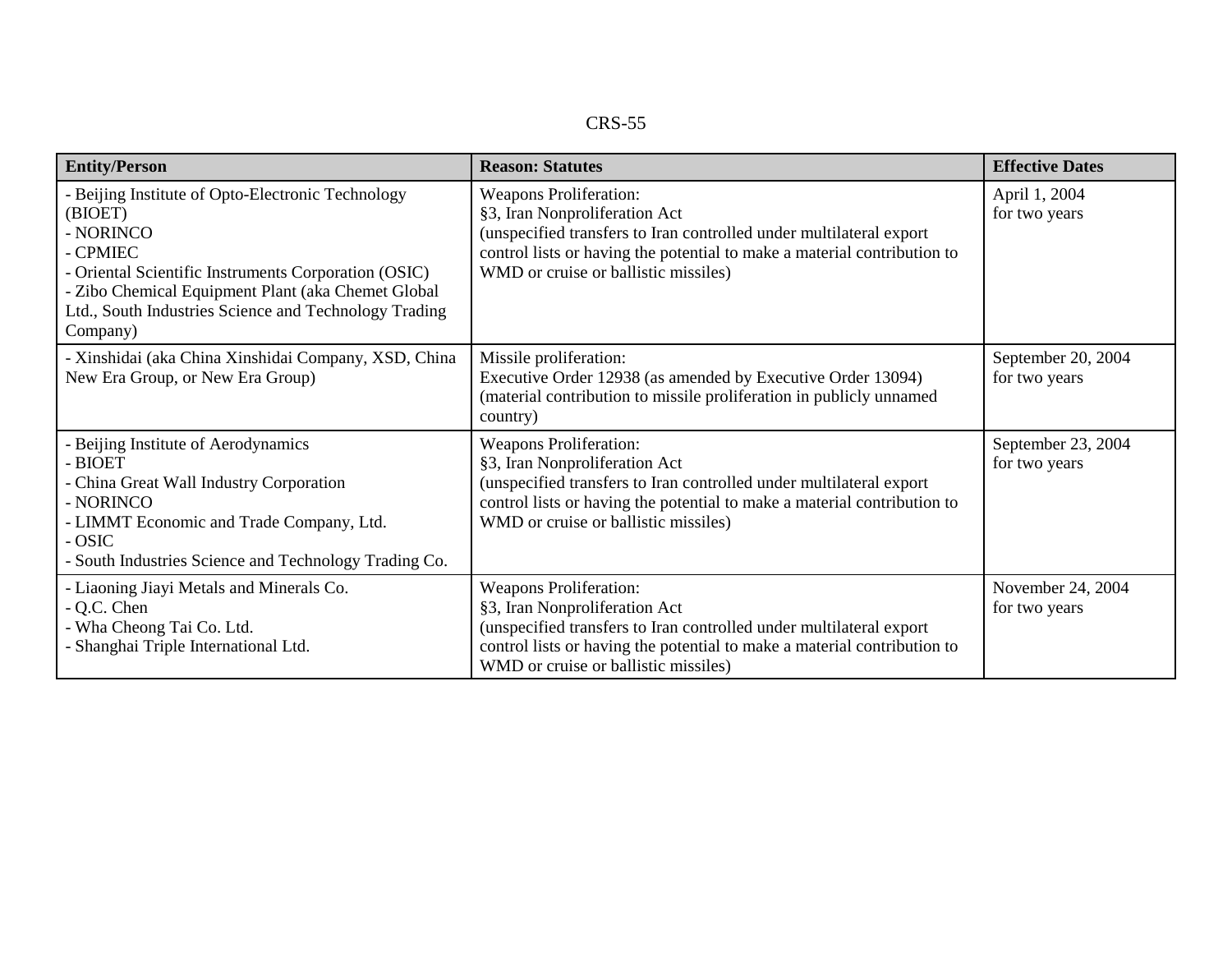| `RS<br>าท |
|-----------|
|-----------|

| <b>Entity/Person</b>                                                                                                                                                                                                                                             | <b>Reason: Statutes</b>                                                                                                                                                                                                                                             | <b>Effective Dates</b>                     |
|------------------------------------------------------------------------------------------------------------------------------------------------------------------------------------------------------------------------------------------------------------------|---------------------------------------------------------------------------------------------------------------------------------------------------------------------------------------------------------------------------------------------------------------------|--------------------------------------------|
| - Beijing Alite Technologies Company Ltd.<br>- CATIC<br>China Great Wall Industry Corporation<br>- NORINCO<br>- Q.C. Chen<br>- Wha Cheong Tai Company (aka Wah Cheong Tai Co.,<br>Hua Chang Tai Co.)<br>- Zibo Chemet Equipment Corp. (aka Chemet Global<br>Ltd) | Weapons Proliferation:<br>§3, Iran Nonproliferation Act<br>(unspecified transfers to Iran controlled under multilateral export<br>control lists or having the potential to make a material contribution to<br>WMD or cruise or ballistic missiles)                  | December 27, 2004<br>for two years         |
| -CATIC<br>-NORINCO<br>-Hongdu Aviation Industry Group<br>-LIMMT Metallurgy and Minerals Company Ltd.<br>-Ounion (Asia) International Economic and Technical<br>Cooperation Ltd.<br>-Zibo Chemet Equipment Company                                                | Missile and CW Proliferation:<br>§3, Iran Nonproliferation Act<br>(unspecified transfers to Iran controlled under multilateral export<br>control lists or having the potential to make a material contribution to<br>WMD or cruise or ballistic missiles)           | December 23, 2005<br>for two years         |
| -Beijing Alite Technologies Company Ltd. (ALCO)<br>-LIMMT Economic and Trade Company Ltd.<br>-China Great Wall Industry Corporation (CGWIC)<br>-CPMIEC<br>-G.W. Aerospace (a U.S. office of CGWIC)                                                               | <b>Missile Proliferation:</b><br>Executive Order 13382<br>(transfers to Iran's military and other organizations of missile and dual-<br>use components, including items controlled by the MTCR)                                                                     | June 13, 2006                              |
| Great Wall Airlines (aka Changcheng Hangkong)                                                                                                                                                                                                                    | <b>Missile Proliferation:</b><br>Executive Order 13382<br>(unspecified transfers probably to Iran)                                                                                                                                                                  | August 15, 2006<br>until December 12, 2006 |
| -China National Electronic Import-Export Company<br>-CATIC<br>-Zibo Chemet Equipment Company                                                                                                                                                                     | <b>Weapons Proliferation:</b><br>§3, Iran and Syria Nonproliferation Act<br>(unspecified transfers to Iran controlled under multilateral export<br>control lists or having the potential to make a material contribution to<br>WMD or cruise or ballistic missiles) | December 28, 2006<br>for two years         |